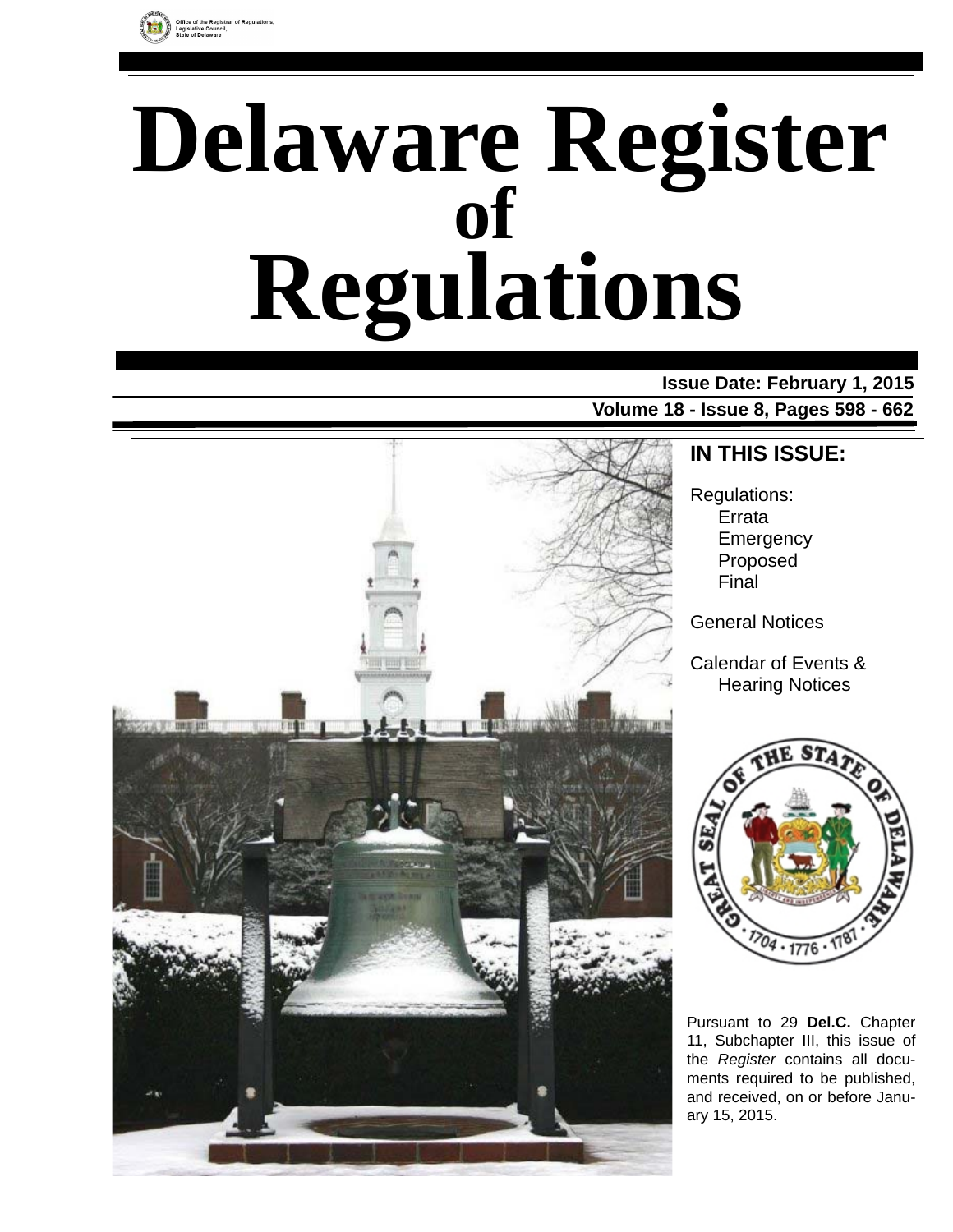### **INFORMATION ABOUT THE DELAWARE REGISTER OF REGULATIONS**

### **DELAWARE REGISTER OF REGULATIONS**

The *Delaware Register of Regulations* is an official State publication established by authority of 69 *Del. Laws*, c. 107 and is published on the first of each month throughout the year.

The *Delaware Register* will publish any regulations that are proposed to be adopted, amended or repealed and any emergency regulations promulgated.

The *Register* will also publish some or all of the following information:

- Governor's Executive Orders
- Governor's Appointments
- Agency Hearing and Meeting Notices
- Other documents considered to be in the public interest.

### **CITATION TO THE DELAWARE REGISTER**

The *Delaware Register of Regulations* is cited by volume, issue, page number and date. An example would be:

16 **DE Reg.** 1227 - 1230 (06/01/13)

Refers to Volume 16, pages 1227 - 1130 of the *Delaware Register* issued on June 1, 2013.

### **SUBSCRIPTION INFORMATION**

The cost of a yearly subscription (12 issues) for the *Delaware Register of Regulations* is \$135.00. Single copies are available at a cost of \$12.00 per issue, including postage. For more information contact the Division of Research at 302-744-4114 or 1-800-282-8545 in Delaware.

### **CITIZEN PARTICIPATION IN THE REGULATORY PROCESS**

Delaware citizens and other interested parties may participate in the process by which administrative regulations are adopted, amended or repealed, and may initiate the process by which the validity and applicability of regulations is determined.

Under 29 **Del.C.** §10115 whenever an agency proposes to formulate, adopt, amend or repeal a regulation, it shall file notice and full text of such proposals, together with copies of the existing regulation being adopted, amended or repealed, with the Registrar for publication in the *Register of Regulations* pursuant to §1134 of this title. The notice shall describe the nature of the proceedings including a brief synopsis of the subject, substance, issues, possible terms of the agency action, a reference to the legal authority of the agency to act, and reference to any other regulations that may be impacted or affected by the proposal, and shall state the manner in which persons may present their views; if in writing, of the place to which and the final date by which such views may be submitted; or if at a public hearing, the date, time and place of the hearing. If a public hearing is to be held, such public hearing shall not be scheduled less than 20 days following publication of notice of the proposal in the *Register of Regulations*. If a public hearing will be held on the proposal, notice of the time, date, place and a summary of the nature of the proposal shall also be published in at least 2 Delaware newspapers of general circulation. The notice shall also be mailed to all persons who have made timely written requests of the agency for advance notice of its regulation-making proceedings.

**DELAWARE REGISTER OF REGULATIONS, VOL. 18, ISSUE 8, SUNDAY, FEBRUARY 1, 2015**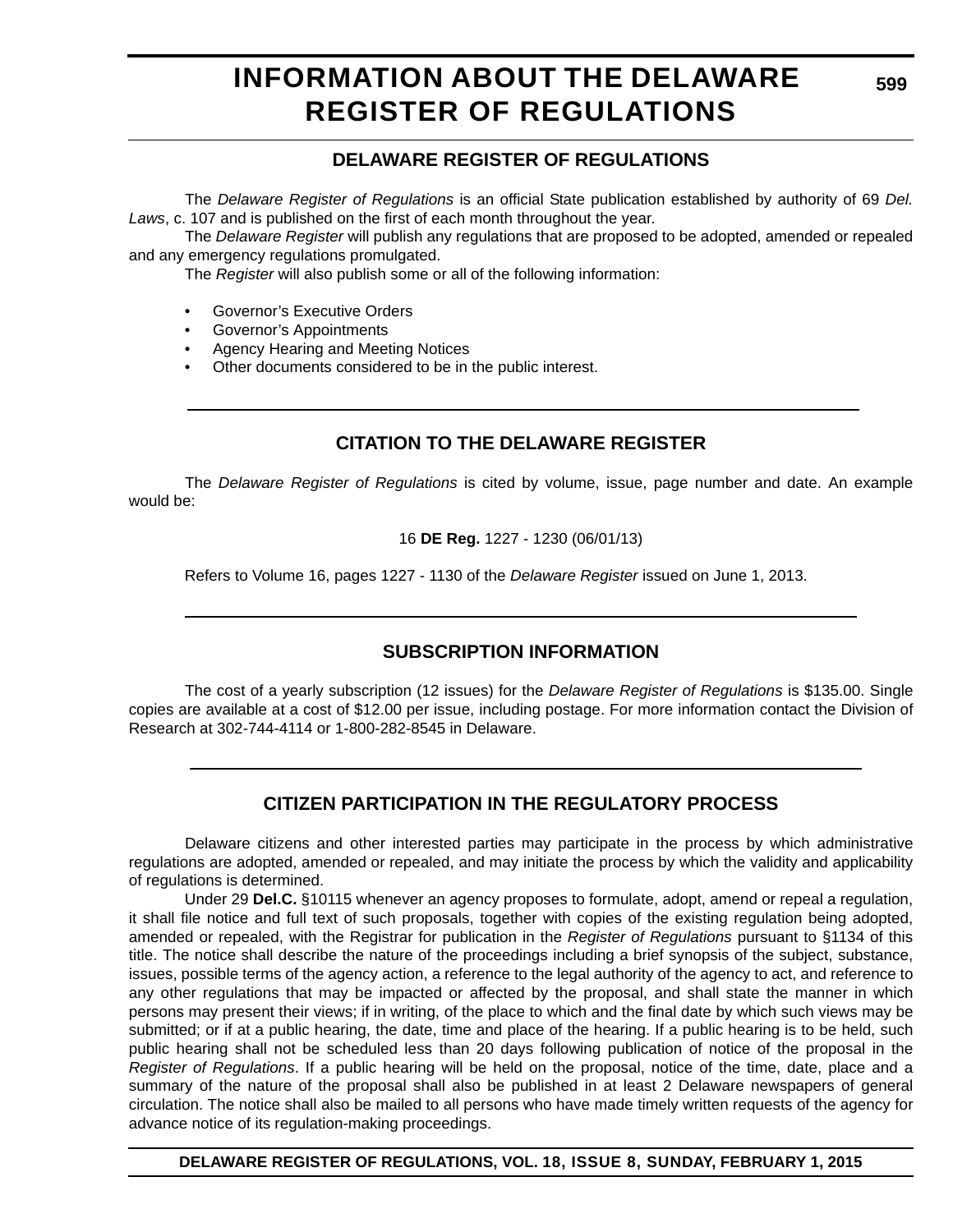**600**

# **INFORMATION ABOUT THE DELAWARE REGISTER OF REGULATIONS**

The opportunity for public comment shall be held open for a minimum of 30 days after the proposal is published in the *Register of Regulations*. At the conclusion of all hearings and after receipt, within the time allowed, of all written materials, upon all the testimonial and written evidence and information submitted, together with summaries of the evidence and information by subordinates, the agency shall determine whether a regulation should be adopted, amended or repealed and shall issue its conclusion in an order which shall include: (1) A brief summary of the evidence and information submitted; (2) A brief summary of its findings of fact with respect to the evidence and information, except where a rule of procedure is being adopted or amended; (3) A decision to adopt, amend or repeal a regulation or to take no action and the decision shall be supported by its findings on the evidence and information received; (4) The exact text and citation of such regulation adopted, amended or repealed; (5) The effective date of the order; (6) Any other findings or conclusions required by the law under which the agency has authority to act; and (7) The signature of at least a quorum of the agency members.

The effective date of an order which adopts, amends or repeals a regulation shall be not less than 10 days from the date the order adopting, amending or repealing a regulation has been published in its final form in the *Register of Regulations*, unless such adoption, amendment or repeal qualifies as an emergency under §10119.

Any person aggrieved by and claiming the unlawfulness of any regulation may bring an action in the Court for declaratory relief.

No action of an agency with respect to the making or consideration of a proposed adoption, amendment or repeal of a regulation shall be subject to review until final agency action on the proposal has been taken.

When any regulation is the subject of an enforcement action in the Court, the lawfulness of such regulation may be reviewed by the Court as a defense in the action.

Except as provided in the preceding section, no judicial review of a regulation is available unless a complaint therefor is filed in the Court within 30 days of the day the agency order with respect to the regulation was published in the *Register of Regulations*.

### **CLOSING DATES AND ISSUE DATES FOR THE DELAWARE REGISTER OF REGULATIONS**

| <b>ISSUE DATE</b> | <b>CLOSING DATE</b> | <b>CLOSING TIME</b> |
|-------------------|---------------------|---------------------|
| March 1           | February 16         | 4:30 p.m.           |
| April 1           | March 16            | 4:30 p.m.           |
| May 1             | April 15            | 4:30 p.m.           |
| June 1            | May 15              | 4:30 p.m.           |
| July 1            | June 15             | 4:30 p.m.           |

### **DIVISION OF RESEARCH STAFF**

**Lori Christiansen,** Director; **Mark J. Cutrona,** Deputy Director; **Tara Donofrio**, Administrative Specialist II; **Robert Lupo**, Printer; **Deborah J. Messina,** Print Shop Supervisor; **Kathleen Morris**, Executive Secretary; **Georgia Roman**, Unit Operations Support Specialist; **Victoria Schultes,** Administrative Specialist II; **Don Sellers,** Printer; **Yvette W. Smallwood**, Assistant Registrar of Regulations; **Holly Wagner**, Research Analyst; **Rochelle Yerkes**, Office Manager; **Sara Zimmerman**, Legislative Librarian.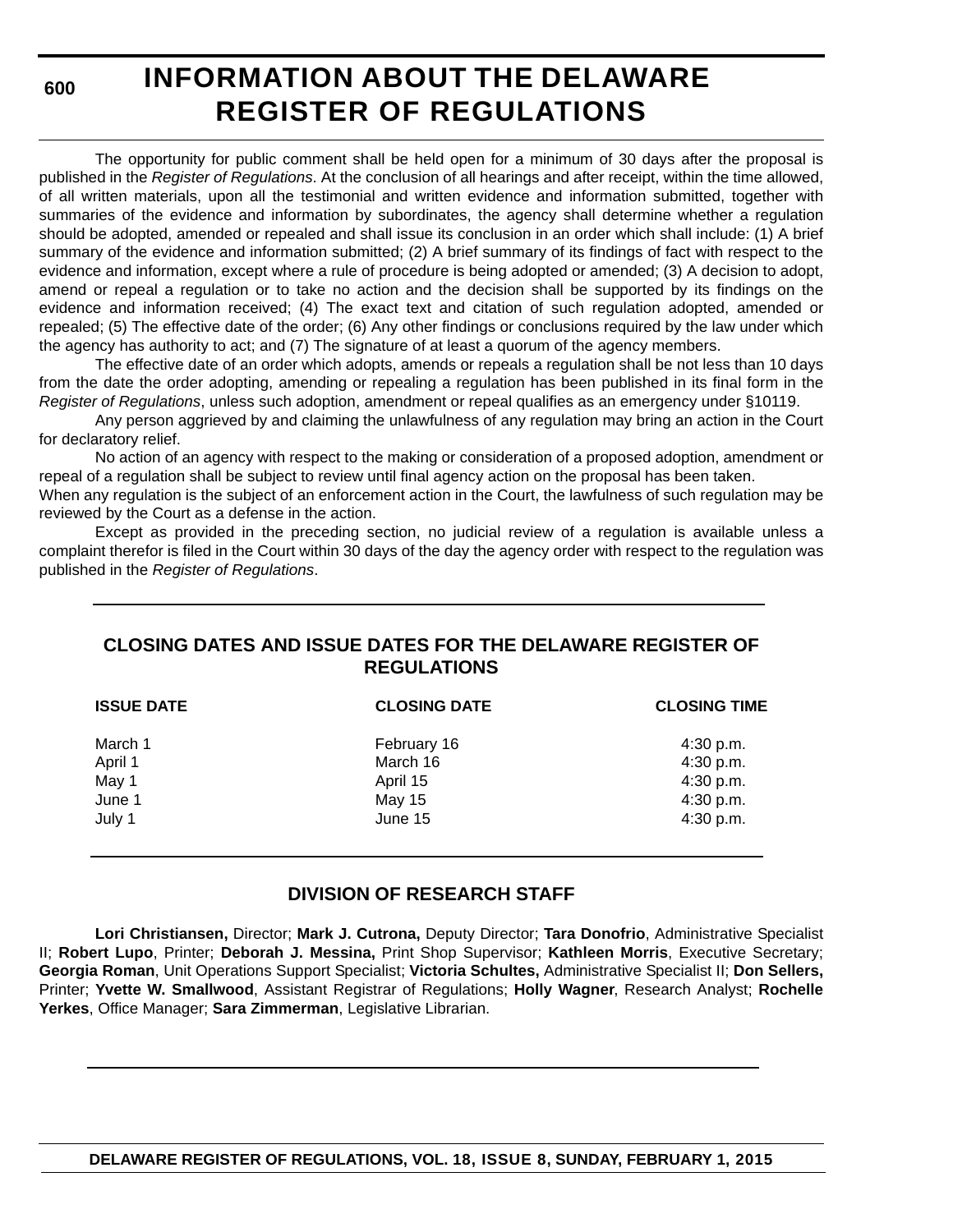<span id="page-3-0"></span>

| <b>TABLE OF CONTENTS</b>                                                                                                                                                                 | 601        |
|------------------------------------------------------------------------------------------------------------------------------------------------------------------------------------------|------------|
|                                                                                                                                                                                          | 603        |
| <b>ERRATA</b>                                                                                                                                                                            |            |
| <b>DEPARTMENT OF LABOR</b>                                                                                                                                                               |            |
| <b>Division of Industrial Affairs</b>                                                                                                                                                    | 609        |
| <b>DEPARTMENT OF SAFETY AND HOMELAND SECURITY</b>                                                                                                                                        |            |
| <b>Division of State Police</b>                                                                                                                                                          | 610        |
| <b>EMERGENCY</b>                                                                                                                                                                         |            |
| <b>DEPARTMENT OF HEALTH AND SOCIAL SERVICES</b>                                                                                                                                          |            |
| <b>Division of Public Health</b>                                                                                                                                                         | 613        |
| <b>PROPOSED</b>                                                                                                                                                                          |            |
| <b>DEPARTMENT OF EDUCATION</b>                                                                                                                                                           |            |
| <b>Office of the Secretary</b>                                                                                                                                                           | 616        |
| 923 Children with Disabilities Subpart B, General Duties and Eligibility of Agencies<br>925 Children with Disabilities Subpart D, Evaluations, Eligibility Determination, Individualized | 618<br>621 |
| <b>DEPARTMENT OF HEALTH AND SOCIAL SERVICES</b>                                                                                                                                          |            |
| <b>Division of Public Health</b><br><b>Office of Animal Welfare</b>                                                                                                                      |            |

#### [Regulations for Animals Held in Shelter.......................................................................... ............ 622](#page-24-0) [4408 Facilities That Perform Invasive Medical Procedures................................................... ............ 623](#page-25-0)

#### **[DEPARTMENT OF NATURAL RESOURCES AND ENVIRONMENTAL CONTROL](http://www.dnrec.delaware.gov/fw/Pages/FWPortal.aspx)**

#### **Division of Fish and Wildlife**

|                                                                                                | 624 |
|------------------------------------------------------------------------------------------------|-----|
| 3503 Striped Bass Recreational Fishing Seasons; Methods of Take; Creel Limit; Possession Limit | 624 |
|                                                                                                | 624 |
| 3505 Striped Bass Commercial Fishing Seasons; Quotas; Tagging and Reporting Requirements       | 624 |
|                                                                                                | 624 |
| <b>Division of Waste and Hazardous Substances</b>                                              |     |
|                                                                                                | 629 |
|                                                                                                | 631 |
|                                                                                                |     |

### **DEPARTMENT OF STATE**

| ANIMENT VI JIAIL                           |     |
|--------------------------------------------|-----|
| <b>Division of Professional Regulation</b> |     |
|                                            | 633 |
|                                            | 634 |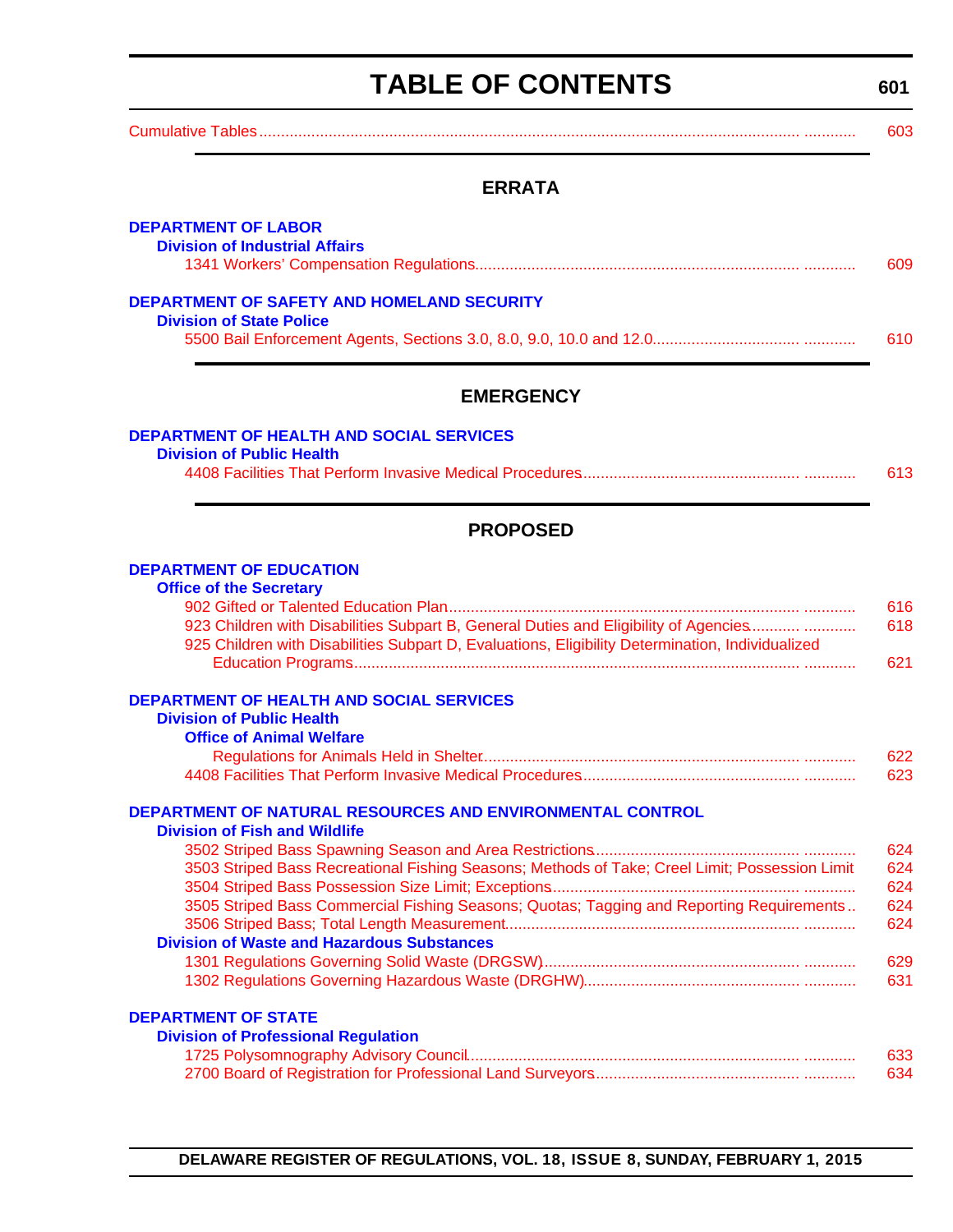### **TABLE OF CONTENTS**

<span id="page-4-0"></span>

| <b>DEPARTMENT OF TRANSPORTATION</b><br><b>Division of Motor Vehicles</b>                                                                                                                                                                                           |            |
|--------------------------------------------------------------------------------------------------------------------------------------------------------------------------------------------------------------------------------------------------------------------|------------|
| 2288 Special Group or Organization Registration Plates for Persons With Disabilities                                                                                                                                                                               | 635        |
| <b>FINAL</b>                                                                                                                                                                                                                                                       |            |
| <b>DELAWARE MANUFACTURED HOME RELOCATION AUTHORITY</b>                                                                                                                                                                                                             | 637        |
| <b>DEPARTMENT OF EDUCATION</b><br><b>Office of the Secretary</b>                                                                                                                                                                                                   | 639        |
| <b>DEPARTMENT OF HEALTH AND SOCIAL SERVICES</b><br><b>Division of Medicaid and Medical Assistance</b><br>Title XIX Medicaid State Plan, Methods and Standards for Establishing Payment Rates -                                                                     |            |
| <b>Division of Public Health</b>                                                                                                                                                                                                                                   | 642        |
| <b>Division of Social Services</b>                                                                                                                                                                                                                                 | 645        |
| Delaware's Temporary Assistance for Needy Families (TANF) State Plan Renewal                                                                                                                                                                                       | 646        |
| <b>DEPARTMENT OF SAFETY AND HOMELAND SECURITY</b><br><b>Division of State Police</b>                                                                                                                                                                               |            |
| 1300 Board of Examiners of Private Investigators and Private Security Agencies<br><b>Office of the Secretary</b>                                                                                                                                                   | 648        |
|                                                                                                                                                                                                                                                                    | 649        |
| <b>DEPARTMENT OF STATE</b><br><b>Division of Professional Regulation</b>                                                                                                                                                                                           |            |
| <b>Public Service Commission</b>                                                                                                                                                                                                                                   | 651        |
| 4001 Rules for the Provision of Telecommunication Services (Docket Nos. 10 and 45)<br>4003 Regulations Governing the Minimum Service Requirements for the Provision of Telephone<br>Service for Public Use within the State of Delaware (Docket No. 20), Repeal of | 653<br>653 |
|                                                                                                                                                                                                                                                                    |            |

### **GENERAL NOTICES**

#### **DEPARTMENT OF STATE**

**[Division of Professional Regulation](http://dpr.delaware.gov/)**

[1800 Board of Plumbing, Heating, Ventilation, Air Conditioning and Refrigeration Examiners......... 655](#page-57-0)

### **CALENDAR OF EVENTS/HEARING NOTICES**

|                                                                                                           | 657         |
|-----------------------------------------------------------------------------------------------------------|-------------|
| Dept. of Health and Soc. Svcs, Divs. of Mgmt. Svcs; Public Health, Notices of Public Hearings             | 657 - 658   |
| Dept. of Natural Resources and Environmental Control, Divs. of Fish and Wildlife; Waste and Hazardous     |             |
|                                                                                                           | $659 - 660$ |
| Dept. of State, Div. of Professional Regulation; Notices of Public Hearings and Comment Periods 660 - 661 |             |
|                                                                                                           | 661         |

**DELAWARE REGISTER OF REGULATIONS, VOL. 18, ISSUE 8, SUNDAY, FEBRUARY 1, 2015**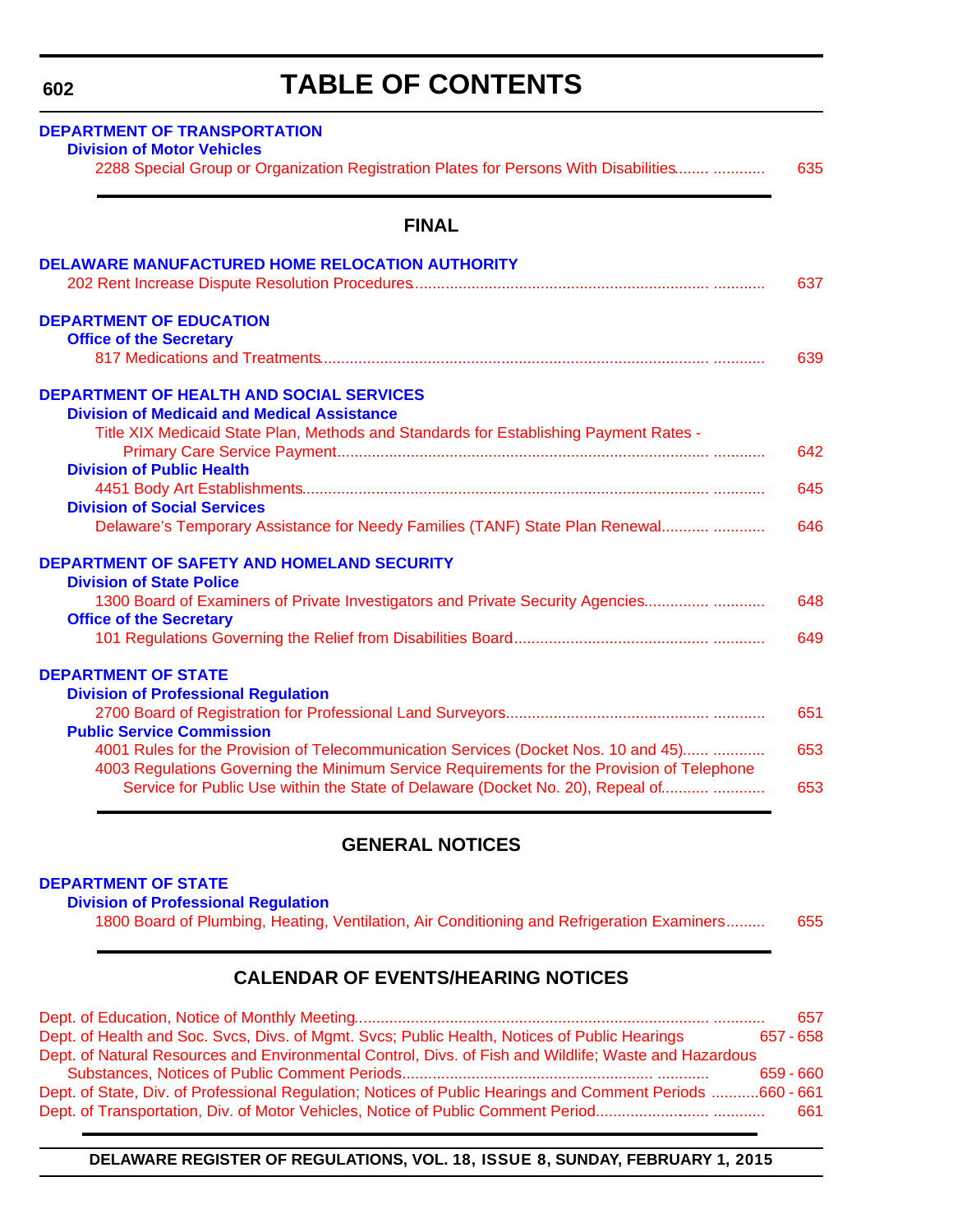<span id="page-5-0"></span>The table printed below lists the regulations that have been proposed, adopted, amended or repealed in the preceding issues of the current volume of the *Delaware Register of Regulations*.

The regulations are listed alphabetically by the promulgating agency, followed by a citation to that issue of the *Register* in which the regulation was published. Proposed regulations are designated with (Prop.); Final regulations are designated with (Final); Emergency regulations are designated with (Emer.); and regulations that have been repealed are designated with (Rep.).

#### **CASH MANAGEMENT POLICY BOARD**

| CASH MANASLMLNI FULICI DUAND<br>Objectives and Guidelines for the Investment of State of Delaware Funds | 18 DE Reg. 257 (Prop.)                                  |                                       |
|---------------------------------------------------------------------------------------------------------|---------------------------------------------------------|---------------------------------------|
| Objectives and Guidelines for the Investment of State of Delaware Funds                                 | 18 DE Reg. 462 (Final)                                  |                                       |
| Designated as the Delaware Land and Water Conservation Trust Fund                                       | 18 DE Reg. 416 (Prop.)                                  |                                       |
| DELAWARE CRIMINAL JUSTICE INFORMATION SYSTEM                                                            |                                                         |                                       |
| <b>Office of the Director</b>                                                                           |                                                         |                                       |
| Guidelines Governing the Administration of the Neighborhood Building                                    | 18 DE Reg. 273 (Prop.)                                  |                                       |
| 1301 Delaware Criminal Justice Information System Rules and Regulations                                 | 18 DE Reg. 552 (Prop.)                                  |                                       |
| DELAWARE ECONOMIC DEVELOPMENT OFFICE                                                                    |                                                         |                                       |
| Guidelines Governing the Administration of the Neighborhood Building Blocks Fund                        | 18 DE Reg. 273 (Prop.)<br>18 DE Reg. 464 (Final)        |                                       |
| <b>DEPARTMENT OF AGRICULTURE</b>                                                                        |                                                         |                                       |
| <b>Harness Racing Commission</b>                                                                        |                                                         |                                       |
| 501 Harness Racing Rules and Regulations, Sections 1.0 and 5.0                                          | 18 DE Reg. 418 (Prop.)                                  |                                       |
| 501 Harness Racing Rules and Regulations, Sections 6.0 and 7.0                                          | 18 DE Reg. 466 (Final)                                  |                                       |
| 501 Harness Racing Rules and Regulations, Section 7.0                                                   | 18 <b>DE Reg.</b> 6 (Prop.)                             |                                       |
|                                                                                                         | 18 DE Reg. 490 (Errata)<br>18 DE Reg. 491 (Prop.)       |                                       |
| 501 Harness Racing Rules and Regulations, Section 8.0                                                   | 18 DE Reg. 492 (Prop.)                                  |                                       |
| 502 Delaware Standardbred Breeders' Fund Regulations                                                    | 18 DE Reg. 493 (Prop.)                                  |                                       |
| DEPARTMENT OF EDUCATION                                                                                 |                                                         |                                       |
| <b>Office of the Secretary</b>                                                                          |                                                         |                                       |
|                                                                                                         | 18 DE Reg. 279 (Prop.)<br>18 DE Reg. 556 (Final)        |                                       |
| 106A Teacher Appraisal Process Delaware Performance Appraisal System                                    |                                                         |                                       |
|                                                                                                         | 18 DE Reg.                                              | 31 (Final)                            |
| 107A Specialist Appraisal Process Delaware Performance Appraisal System                                 |                                                         |                                       |
|                                                                                                         | 18 DE Reg.                                              | 40 (Final)                            |
| 108A Administrator Appraisal Process Delaware Performance Appraisal                                     |                                                         |                                       |
|                                                                                                         | 18 <b>DE Reg.</b> 48 (Final)                            |                                       |
|                                                                                                         | 18 DE Reg. 494 (Prop.)                                  |                                       |
| 245 Michael C. Ferguson Achievement Awards Scholarship                                                  | 18 DE Reg. 340 (Prop.)                                  |                                       |
|                                                                                                         | 18 DE Reg. 177 (Prop.)<br>18 <b>DE Reg.</b> 366 (Final) |                                       |
|                                                                                                         | 18 DE Reg.                                              | 57 (Final)                            |
|                                                                                                         | 18 DE Reg.                                              | 95 (Prop.)                            |
|                                                                                                         | 18 DE Reg.                                              | 300 (Final)                           |
|                                                                                                         | 18 DE Reg. 180 (Prop.)                                  |                                       |
|                                                                                                         | 18 DE Reg.                                              | 368 (Final)<br>18 DE Reg. 100 (Prop.) |
|                                                                                                         | 18 DE Reg.                                              | 304 (Final)                           |
| 505 High School Graduation Requirements and Diplomas                                                    | 18 DE Reg.                                              | 127 (Final)                           |
|                                                                                                         |                                                         |                                       |

**DELAWARE REGISTER OF REGULATIONS, VOL. 18, ISSUE 8, SUNDAY, FEBRUARY 1, 2015**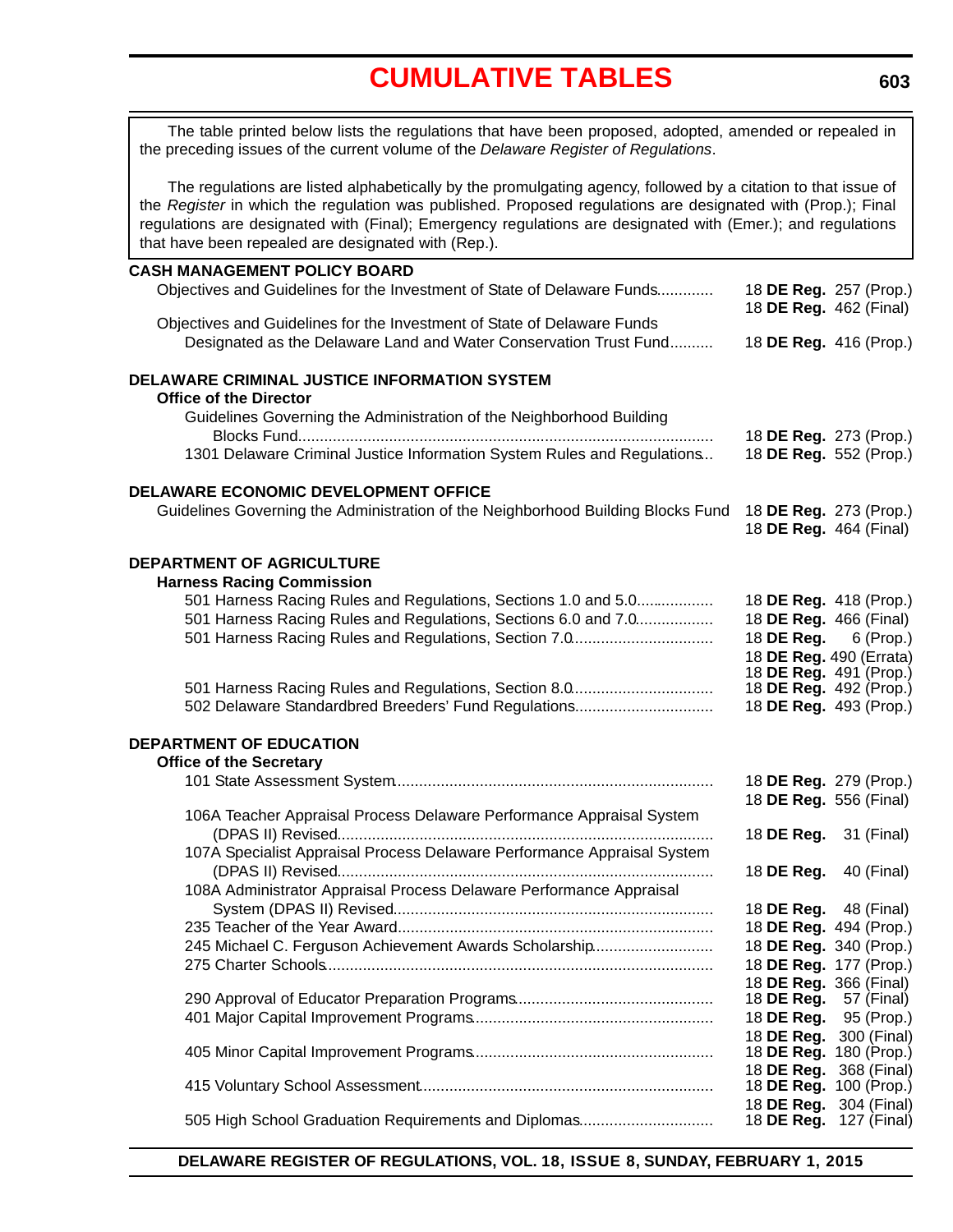### **604**

# **CUMULATIVE TABLES**

|                                                                                    | 18 DE Reg. 130 (Final)                           |
|------------------------------------------------------------------------------------|--------------------------------------------------|
|                                                                                    | 18 DE Reg. 419 (Prop.)                           |
|                                                                                    | 18 DE Reg. 104 (Prop.)                           |
|                                                                                    | 18 DE Reg. 369 (Final)                           |
|                                                                                    | 18 <b>DE Reg.</b> 343 (Prop.)                    |
|                                                                                    | 18 DE Reg. 561 (Final)                           |
| 923 Children with Disabilities, Subpart B, General Duties and Eligibility of       |                                                  |
|                                                                                    | 18 DE Reg. 280 (Prop.)                           |
|                                                                                    | 18 DE Reg. 562 (Final)                           |
| 925 Children with Disabilities, Subpart D, Evaluations, Eligibility Determination, |                                                  |
|                                                                                    | 18 DE Reg. 281 (Prop.)                           |
|                                                                                    | 18 DE Reg. 564 (Final)                           |
|                                                                                    | 18 <b>DE Reg.</b> 7 (Prop.)                      |
| <b>Professional Standards Board</b>                                                | 18 DE Reg. 215 (Final)                           |
| 1507 Alternative Routes to Teacher Licensure and Certification Program             | 18 DE Reg. 496 (Prop.)                           |
|                                                                                    | 18 DE Reg. 218 (Final)                           |
|                                                                                    | 18 DE Reg. 346 (Prop.)                           |
|                                                                                    | 18 DE Reg. 347 (Prop.)                           |
|                                                                                    | 18 DE Reg. 349 (Prop.)                           |
|                                                                                    | 18 DE Reg. 350 (Prop.)                           |
|                                                                                    | 18 DE Reg. 566 (Final)                           |
|                                                                                    | 18 <b>DE Reg.</b> 224 (Final)                    |
|                                                                                    |                                                  |
| <b>DEPARTMENT OF ELECTIONS</b>                                                     |                                                  |
| <b>Kent County</b>                                                                 |                                                  |
|                                                                                    | 18 DE Reg.<br>58 (Final)                         |
| <b>DEPARTMENT OF FINANCE</b><br><b>Office of the State Lottery</b>                 | 18 DE Reg. 182 (Prop.)<br>18 DE Reg. 370 (Final) |
|                                                                                    |                                                  |
|                                                                                    |                                                  |
| DEPARTMENT OF HEALTH AND SOCIAL SERVICES                                           |                                                  |
| Division of Long Term Care Residents Protection                                    |                                                  |
|                                                                                    | 18 DE Reg. 282 (Prop.)                           |
|                                                                                    | 18 DE Reg. 569 (Final)                           |
| Division of Medicaid and Medical Assistance                                        | 18 DE Reg. 497 (Prop.)                           |
| Diamond State Health Plan 1115 Demonstration Waiver Amendment -                    |                                                  |
|                                                                                    |                                                  |
| Promoting Optimal Mental Health for Individuals through Supports and               |                                                  |
|                                                                                    | 18 DE Reg. 186 (Prop.)<br>18 DE Reg. 371 (Final) |
|                                                                                    | 18 DE Reg. 509 (Prop.)                           |
| Nursing Facility Services - Preadmission Screening and Resident Review             | 18 DE Reg. 106 (Prop.)                           |
| Standards for the Coverage of Organ Transplant Services                            | 18 DE Reg. 115 (Prop.)                           |
|                                                                                    | 18 DE Reg. 310 (Final)                           |
| Title XIX Medicaid State Plan, Attachment 3.1-A, Introductory Page 2 -             |                                                  |
|                                                                                    | 18 DE Reg.<br>$9$ (Prop.)                        |
|                                                                                    | 18 DE Reg. 227 (Final)                           |
| Title XIX Medicaid State Plan, Attachment 4.19B, Introduction - Page 4,            |                                                  |
| Increased Medicaid Payment for Primary Care Services                               | 11 (Prop.)<br>18 DE Reg.                         |
|                                                                                    | 18 DE Reg. 229 (Final)                           |
| Title XIX Medicaid State Plan, Methods and Standards for Establishing              | 18 DE Reg. 424 (Prop.)                           |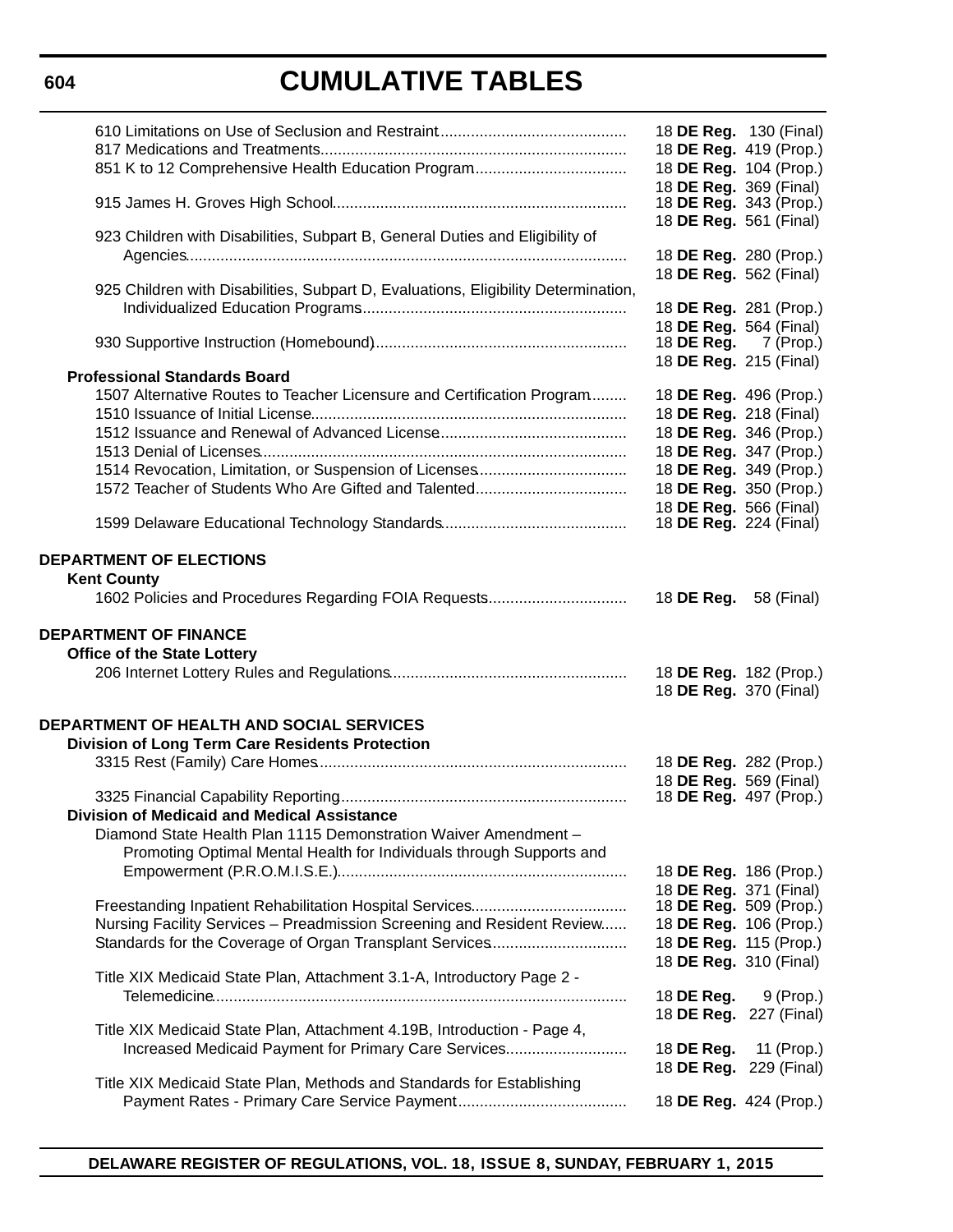| Title XIX Medicaid State Plan, State Plan Rehabilitative Services - Coverage |  |            |                                                         |
|------------------------------------------------------------------------------|--|------------|---------------------------------------------------------|
| and Reimbursement for Community Support Services                             |  |            | 18 DE Reg. 429 (Prop.)                                  |
| Title XXI Delaware Healthy Children Program State Plan - Cost Sharing and    |  |            |                                                         |
|                                                                              |  |            | 18 DE Reg. 183 (Prop.)                                  |
|                                                                              |  |            | 18 DE Reg. 375 (Final)                                  |
| 70000 Certification and Regulation of Medicaid Managed Care Organizations    |  |            | 18 DE Reg. 504 (Prop.)                                  |
| <b>Division of Public Health</b>                                             |  |            |                                                         |
|                                                                              |  | 18 DE Reg. | 63 (Final)                                              |
|                                                                              |  | 18 DE Reg. | 67 (Final)                                              |
|                                                                              |  | 18 DE Req. |                                                         |
|                                                                              |  |            | 14 (Prop.)                                              |
| 4407 Hospital Standards (Construction, Maintenance, and Operation)           |  |            | 18 DE Reg. 378 (Final)<br>18 DE Reg. 119 (Prop.)        |
|                                                                              |  |            |                                                         |
|                                                                              |  |            | 18 DE Reg. 390 (Final)<br>18 <b>DE Reg.</b> 133 (Final) |
|                                                                              |  |            |                                                         |
|                                                                              |  |            | 18 DE Reg. 352 (Prop.)                                  |
|                                                                              |  |            | 18 DE Reg. 512 (Prop.)                                  |
|                                                                              |  |            | 18 DE Reg. 191 (Prop.)                                  |
|                                                                              |  |            | 18 DE Reg. 392 (Final)                                  |
|                                                                              |  |            | 18 <b>DE Reg.</b> 135 (Final)                           |
| <b>Division of Social Services</b>                                           |  |            |                                                         |
| Child Care Subsidy Program, Child Support Policies and Procedures            |  |            | 18 DE Reg. 514 (Prop.)                                  |
| Delaware's Temporary Assistance for Needy Families (TANF) State Plan         |  |            |                                                         |
|                                                                              |  |            | 18 DE Reg. 354 (Prop.)                                  |
| DSSM: 2000 Case Processing Procedures - Applications                         |  |            | 18 DE Reg. 139 (Final)                                  |
| 2013 & 9037 Food Supplement Program - Income and Eligibility                 |  |            |                                                         |
|                                                                              |  | 18 DE Reg. | 142 (Final)                                             |
| 3011 Delaware TANF Employment and Training Program Requirements. 18 DE Reg.  |  |            | 143 (Final)                                             |
|                                                                              |  |            |                                                         |
| 9013.1 Food Supplement Program - Household Definition                        |  | 18 DE Reg. | 147 (Final)                                             |
|                                                                              |  | 18 DE Reg. | 14 (Prop.)                                              |
|                                                                              |  | 18 DE Reg. | 231 (Final)                                             |
| 11003 Determining Technical Eligibility for Child Care                       |  | 18 DE Reg. | 148 (Final)                                             |
|                                                                              |  | 18 DE Reg. | 9 (Prop.)                                               |
|                                                                              |  | 18 DE Reg. | 233 (Final)                                             |
|                                                                              |  |            |                                                         |
| <b>DEPARTMENT OF INSURANCE</b>                                               |  |            |                                                         |
| <b>Office of the Commissioner</b>                                            |  |            |                                                         |
| 403 Sale and Purchase of Options [Formerly Regulation 28], Repeal of         |  |            | 18 DE Reg. 283 (Prop.)                                  |
|                                                                              |  |            | 18 DE Reg. 467 (Final)                                  |
| 404 Derivative Instruments                                                   |  |            | 18 DE Reg. 195 (Prop.)                                  |
|                                                                              |  |            | 18 DE Reg. 393 (Final)                                  |
| 607 Defensive Driving Course Discount (Automobiles and Motorcycles)          |  |            | 18 DE Reg. 519 (Prop.)                                  |
|                                                                              |  |            | 18 DE Reg. 355 (Prop.)                                  |
|                                                                              |  |            | 18 DE Reg. 574 (Final)                                  |
|                                                                              |  |            |                                                         |
| <b>DEPARTMENT OF JUSTICE</b>                                                 |  |            |                                                         |
| <b>Fraud and Consumer Protection Division</b>                                |  |            |                                                         |
| Rules and Regulations Pursuant to the Delaware Securities Act                |  |            | 18 DE Reg. 202 (Prop.)                                  |
|                                                                              |  |            | 18 DE Reg. 394 (Final)                                  |
|                                                                              |  |            | 18 <b>DE Reg.</b> 575 (Final)                           |
|                                                                              |  |            |                                                         |
| <b>DEPARTMENT OF LABOR</b>                                                   |  |            |                                                         |
| <b>Division of Industrial Affairs</b>                                        |  |            |                                                         |
|                                                                              |  |            | 18 DE Reg. 357 (Prop.)                                  |
|                                                                              |  |            | 18 <b>DE Reg.</b> 577 (Final)                           |
|                                                                              |  |            |                                                         |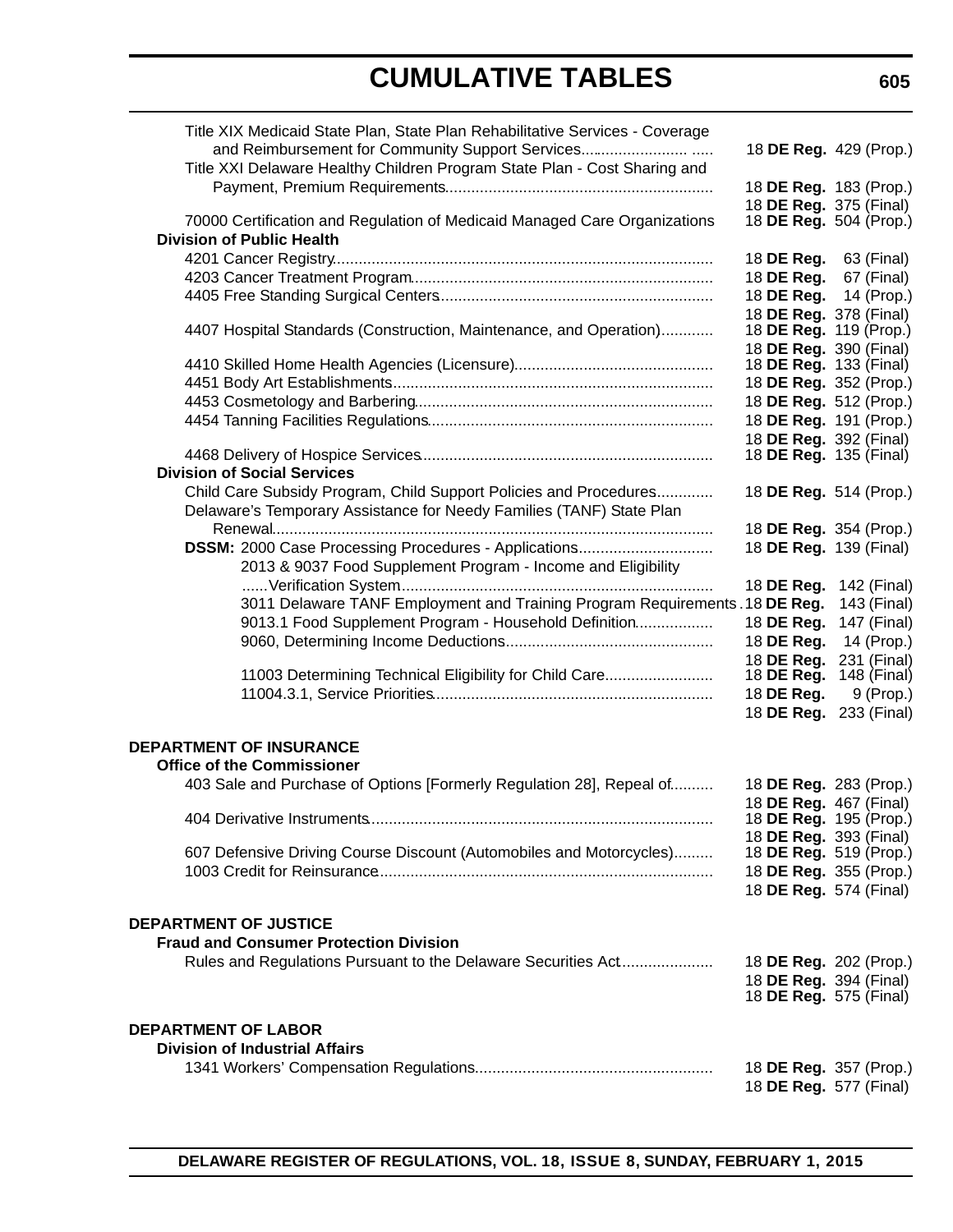| DEPARTMENT OF NATURAL RESOURCES AND ENVIRONMENTAL CONTROL<br><b>Division of Air Quality</b>                                                     |                                                                                   |                                      |
|-------------------------------------------------------------------------------------------------------------------------------------------------|-----------------------------------------------------------------------------------|--------------------------------------|
| <b>Division of Energy and Climate</b><br>102 Implementation of Renewable Energy Portfolio Standards Cost Cap                                    | 18 DE Reg. 121 (Prop.)                                                            |                                      |
| Division of Fish and Wildlife                                                                                                                   | 18 DE Reg. 432 (Prop.)                                                            |                                      |
| 3521 Weakfish Size Limits; Possession Limits; Seasons                                                                                           | 18 DE Reg. 235 (Final)<br>18 DE Reg. 525 (Prop.)                                  |                                      |
| <b>Division of Waste and Hazardous Substances</b>                                                                                               | 18 DE Reg. 151 (Final)                                                            |                                      |
| <b>Division of Watershed Stewardship</b>                                                                                                        | 18 DE Reg. 530 (Prop.)<br>18 DE Reg. 204 (Prop.)                                  |                                      |
|                                                                                                                                                 | 18 DE Reg. 396 (Final)<br>18 <b>DE Reg.</b> 312 (Final)                           |                                      |
| 7408 TMDLs for Nutrients for the Murderkill River Watershed                                                                                     | 18 DE Reg. 316 (Final)                                                            |                                      |
| DEPARTMENT OF SAFETY AND HOMELAND SECURITY<br><b>Division of State Police</b>                                                                   |                                                                                   |                                      |
| 1300 Board of Examiners of Private Investigators & Private Security Agencies                                                                    | 18 DE Reg. 154 (Final)<br>18 DE Reg. 211 (Prop.)<br>18 <b>DE Reg.</b> 436 (Final) |                                      |
| 1300 Board of Examiners of Private Investigators & Private Security Agencies                                                                    | 18 DE Reg. 468 (Final)<br>18 DE Reg. 21 (Prop.)<br>18 DE Reg. 318 (Final)         |                                      |
|                                                                                                                                                 | 18 DE Reg. 285 (Prop.)<br>18 <b>DE Reg.</b> 578 (Final)                           |                                      |
| Officer of the Alcoholic Beverage Control Commissioner                                                                                          |                                                                                   |                                      |
|                                                                                                                                                 | 18 DE Reg. 208 (Prop.)                                                            |                                      |
|                                                                                                                                                 | 18 DE Reg. 209 (Prop.)<br>18 DE Reg. 398 (Final)                                  |                                      |
| DEPARTMENT OF SERVICES FOR CHILDREN, YOUTH AND THEIR FAMILIES<br>Division of Family Services, Office of Child Care Licensing                    |                                                                                   |                                      |
| 101 Rules for Early Care and Education and School-Age Centers<br>105 Residential Child Care Facilities and Day Treatment Programs               | 18 DE Reg. 438 (Prop.)<br>18 DE Reg. 122 (Prop.)                                  |                                      |
| <b>DEPARTMENT OF STATE</b><br><b>Division of Historical and Cultural Affairs</b>                                                                |                                                                                   |                                      |
|                                                                                                                                                 | 18 DE Reg.                                                                        | 24 (Prop.)<br>18 DE Reg. 237 (Final) |
| <b>Division of Professional Regulation</b><br><b>Controlled Substance Advisory Committee</b>                                                    | 18 DE Reg. 92 (Emer.)                                                             |                                      |
|                                                                                                                                                 | 18 DE Reg. 155 (Final)<br>18 DE Reg. 212 (Prop.)                                  |                                      |
| 103 Regulations Governing Charitable Gambling Other Than Raffles<br>200 Board of Landscape Architecture, Section 7.0, Continuing Education as a | 18 DE Reg. 320 (Final)<br>18 <b>DE Reg.</b> 157 (Final)                           |                                      |
|                                                                                                                                                 | 18 DE Reg. 287 (Prop.)<br>18 DE Reg. 321 (Final)                                  |                                      |
|                                                                                                                                                 | 18 DE Reg. 124 (Prop.)<br>18 DE Reg. 213 (Prop.)<br>18 DE Reg. 579 (Final)        |                                      |
|                                                                                                                                                 | 18 DE Reg. 238 (Final)                                                            |                                      |

**DELAWARE REGISTER OF REGULATIONS, VOL. 18, ISSUE 8, SUNDAY, FEBRUARY 1, 2015**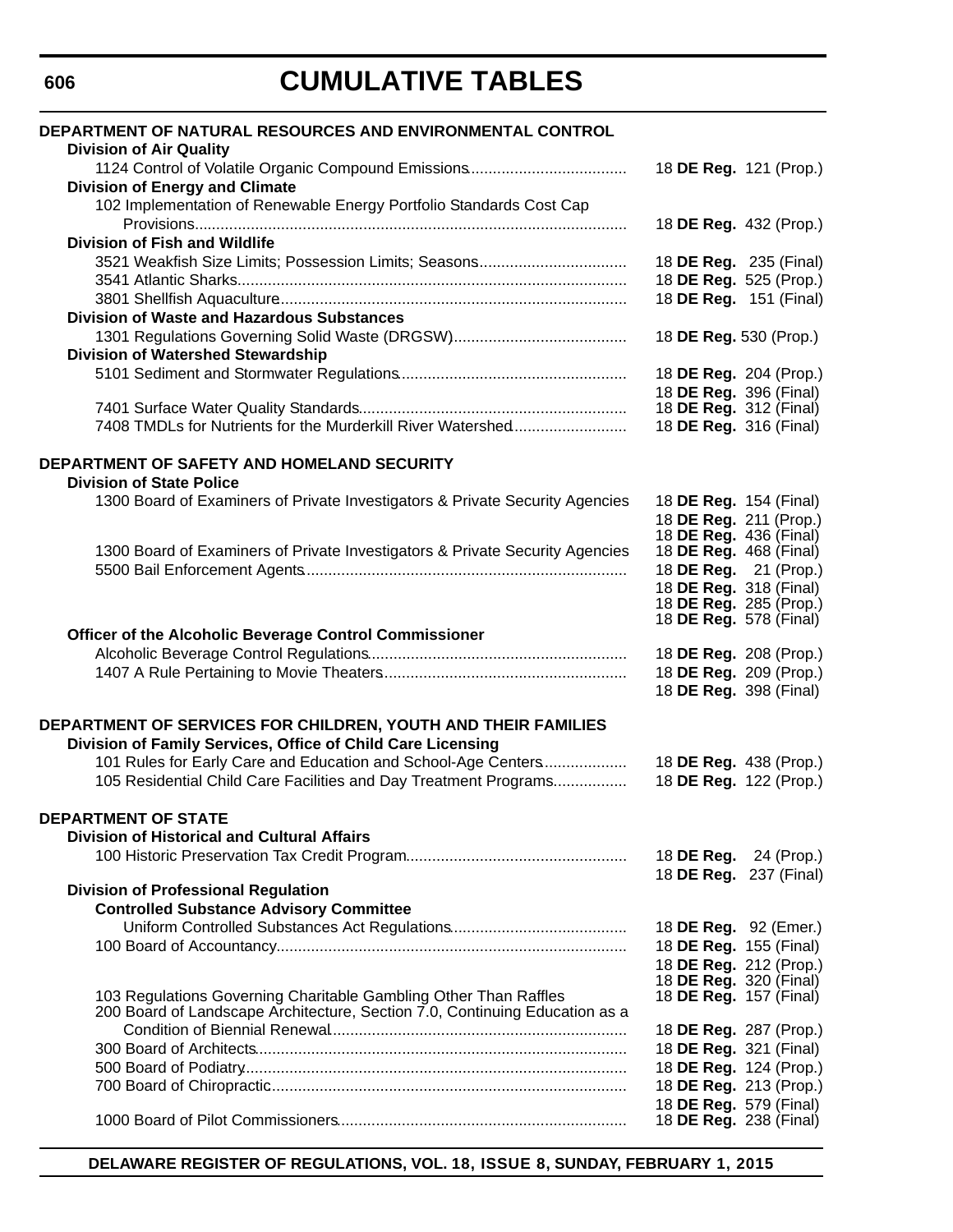| 1100 Board of Dentistry and Dental Hygiene, Section 6.0, Continuing        |                                                         |  |
|----------------------------------------------------------------------------|---------------------------------------------------------|--|
|                                                                            | 18 DE Reg. 399 (Final)                                  |  |
|                                                                            | 18 DE Reg. 439 (Prop.)                                  |  |
|                                                                            | 18 DE Reg. 444 (Prop.)                                  |  |
| 1900 Board of Nursing, Section 6.0 Requirements & Procedures for Licensure | 18 DE Reg. 322 (Final)                                  |  |
|                                                                            | 18 DE Reg. 445 (Prop.)                                  |  |
|                                                                            | 18 DE Reg. 532 (Prop.)                                  |  |
|                                                                            | 18 DE Reg. 536 (Prop.)                                  |  |
| 2600 Examining Board of Physical Therapists and Athletic Trainers          | 18 DE Reg. 290 (Prop.)                                  |  |
|                                                                            | 18 DE Reg. 447 (Prop.)                                  |  |
|                                                                            | 18 <b>DE Reg.</b> 469 (Final)                           |  |
|                                                                            | 18 <b>DE Reg.</b> 126 (Prop.)                           |  |
|                                                                            | 18 DE Reg. 447 (Prop.)                                  |  |
|                                                                            | 18 DE Reg. 538 (Prop.)                                  |  |
| 3000 Board of Professional Counselors of Mental Health and Chemical        |                                                         |  |
|                                                                            | 18 DE Reg. 451 (Prop.)                                  |  |
|                                                                            | 18 DE Reg. 323 (Final)                                  |  |
|                                                                            | 18 DE Reg. 358 (Prop.)                                  |  |
|                                                                            | 18 DE Reg. 158 (Final)                                  |  |
|                                                                            | 18 DE Reg. 400 (Final)                                  |  |
|                                                                            | 18 DE Reg. 239 (Final)                                  |  |
| <b>Office of the State Bank Commissioner</b>                               |                                                         |  |
|                                                                            | 18 DE Reg. 291 (Prop.)                                  |  |
|                                                                            | 18 DE Reg. 295 (Prop.)                                  |  |
|                                                                            | 18 DE Reg. 472 (Final)                                  |  |
|                                                                            | 18 DE Reg. 295 (Prop.)                                  |  |
|                                                                            | 18 DE Reg. 472 (Final)                                  |  |
| 2104 Minimum Disclosure and Agreement Requirements                         | 18 DE Reg. 295 (Prop.)                                  |  |
| 2104 Minimum Disclosure and Agreement Requirements                         | 18 DE Reg. 472 (Final)                                  |  |
|                                                                            | 18 DE Reg. 295 (Prop.)                                  |  |
|                                                                            | 18 DE Reg. 472 (Final)                                  |  |
|                                                                            | 18 DE Reg. 295 (Prop.)                                  |  |
|                                                                            | 18 DE Reg. 472 (Final)                                  |  |
|                                                                            | 18 <b>DE Reg.</b> 159 (Final)                           |  |
|                                                                            | 18 DE Reg. 159 (Final)                                  |  |
|                                                                            | 18 DE Reg. 295 (Prop.)                                  |  |
|                                                                            | 18 DE Reg. 472 (Final)<br>18 <b>DE Reg.</b> 295 (Prop.) |  |
|                                                                            | 18 DE Reg. 472 (Final)                                  |  |
|                                                                            | 18 <b>DE Reg.</b> 295 (Prop.)                           |  |
|                                                                            | 18 DE Reg. 472 (Final)                                  |  |
|                                                                            | 18 <b>DE Reg.</b> 159 (Final)                           |  |
|                                                                            | 18 DE Reg. 159 (Final)                                  |  |
| <b>Public Service Commission</b>                                           |                                                         |  |
| 1001 Rules of Practice and Procedure of the Delaware Public Service        |                                                         |  |
|                                                                            | 18 DE Reg. 160 (Final)                                  |  |
| 4001 Rules for the Provision of Telecommunication Services (Docket Nos. 10 |                                                         |  |
|                                                                            | 18 DE Reg. 296 (Prop.)                                  |  |
| 4003 Regulations Governing the Minimum Service Requirements for the        |                                                         |  |
| Provision of Telephone Service for Public Use within the State of Delaware |                                                         |  |
|                                                                            | 18 DE Reg. 296 (Prop.)                                  |  |
|                                                                            |                                                         |  |
| DEPARTMENT OF TRANSPORTATION                                               |                                                         |  |
| <b>Division of Motor Vehicles</b>                                          |                                                         |  |
| 2224 Defensive Driving Course, Providers, and Instructors                  | 18 DE Reg. 540 (Prop.)                                  |  |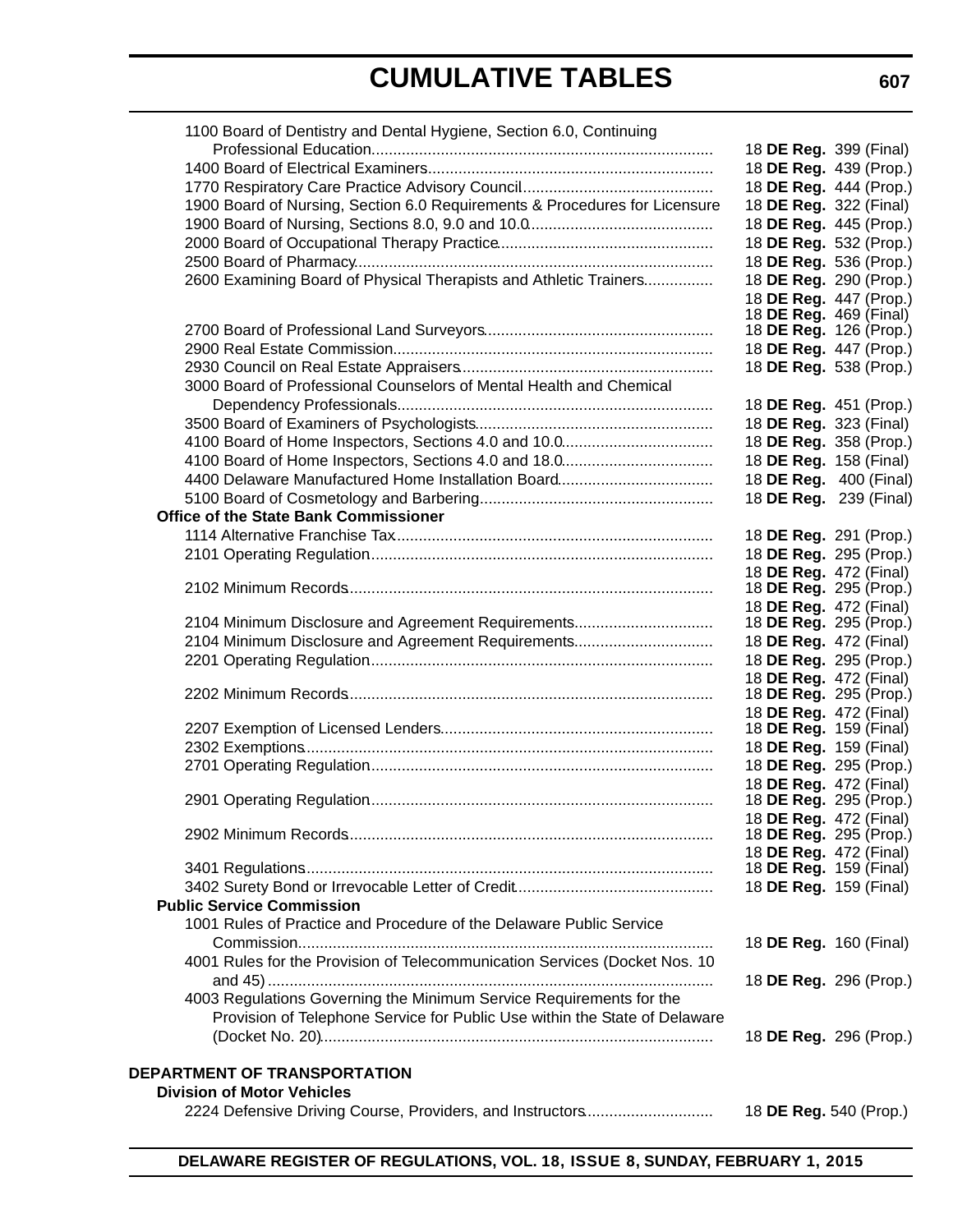**608**

# **CUMULATIVE TABLES**

| <b>Division of Planning and Policy</b>                                                                                                                         |                              |                               |
|----------------------------------------------------------------------------------------------------------------------------------------------------------------|------------------------------|-------------------------------|
| 2309 Standards and Regulations for Subdivision Streets and State Highway                                                                                       |                              |                               |
|                                                                                                                                                                |                              | 18 <b>DE Reg.</b> 240 (Final) |
|                                                                                                                                                                |                              | 18 DE Reg. 455 (Prop.)        |
| <b>Division of Transportation Solutions</b>                                                                                                                    |                              |                               |
| 2406 Policies and Procedures for Acquisition of Certain Real Property Interests<br>2407 Alternative Dispute Resolution Process for Acquisition of Certain Real |                              | 18 DE Reg. 456 (Prop.)        |
|                                                                                                                                                                |                              | 18 DE Reg. 545 (Prop.)        |
|                                                                                                                                                                |                              |                               |
| <b>DIVISION OF RESEARCH</b>                                                                                                                                    |                              |                               |
| <b>Office of the Registrar of Regulations</b>                                                                                                                  |                              |                               |
| Regulation Governing Administrative Rulemaking Procedures                                                                                                      | 18 DE Reg. 161 (Final)       |                               |
| <b>EXECUTIVE DEPARTMENT</b>                                                                                                                                    |                              |                               |
| <b>Office of Management and Budget</b>                                                                                                                         |                              |                               |
| <b>Division of Facilities Management</b>                                                                                                                       |                              |                               |
| Regulations for the Drug Testing of Contractor and Subcontractor                                                                                               |                              |                               |
| Employees Working on Large Public Works Projects                                                                                                               |                              | 18 DE Reg. 550 (Prop.)        |
| 4103 Regulation Governing the State of Delaware Asbestos Certification                                                                                         |                              |                               |
|                                                                                                                                                                |                              | 18 DE Reg. 547 (Prop.)        |
| <b>State Employees Benefits Committee</b>                                                                                                                      |                              |                               |
| 2001 Group Health Care Insurance Eligibility and Coverage Rules                                                                                                | 18 <b>DE Reg.</b> 79 (Final) |                               |
| <b>Statewide Benefits Office</b>                                                                                                                               |                              |                               |
| 2007 Disability Insurance Program Rules and Regulations                                                                                                        | 18 <b>DE Reg.</b> 79 (Final) |                               |
| <b>Office of State Planning Coordination</b>                                                                                                                   |                              |                               |
| Guidelines Governing the Administration and Review of Applications for                                                                                         |                              |                               |
|                                                                                                                                                                |                              | 18 DE Reg. 359 (Prop.)        |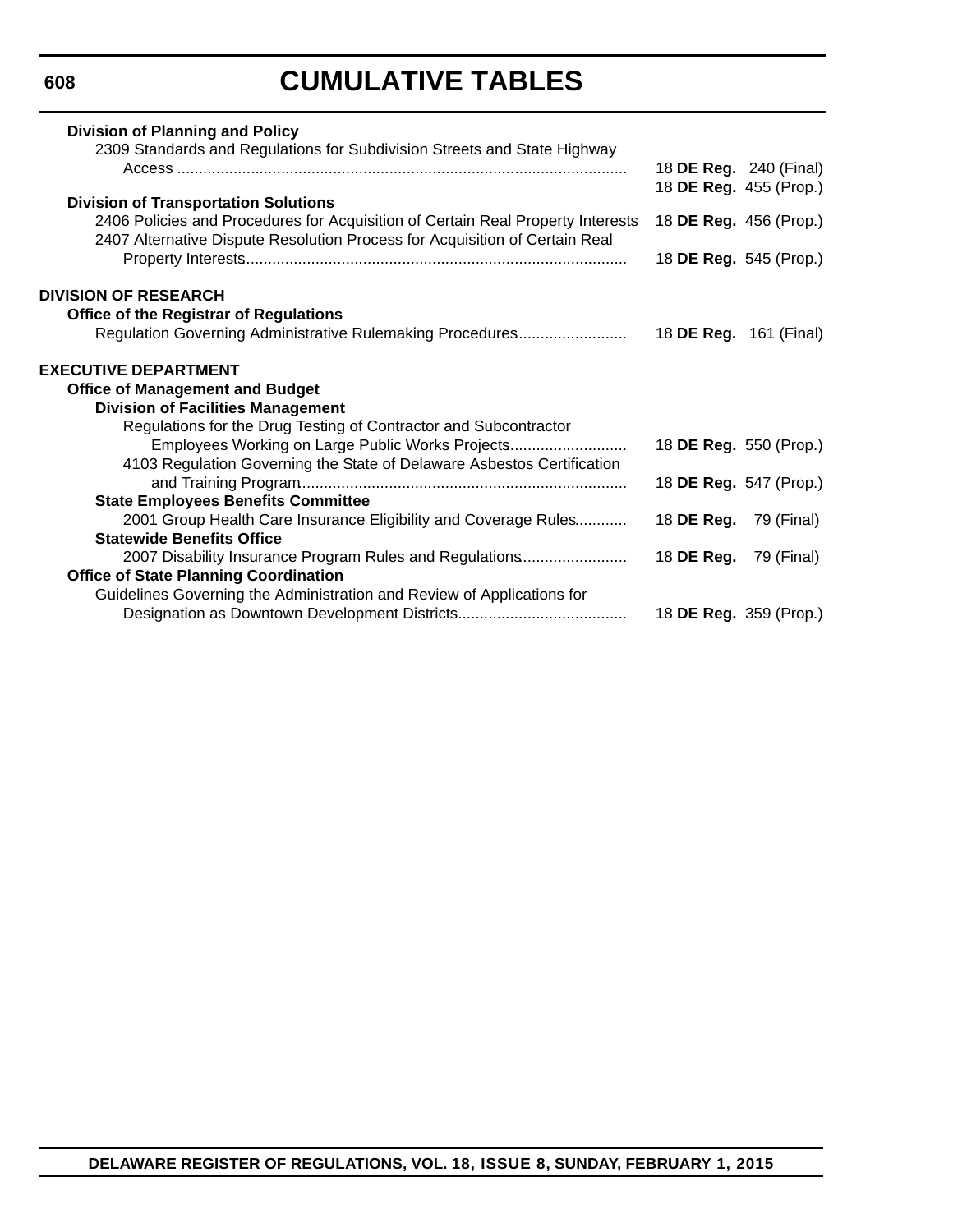#### **[DEPARTMENT OF LABOR](http://dia.delawareworks.com/) DIVISION OF INDUSTRIAL AFFAIRS**

**OFFICE OF WORKERS' COMPENSATION**

<span id="page-11-0"></span>Statutory Authority: 19 Delaware Code, Section 2322B(19 **Del.C.** §§2322B) 19 **DE Admin. Code** 1341

**[1341 Workers' Compensation Regulations](#page-3-0)**

**\* Please Note:** *The submitted final order for 1341 Workers' Compensation Regulations for the January 2015 issue of the Delaware Register of Regulations erroneously contained an effective date of January 31, 2014. The final regulation was published in the January 2015 issue of the Delaware Register of Regulations (18 DE Reg. 577). The correct effective date is January 31, 2015. The order is reprinted below with the correct effective date.*

#### **ORDER**

A public meeting was held on November 24, 2014, by the Department of Labor to receive public comments relating to revised sections of the Fee Schedule Instructions and Guidelines ("Fee Schedule Instructions") to support the significant medical fee schedule changes and cost reductions mandated in House Bill 373. The members of the Workers' Compensation Oversight Panel ("Panel"), signed below, recommend the Secretary of Labor adopt this proposal as it was published in the *Register of Regulations*, Volume 18, Issue 5 (November 2014).

#### **SUMMARY OF THE EVIDENCE AND INFORMATION SUBMITTED**

Exhibits Admitted Prior to and During the Public Meeting:

Exhibit 1 -*Delaware State News,* Affidavit of publication of notice of public meeting.

Exhibit 2 -*News Journal,* Affidavit of publication of notice of public meeting.

Exhibit 3 -State of Delaware Public Meeting Calendar electronic posting of today's meeting.

After the Panel concluded with their introductions, the public was invited to share their comments.

No additional comments were received during the public meeting.

The Panel agreed to submit and recommend for adoption by the Delaware Department of Labor the revisions to the Fee Schedule Instructions and Guidelines ("Fee Schedule Instructions").

#### **RECOMMENDED FINDINGS OF FACT WITH RESPECT TO THE EVIDENCE AND INFORMATION**

The Panel is persuaded that the proposals are consistent with administrating the statutory directives in the workers' compensation law. In 2013, the Administrative Procedures Act changed to extend the public comment period 15 days past the date of the public meeting, which is December 9, 2014. Any further public comment received between November 24, 2014 and December 9, 2014, is included in the attached addendum, along with an e-mail reaffirmation from each Panel member present at the November 24, 2014, public meeting. If no further public comment was received, no addendum will exist.

#### **RECOMMENDATION**

The proposals are respectfully submitted to the Secretary of Labor for consideration with a recommendation for adoption this 24<sup>th</sup> day of November, 2014.

#### **WORKERS' COMPENSATION OVERSIGHT PANE**L

Barry Bakst, D.O. **Edward Capodanno** John Casey, Jr. N. Lee Dotson James Downing, M.D. **Anthony Frabizzio, Esq.** Anthony Frabizzio, Esq. Christopher Kenny, Esq. Samuel Lathem

A. Richard Heffron, Chair **Joseph J. Rhoades, Esq., Vice Chair**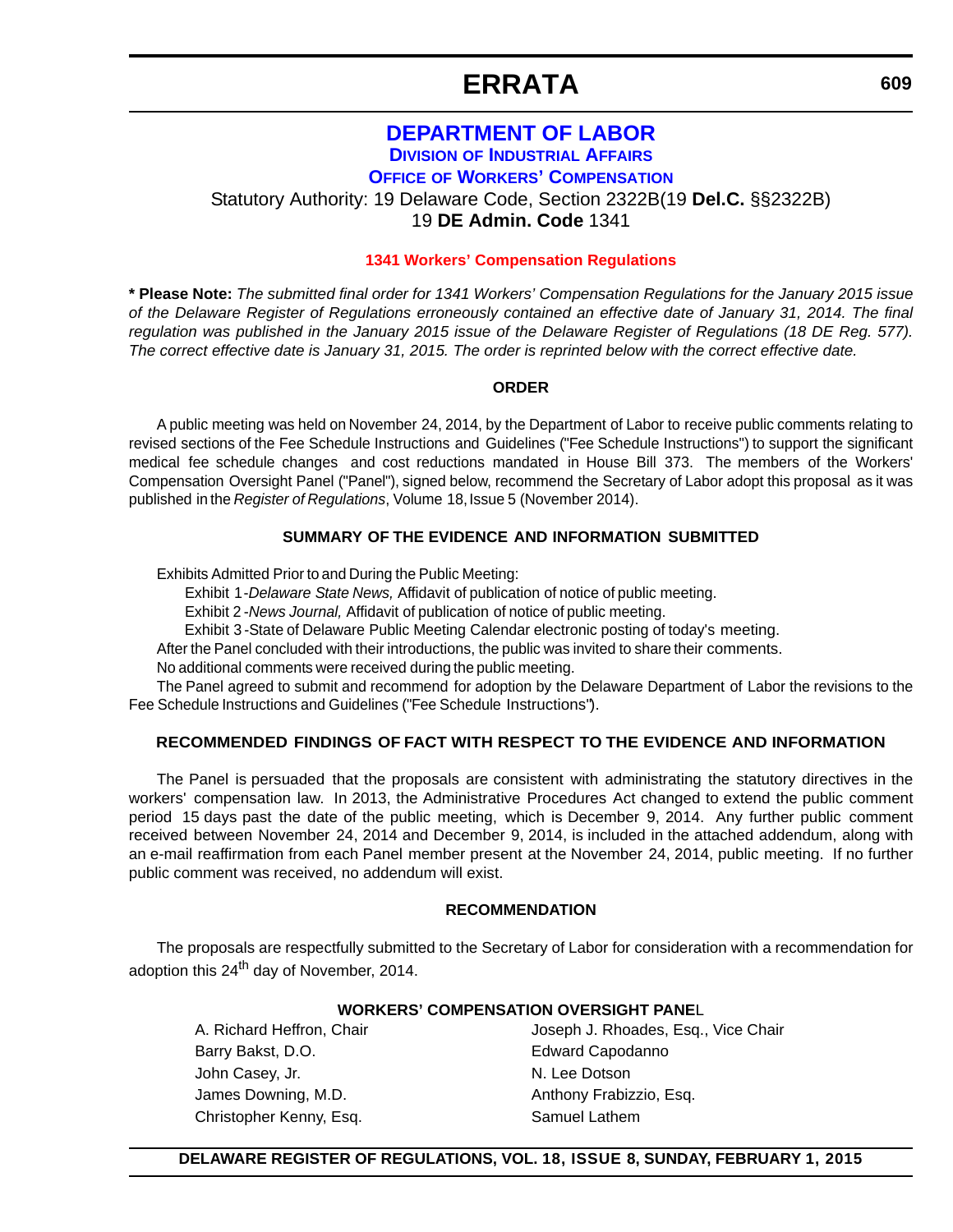<span id="page-12-0"></span>Karen Jacobs, Esq. Bruce Rudin, M.D. Sajjad Savul, M.D. Sajjad Savul, M.D. Wayne Smith Variance Controller Mayne Smith Joseph J. Straight, M.D. Secretary John J. McMahon, Jr. Rhonda West

#### **DECISION AND EFFECTIVE DATE**

Having reviewed and considered the record and recommendations of members of the Workers' Compensation Oversight Panel to adopt revisions of the Fee Schedule Instructions and Guidelines ("Fee Schedule Instructions"), the revisions are hereby adopted by the Delaware Department of Labor and made effective **January 31, 2015**.

#### **TEXT AND CITATION**

The proposed Fee Schedule Instructions and Guidelines notice appeared in the *Register of Regulations*, Volume 18, Issue 5 (November 1, 2014). The Fee Schedule Instructions and Guidelines ("Fee Schedule Instructions") are available from the Department of Labor, Division of Industrial Affairs, Office of Workers' Compensation or on the *Register of Regulations* web site at

[http://regulations.delaware.gov/register/november2014/proposed/18%20DE%20Reg%203](http://regulations.delaware.gov/register/november2014/proposed/18%20DE%20Reg%20357%2011-01-14.htm)*5*7%2011-01-14.htm .

#### **DEPARTMENT OF LABOR**

John McMahon, Secretary of Labor

#### **[DEPARTMENT OF SAFETY AND HOMELAND SECURITY](http://dsp.delaware.gov/) DIVISION OF STATE POLICE**

**5500 Bail Enforcement Agents**

Statutory Authority: 24 Delaware Code, Section 5504(a) (24 **Del.C.** §5504(a))

24 **DE Admin. Code** 5500

#### **[5500 Bail Enforcement Agents](#page-3-0)**

**\* Please Note:** *The submitted final regulation for 5500 Bail Enforcement Agents for the January 2015 issue of the Delaware Register of Regulations contained a citation error in subsection 9.2.1. The final regulation was published in the January 2015 issue of the Delaware Register of Regulations (18 DE Reg. 578). The corrected regulation is reprinted below. The effective date as to the amendments to 5500 Bail Enforcement Agents remains the same.*

#### **ORDER**

Pursuant to the Guidelines in 29 **Del.C.** §10118(a)(1)-(7), the Board of Examiners of Bail Enforcement Agents ("Board") hereby issues this Order. Following notice and a public hearing on the proposed adoption of amendments to:

- Rule 3.0 Use of Animals
- Rule 8.0 Apprehension Procedures
- Rule 9.0 Notification of Arrest (deletion)
- Rule 9.0 Electronic Control Device (ECD) (adoption)
- Rule 10.0 Suspensions and Revocations
- Rule 12.0 Prohibited Acts

the Board makes the following Findings and Conclusions:

#### **Summary of Evidence and Information Submitted**

1. The Board did not receive written evidence or information pertaining to the proposed adoption.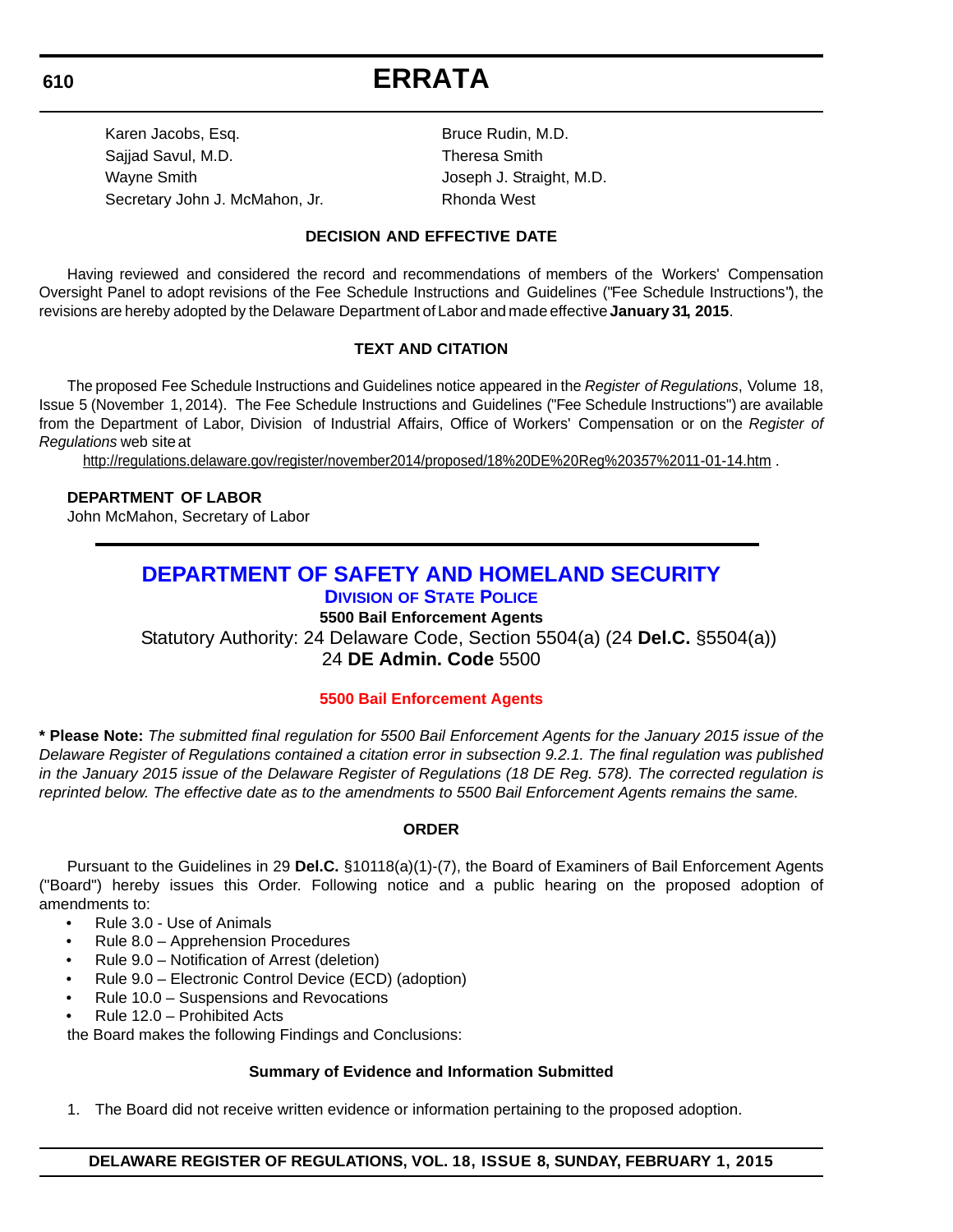2. The Board expressed its desire to adopt the amendment to Rules 3.0, 8.0, 10.0 and 12.0 in order to clean up the verbiage and remain consistent with wording throughout the Rules & Regs. The Board expressed its desire to adopt the amendment to delete (existing) Rule 9.0 in its entirety in accordance with Governor Markell's Directive to remove redundant rules. The Board expressed its desire to adopt the amendment to create a (new) Rule 9.0 allowing BEA's to carry these devices and mandates the training and instructors.

#### **Findings of Fact**

3. The public was given notice and the opportunity to provide the Board with comments, in writing and by oral testimony, on proposed amendments. The written comments and oral testimony received are described in paragraph 1.

4. The Board finds that the adoption of Rules 3.0, 8.0, 10.0 and 12.0 will clean up the verbiage and remain consistent with wording throughout the Rules & Regs. The Board finds that the deletion of (existing) Rule 9.0 will delete this rule in its entirety in accordance with Governor Markell's Directive to remove redundant rules. The Board finds that the adoption of (new) Rule 9.0 will create a rule allowing BEA's to carry these devices and mandates the training and instructors.

5. The Board finds that these adoptions will have no adverse impact on the public.

6. The Board finds that the amendments are well written and describe the intent to adopt Rules 3.0, 8.0, 10.0 and 12.0 to clean up the verbiage and remain consistent with wording throughout the Rules & Regs. The Board finds that the amendment for (existing) Rule 9.0 is well written and describes its intent to adopt the rule to delete this rule in its entirety in accordance with Governor Markell's Directive to remove redundant rules.The Board finds that the amendment for (new) Rule 9.0 is well written and describes its intent to adopt the rule to create a rule allowing BEA's to carry these devices and mandates the training and instructors.

#### **Conclusion**

7. The proposed rule adoption was published by the Board in accord with the statutory duties and authority as set forth in 24 **Del.C.** §5503 et seq. and, in particular, 24 **Del.C.** §5503(d)(2).

8. The Board deems this adoption necessary and expedient to the full and official performance of its duties under 24 **Del.C.** §5503 et. seq.

9. The Board concludes that the adoption of this rule will be in the best interests of the citizens of the State of Delaware.

10. The Board therefore adopts the amendment pursuant to 24 **Del.C.** §5503(d)(2) and guidelines of 29 **Del.C.** §10118 of the Administrative Procedures Act. See, Strauss v. Silverman, Del. Supr., 399 A.2d 192 (1979).

11. This adopted rule replaces in its entirety any former rule or regulation heretofore promulgated by the Board.

12. The effective date of this Order shall be January 11, 2015.

13. Attached hereto and incorporated herein this order are the amended rules marked as exhibit A and executed simultaneously on the 25<sup>th</sup> day of November 2014.

Major Melissa A. Zebley, Chairman Director John Yeomans (absent) Rebecca L. Byrd, Esquire Mrs. Jennifer A. Esposito Mr. R. Dale Hamilton (absent) Mr. Jack McGhee, II Mr. Kevin C. Jones **Mr. Kevin C. Jones** Ms. Robin David

#### **5500 Bail Enforcement Agents** *(Break in Continuity of Sections)*

#### **9.0 Electronic Control Device (ECD)**

9.1 In order for a BEA to carry/use an electronic control device (ECD), he/she must complete a training program approved by the Board and all certifications or re-certifications must be on file with the Professional Licensing Section.

**DELAWARE REGISTER OF REGULATIONS, VOL. 18, ISSUE 8, SUNDAY, FEBRUARY 1, 2015**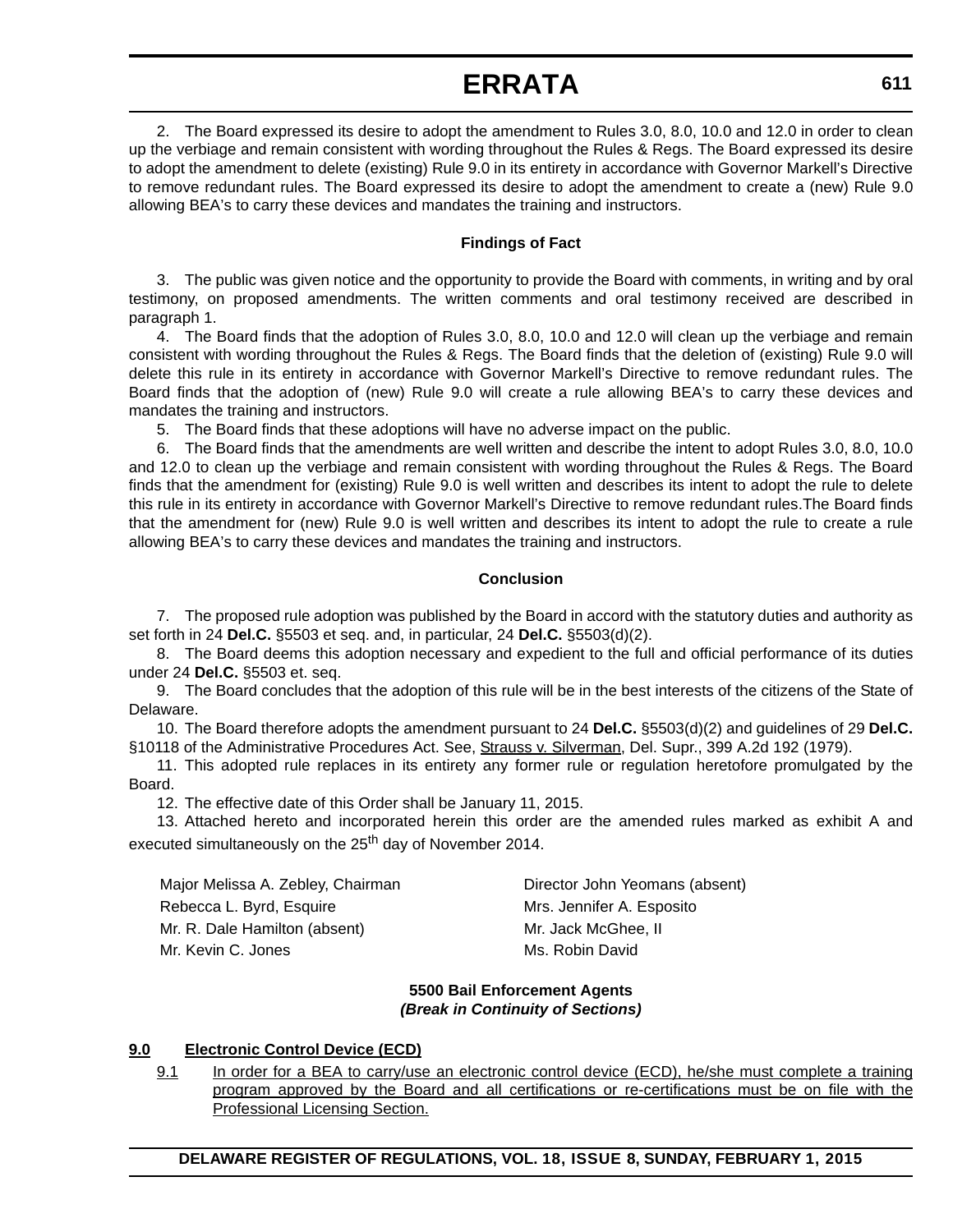#### 9.2 ECD Instructors

9.2.1 All ECD instructors must be approved by the Professional Licensing Section before they are authorized to instruct or qualify individuals licensed under 24 **Del.C.** Ch. 55.

**\*Please Note: As the rest of the sections were not corrected they are not being published. A copy of the regulation is available at:**

**[5500 Bail Enforcement Agents](http://regulations.delaware.gov/register/february2015/errata/18 DE Reg 610 02-01-15.htm)**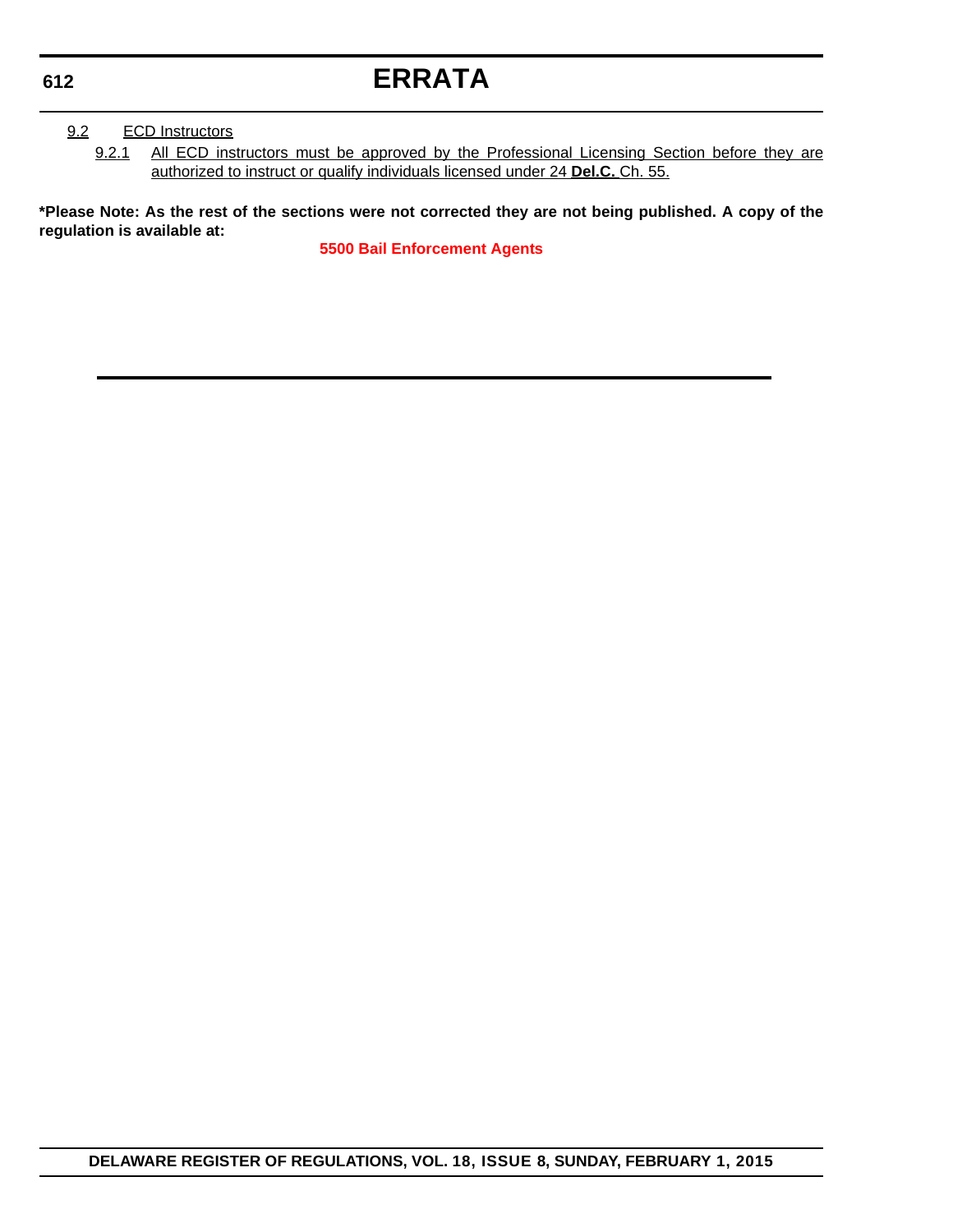### **EMERGENCY REGULATIONS**

#### **Symbol Key**

<span id="page-15-0"></span>Arial type indicates the text existing prior to the regulation being promulgated. Underlined text indicates new text. Language which is stricken through indicates text being deleted.

#### **Emergency Regulations**

Under 29 **Del.C.** §10119 an agency may promulgate a regulatory change as an Emergency under the following conditions:

#### **§ 10119. Emergency regulations.**

If an agency determines that an imminent peril to the public health, safety or welfare requires the adoption, amendment or repeal of a regulation with less than the notice required by § 10115, the following rules shall apply:

(1) The agency may proceed to act without prior notice or hearing or upon any abbreviated notice and hearing that it finds practicable;

(2) The order adopting, amending or repealing a regulation shall state, in writing, the reasons for the agency's determination that such emergency action is necessary;

(3) The order effecting such action may be effective for a period of not longer than 120 days and may be renewed once for a period not exceeding 60 days;

(4) When such an order is issued without any of the public procedures otherwise required or authorized by this chapter, the agency shall state as part of the order that it will receive, consider and respond to petitions by any interested person for the reconsideration or revision thereof; and

(5) The agency shall submit a copy of the emergency order to the Registrar for publication in the next issue of the *Register of Regulations*. (60 Del. Laws, c. 585, § 1; 62 Del. Laws, c. 301, § 2; 71 Del. Laws, c. 48, § 10.)

### **[DEPARTMENT OF HEALTH AND SOCIAL SERVICES](http://www.dhss.delaware.gov/dhss/dph/index.html)**

### **DIVISION OF PUBLIC HEALTH**

Statutory Authority: 16 Delaware Code, Section 122(3)y and z (16 **Del.C.** §122(3)y and z) 16 **DE Admin. Code** 4408

#### **ORDER**

#### **[4408 Facilities that Perform Invasive Medical Procedures](#page-3-0)**

#### **NATURE OF THE PROCEEDINGS:**

This emergency regulation is being promulgated to ensure the inclusion of all facilities that perform surgical abortions. This includes aligning the regulatory definition of "anesthesia" to reflect every type of anesthesia used to perform surgical abortions. This emergency regulation adoption is necessary while the proposed rulemaking process is being completed to ensure the safe and sanitary conditions of facilities that perform invasive medical procedures. Delaware Health and Social Services ("Department") / Division of Public Health has determined that a threat to the public welfare exists if it is not implemented without prior notice or hearing.

#### **NATURE OF PROPOSED AMENDMENT:**

The proposed provides notice to the public that the Division of Public Health (DPH) intends to amend the regulatory definition of "anesthesia" to include all types of anesthesia, including local anesthesia, used to perform surgical abortions. Therefore, facilities that perform surgical abortions will be required to register with the Department and obtain accreditation from an approved accreditation agency.

#### *Statutory Authority*

• 16 **Del.C.** §122(3)(y and z)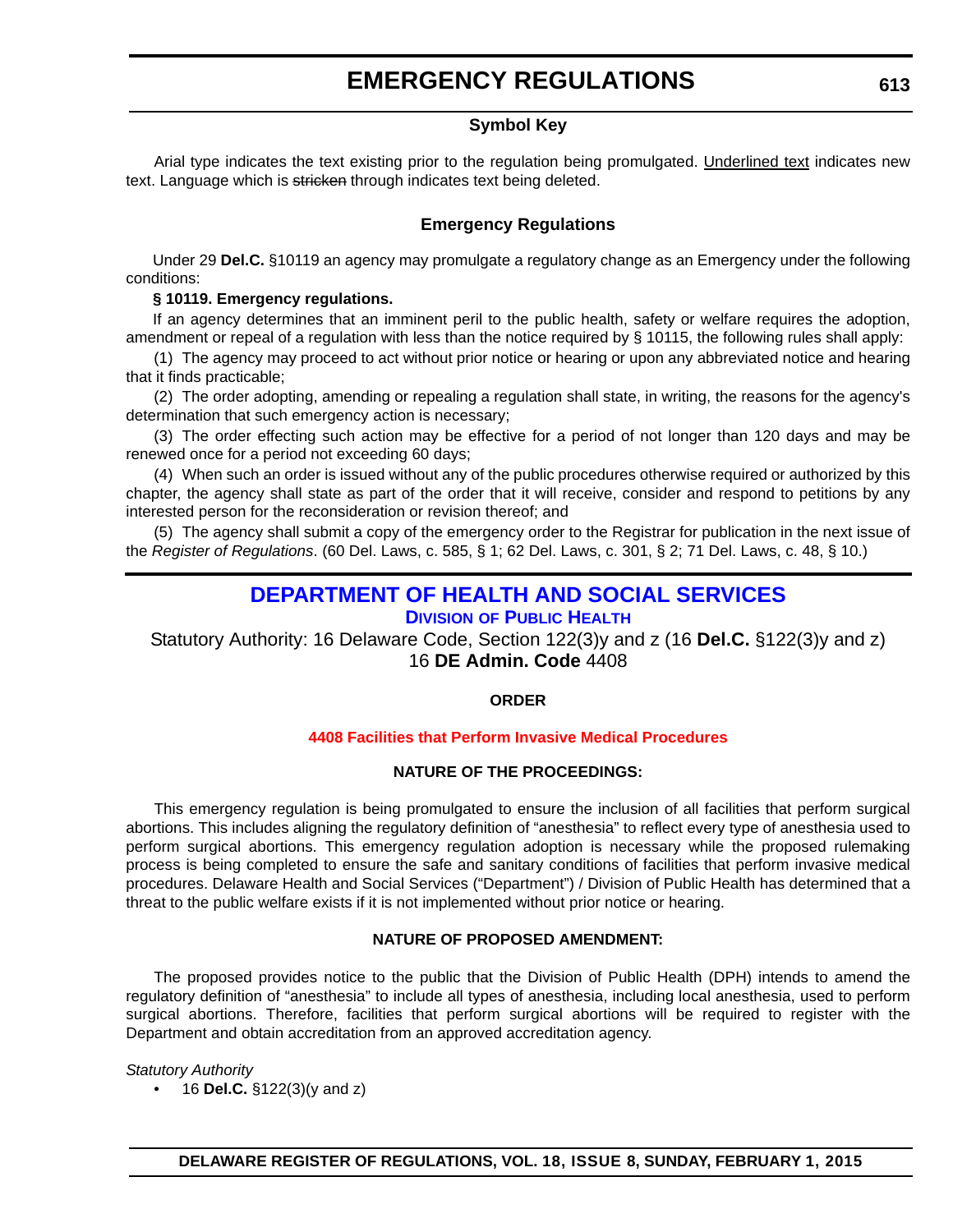### **EMERGENCY REGULATIONS**

#### **SUMMARY OF THE PROPOSED AMENDMENT:**

Currently, the regulatory definition of anesthesia has three exclusions: (1) local anesthesia, (2) the administration of less than 50% nitrous oxide in oxygen with no other sedative or analgesic medications by any route, or (3) a single, oral sedative or analgesic medication administration in doses appropriate for the unsupervised treatment of insomnia, anxiety, or pain. To ensure the provision of surgical abortions in a safe and sanitary setting, the definition of "anesthesia" has been revised to include all types of anesthesia when used in conjunction with performing a surgical abortion. With the exception of surgical abortions, the exclusions to anesthesia are still effective for other invasive medical procedures.

The current regulatory definition of "anesthesia" is:

"**Anesthesia**" means anxiolysis, conscious sedation, deep sedation, major conduction anesthesia, minimal sedation, moderate sedation or general anesthesia. This definition excludes: (1) local anesthesia, (2) the administration of less than 50% nitrous oxide in oxygen with no other sedative or analgesic medications by any route, or (3) a single, oral sedative or analgesic medication administration in doses appropriate for the unsupervised treatment of insomnia, anxiety, or pain.

The amended definition of "anesthesia" is:

"**Anesthesia**" means anxiolysis, conscious sedation, deep sedation, major conduction anesthesia, minimal sedation, moderate sedation or general anesthesia and all anesthesia, including local anesthesia, used for surgical abortions. For invasive medical procedures other than surgical abortions, the following shall be excluded from the definition of anesthesia: (1) local anesthesia, (2) the administration of less than 50% nitrous oxide in oxygen with no other sedative or analgesic medications by any route, or (3) a single, oral sedative or analgesic medication administration in doses appropriate for the unsupervised treatment of insomnia, anxiety, or pain.

Please note that this emergency regulation is also published concurrently herein under "Proposed Regulations" to allow for a thirty-day public comment period.

#### **FINDINGS OF FACT:**

The Department finds that a compelling public interest exists which necessitates promulgation of an emergency regulation and requests emergency approval of these rule amendments to change the definition of "anesthesia". The Department will receive, consider, and respond to petitions by any interested person for the reconsideration or revision thereof.

**THEREFORE, IT IS ORDERED,** to assure the safe and sanitary conditions of facilities that perform invasive medical procedures, specifically, the updated regulatory definition of "anesthesia" be adopted on an emergency basis without prior notice or hearing.

Rita M. Landgraf, Secretary, DHSS

#### **4408 Facilities that Perform Invasive Medical Procedures** *(Break in Continuity of Sections)*

#### **2.0 Definitions**

The following words and terms, when used in this regulation, should have the following meaning unless the context clearly indicates otherwise:

#### *(Break in Continuity Within Section)*

**"Anesthesia"** means anxiolysis, conscious sedation, deep sedation, major conduction anesthesia, minimal sedation, moderate sedation or general anesthesia and all anesthesia, including local anesthesia, used for surgical abortions. For invasive medical procedures other than surgical abortions, the following shall be excluded from the definition of anesthesia: This definition excludes: (1) local anesthesia, (2) the administration of less than 50% nitrous oxide in oxygen with no other sedative or analgesic medications by any route, or (3) a single, oral sedative or analgesic medication administration in doses appropriate for the unsupervised treatment of insomnia, anxiety, or pain.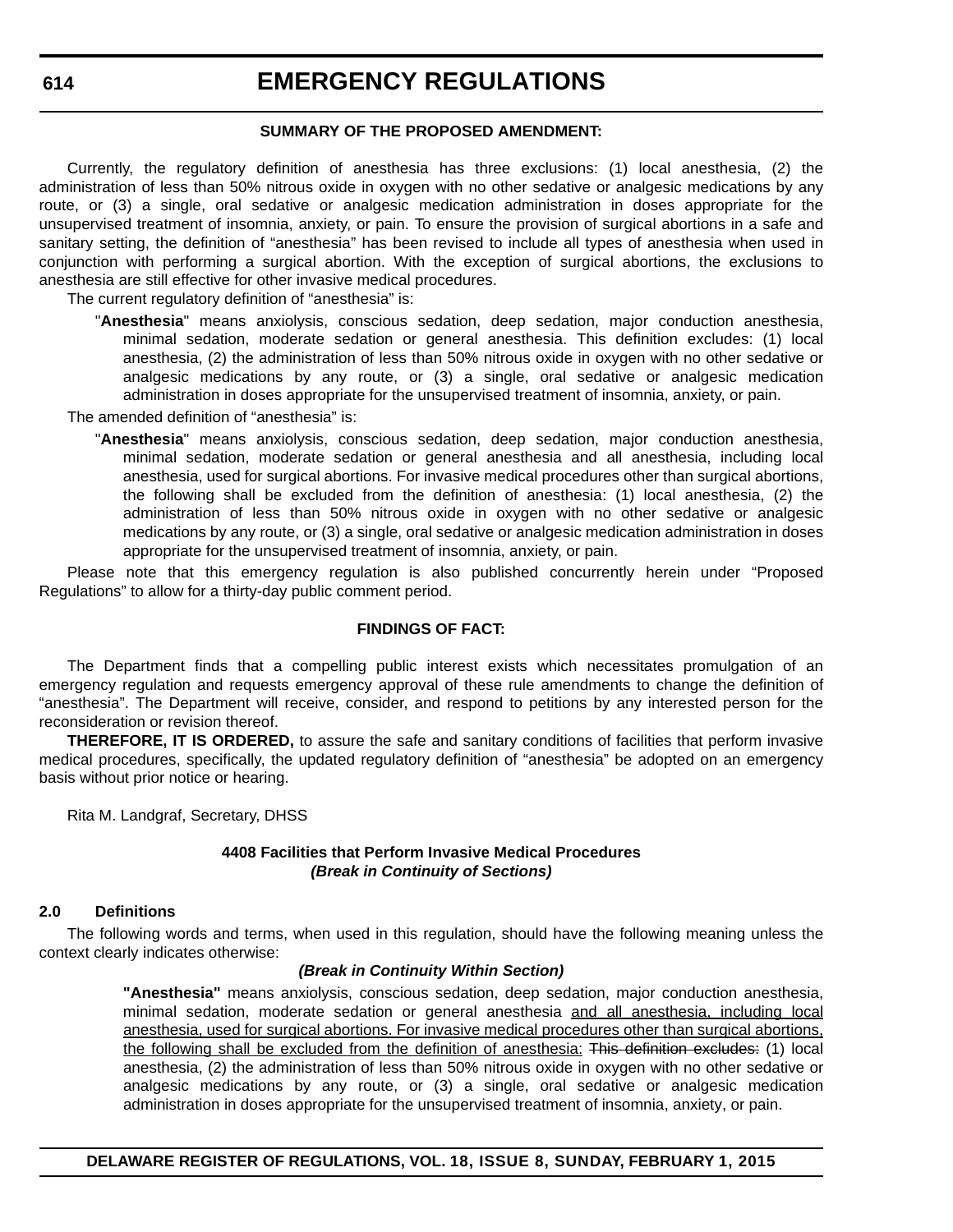### **EMERGENCY REGULATIONS**

*(Break in Continuity Within Section)*

**\*Please Note: As the rest of the sections were not amended they are not being published. A copy of the regulation is available at:**

**[4408 Facilities that Perform Invasive Medical Procedures](http://regulations.delaware.gov/register/february2015/emergency/18 DE Reg 613 02-01-15.htm)**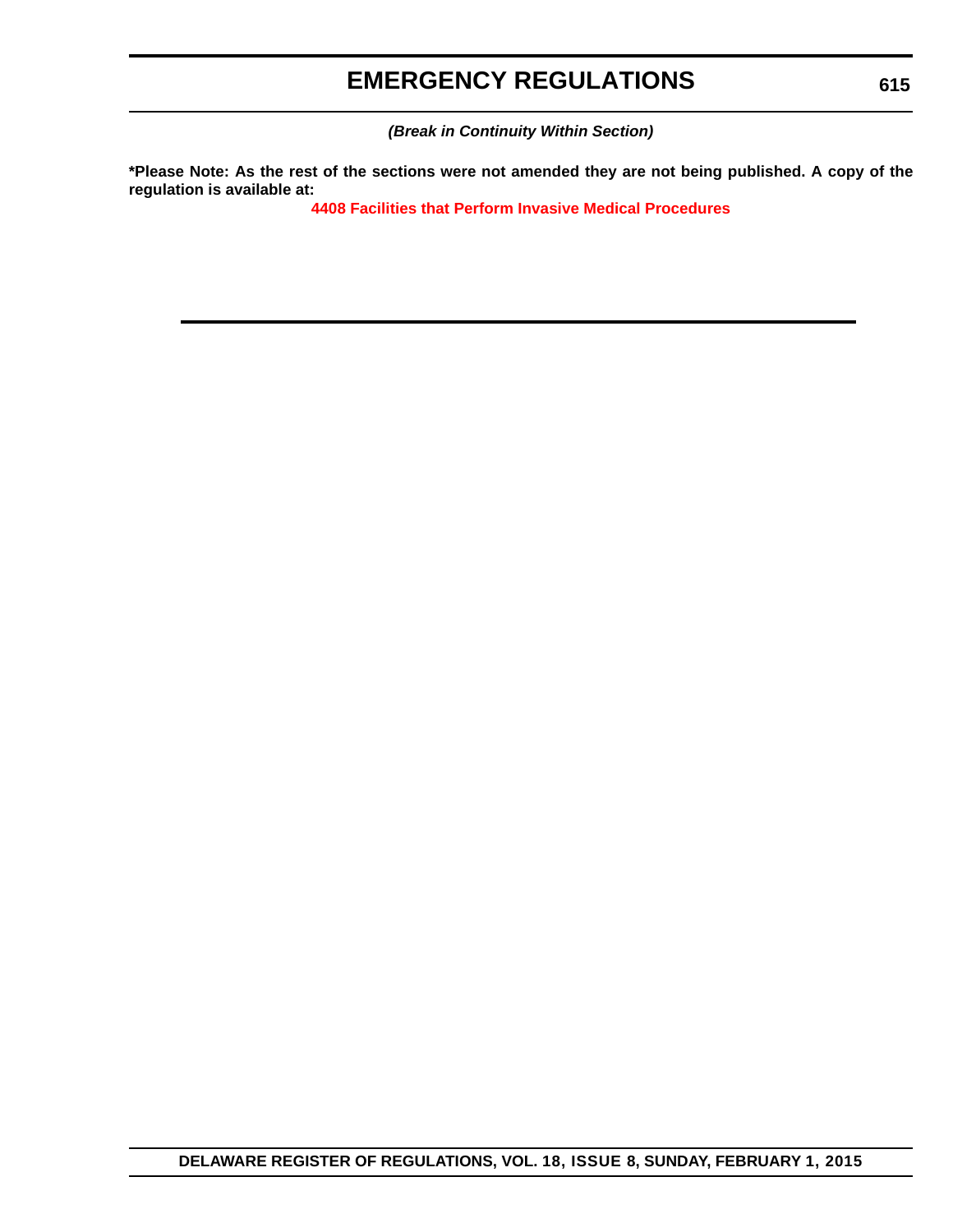### **Symbol Key**

<span id="page-18-0"></span>Arial type indicates the text existing prior to the regulation being promulgated. Underlined text indicates new text. Language which is stricken through indicates text being deleted.

### **Proposed Regulations**

Under 29 **Del.C.** §10115 whenever an agency proposes to formulate, adopt, amend or repeal a regulation, it shall file notice and full text of such proposals, together with copies of the existing regulation being adopted, amended or repealed, with the Registrar for publication in the *Register of Regulations* pursuant to §1134 of this title. The notice shall describe the nature of the proceedings including a brief synopsis of the subject, substance, issues, possible terms of the agency action, a reference to the legal authority of the agency to act, and reference to any other regulations that may be impacted or affected by the proposal, and shall state the manner in which persons may present their views; if in writing, of the place to which and the final date by which such views may be submitted; or if at a public hearing, the date, time and place of the hearing. If a public hearing is to be held, such public hearing shall not be scheduled less than 20 days following publication of notice of the proposal in the *Register of Regulations*. If a public hearing will be held on the proposal, notice of the time, date, place and a summary of the nature of the proposal shall also be published in at least 2 Delaware newspapers of general circulation. The notice shall also be mailed to all persons who have made timely written requests of the agency for advance notice of its regulation-making proceedings.

### **[DEPARTMENT OF EDUCATION](http://www.doe.k12.de.us/site/default.aspx?PageID=1)**

**OFFICE OF THE SECRETARY**

Statutory Authority: 14 Delaware Code, Section 122(b) (14 **Del.C.** §122(b))

#### **PUBLIC NOTICE**

#### **Education Impact Analysis Pursuant To 14 Del.C. Section 122(d)**

#### **[902 Gifted or Talented Education Plan](#page-3-0)**

#### **A. Type of Regulatory Action Required**

New Regulation

#### **B. Synopsis of Subject Matter of the Regulation**

The Secretary of Education seeks the consent of the State Board of Education to add 14 **DE Admin. Code** 902 Gifted or Talented Education Plan. This regulation is being created pursuant to 14 **Del.C.** §3126, which states that the extent of programs and facilities provided for children determined to be gifted or talented shall be in accordance with the rules and regulations of the Department. This regulation develops the rules and regulations relative to standards for identifying gifted or talented students, and the development, implementation and monitoring of programs for gifted or talented children.

Persons wishing to present their views regarding this matter may do so in writing by the close of business on or before **March 5, 2015** to Tina Shockley, Education Associate, Department of Education, Regulatory Review, at 401 Federal Street, Suite 2, Dover, Delaware 19901. A copy of this regulation may be viewed or obtained at the Department of Education, Finance Office located at the address listed above.

#### **C. Impact Criteria**

1. Will the amended regulation help improve student achievement as measured against state achievement standards? The regulation is intended to improve gifted or talented students' achievement as measured against state achievement standards.

2. Will the amended regulation help ensure that all students receive an equitable education? The regulation is intended to continue to ensure all students receive an equitable education.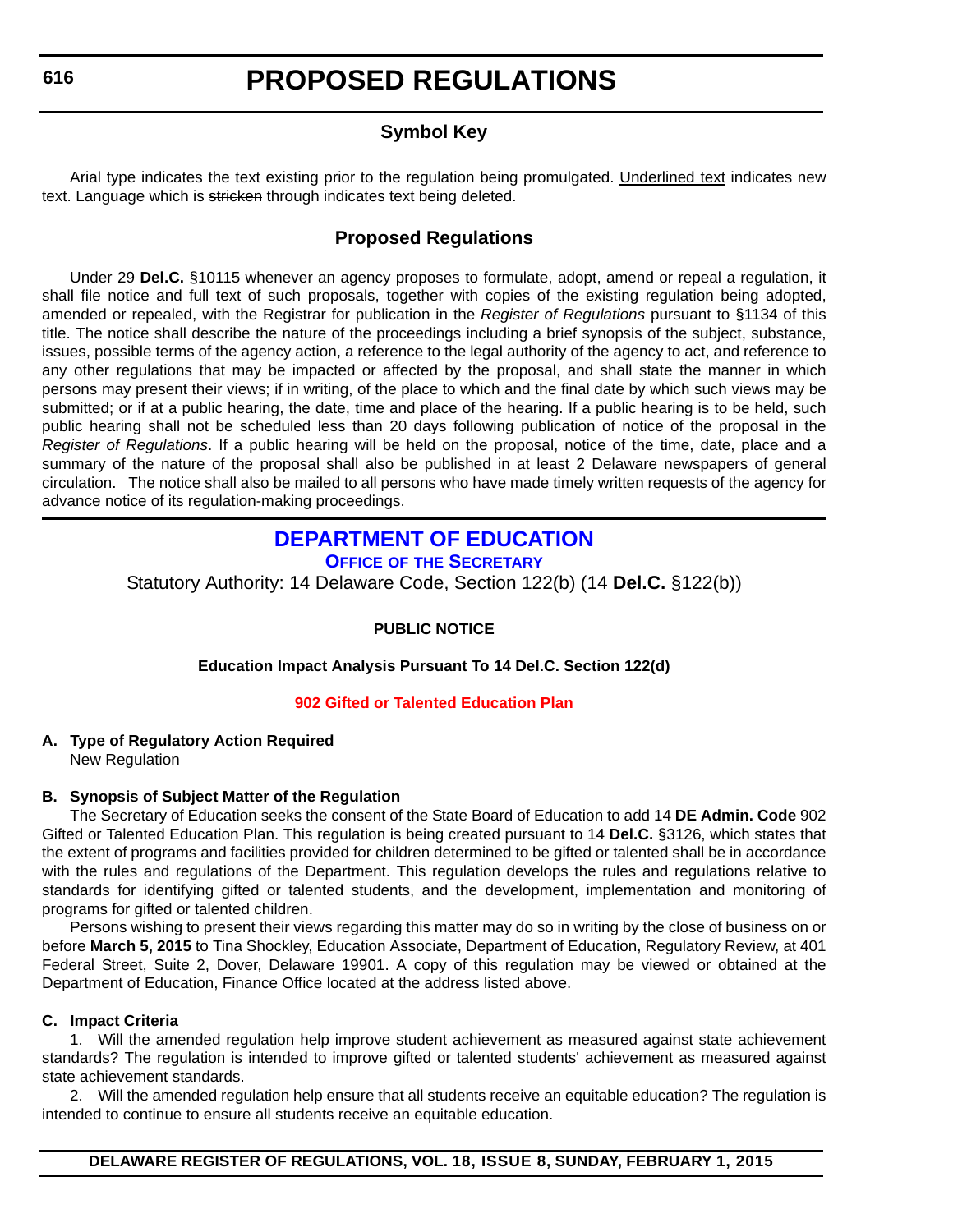3. Will the amended regulation help to ensure that all students' health and safety are adequately protected? This regulation does not specifically address students' health and safety.

4. Will the amended regulation help to ensure that all students' legal rights are respected? The regulation continues to ensure that all student's legal rights are respected.

5. Will the amended regulation preserve the necessary authority and flexibility of decision making at the local board and school level? The regulation does not change the decision making at the local board and school level.

6. Will the amended regulation place unnecessary reporting or administrative requirements or mandates upon decision makers at the local board and school levels? The regulation does not place any unnecessary reporting or administrative requirements on decision makers.

7. Will the decision making authority and accountability for addressing the subject to be regulated be placed in the same entity? The decision making authority and accountability for addressing the subject to be regulated does not change because of the regulation.

8. Will the amended regulation be consistent with and not an impediment to the implementation of other state educational policies, in particular to state educational policies addressing achievement in the core academic subjects of mathematics, science, language arts and social studies? The regulation is consistent with and not an impediment to the implementation of other state educational policies.

9. Is there a less burdensome method for addressing the purpose of the regulation? There is not a less burdensome method for addressing the purpose of the regulation.

10. What is the cost to the State and to the local school boards of compliance with the regulation? There may be a cost to school districts and charter schools for specialized training for teachers to teach specific for gifted or talented students, but schools may also utilize existing staff if qualified to teach gifted or talented students.

#### **902 Gifted or Talented Education Plan**

#### **1.0 Purpose**

The purpose of this regulation is to establish that a gifted or talented student, as identified by professionally qualified person(s), may require differentiated educational program(s) or service(s) beyond those normally provided by the regular school program in order to address the individual's capabilities.

#### **2.0 Definitions**

"**Gifted or Talented Education Plan (Plan)**" means a document developed by a school district or charter school for the development, implementation and evaluation of appropriate services for gifted or talented students.

"**Gifted or Talented Student**" means a student in the chronological age group four (4) through the end of the school year in which the child attains the age of 21 or until receipt of a regular high school diploma, whichever occurs first, who meets the following definition of gifted or talented:

A child capable of high performance with demonstrated achievement and/or potential ability in any of the following areas, singularly or in combination:

General intellectual ability;

Specific academic aptitude;

Creative or productive thinking;

Leadership ability;

Visual and performing arts ability; or

Psychomotor ability.

"**Relative Caregiver**" means, pursuant to 14 **Del.C.** §202 (f)(1), an adult who, by blood, marriage or adoption, is the child's great grandparent, grandparent, step grandparent, great aunt, aunt, step aunt, great uncle, uncle, step uncle, step parent, brother, sister, step brother, step sister, half brother, half sister, niece, nephew, first cousin or first cousin once removed but who does not have legal custody or legal guardianship of the student.

#### **3.0 Development and Components of the Plan**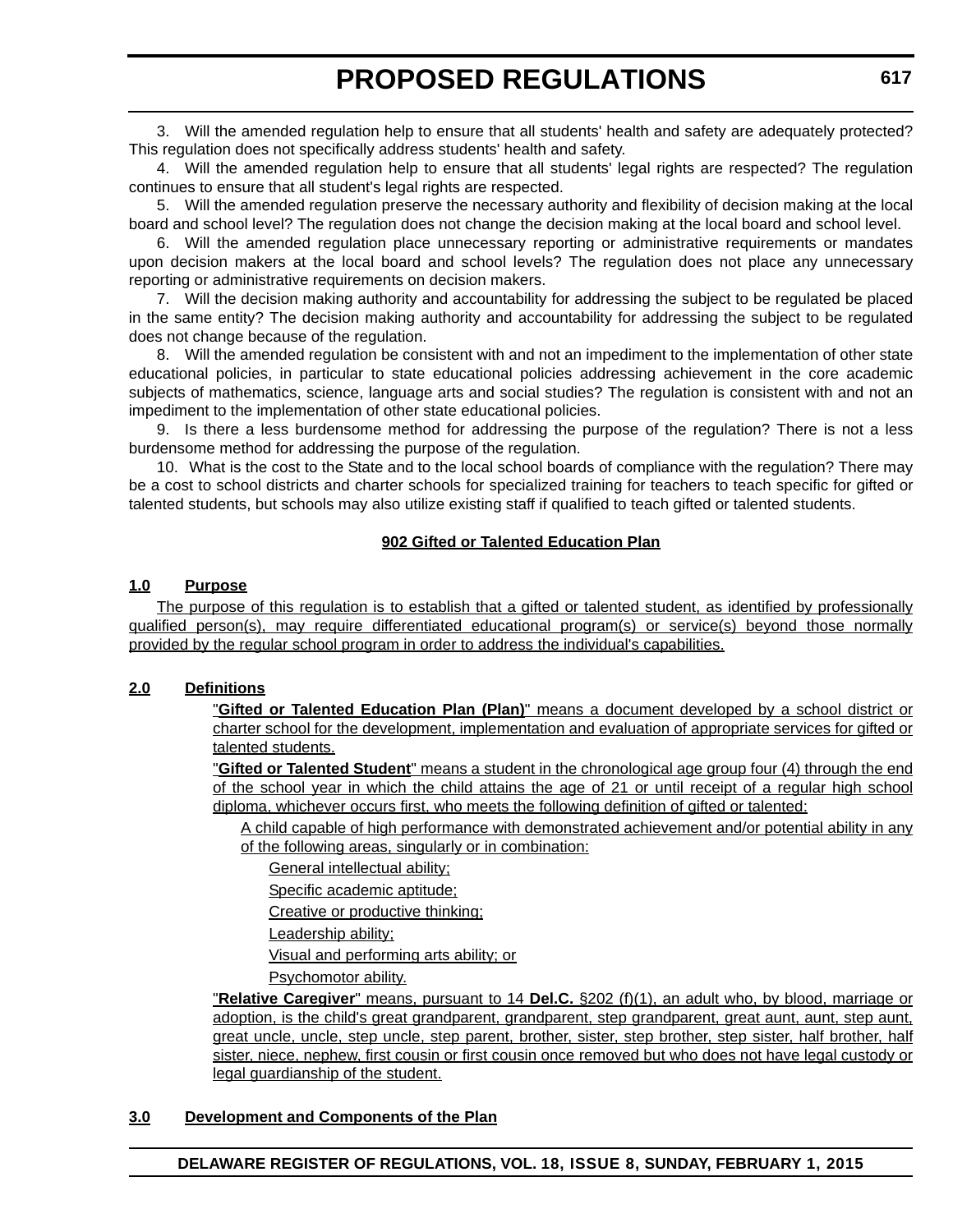- <span id="page-20-0"></span>3.1 Each school district or charter school shall have a Plan for educational services for identified gifted or talented students. The Plan, at a minimum, shall:
	- 3.1.1 Outline goals and specific outcomes;
	- 3.1.2 Provide for a communication process, which shall include procedures to inform parent(s), guardian(s) or Relative Caregiver(s) of a student's participation in the gifted or talented education program;
	- 3.1.3 Establish procedures for requiring each teacher assigned to teach gifted or talented students to be certified in gifted and talented education in accordance with the applicable Professional Standards Board regulation.
	- 3.1.4 Provide the process for identification of gifted or talented students;
	- 3.1.5 Be developed with input from various stakeholder groups including parents;
	- 3.1.6 Outline an identification process that ensures all students have an equal opportunity to be identified and participate in the program;
	- 3.1.7 Establish procedures for consideration of the identification and placement of a student who was identified as gifted or talented in the school district or charter school from which the student transferred; and
	- 3.1.8 Provide for an evaluation of the Gifted or Talented Education Plan provided for its gifted or talented students.
- 3.2 The Plan shall be provided to the Department of Education by July 15, 2015 for implementation no later than the 2015-2016 school year, and each year thereafter. A school district or charter school may request an extension for implementation to occur no later than the 2016-2017 school year;
- 3.3 Each Plan shall be reviewed by the Department of Education for compliance with this regulation, and any substantive changes to the Plan shall be provided for review for compliance with this regulation.
- 3.4 The Department of Education shall periodically review the Plan for compliance.

#### **4.0 Department of Education Responsibilities**

The Department of Education shall maintain a resource guide of best practices, on its website, that a school district or charter school may use in the development and implementation of its Plan.

#### **OFFICE OF [THE SECRETARY](http://www.doe.k12.de.us/site/default.aspx?PageID=1)**

Statutory Authority: 14 Delaware Code, Section 122(b) (14 **Del.C.** §122(b)) 14 **DE Admin. Code** 923

#### **PUBLIC NOTICE**

#### **Education Impact Analysis Pursuant To 14 Del.C. Section 122(d)**

#### **[923 Children with Disabilities Subpart B, General Duties and Eligibility of Agencies](#page-3-0)**

#### **A. Type of Regulatory Action Required**

Amendment to Existing Regulation

#### **B. Synopsis of Subject Matter of the Regulation**

The Secretary of Education seeks the consent of the State Board of Education to amend 14 **DE Admin. Code** 923 Children with Disabilities Subpart B General Duties and Eligibility of Agencies. This regulation is being amended as requested by the Governor's Advisory Council for Exceptional Citizens in regard to Senate Bill 229 of the 147<sup>th</sup> General Assembly in order to presumptively include the eligibility for extended school year reading services in a student's IEP for students who are not beginning to read by age seven.

Persons wishing to present their views regarding this matter may do so in writing by the close of business on or

#### **DELAWARE REGISTER OF REGULATIONS, VOL. 18, ISSUE 8, SUNDAY, FEBRUARY 1, 2015**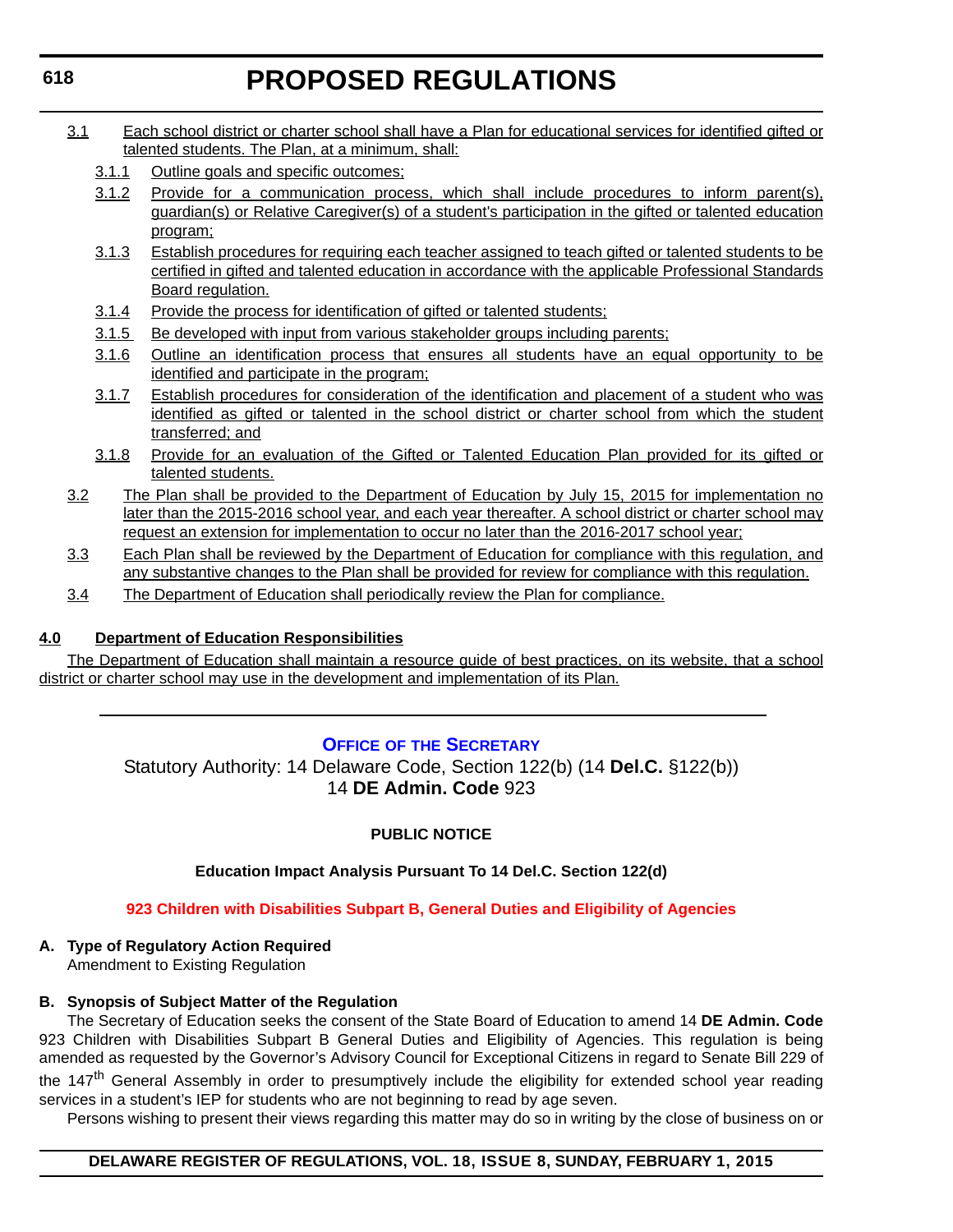before April 5, 2015 to Tina Shockley, Education Associate, Department of Education, Regulatory Review, at 401 Federal Street, Suite 2, Dover, Delaware 19901. A copy of this regulation may be viewed or obtained at the Department of Education, Finance Office located at the address listed above. Pursuant to the federal Individuals with Disabilities Education Act (IDEA) this regulation requires a 60 day comment period.

#### **C. Impact Criteria**

1. Will the amended regulation help improve student achievement as measured against state achievement standards? The amended regulation is intended to improve student achievement as measured against state achievement standards by clarifying the eligibility for extended school year reading services for students who are not beginning to read by age seven.

2. Will the amended regulation help ensure that all students receive an equitable education? The amended regulation is intended to continue to ensure all students receive an equitable education.

3. Will the amended regulation help to ensure that all students' health and safety are adequately protected? The amendments do not address students' health and safety.

4. Will the amended regulation help to ensure that all students' legal rights are respected? The amended regulation continues to ensure that all student's legal rights are respected.

5. Will the amended regulation preserve the necessary authority and flexibility of decision making at the local board and school level? The amended regulations does not change the decision making at the local board and school level.

6. Will the amended regulation place unnecessary reporting or administrative requirements or mandates upon decision makers at the local board and school levels? The amended regulation does not place any unnecessary reporting or administrative requirements on decision makers.

7. Will the decision making authority and accountability for addressing the subject to be regulated be placed in the same entity? The decision making authority and accountability for addressing the subject to be regulated does not change because of the amendment.

8. Will the amended regulation be consistent with and not an impediment to the implementation of other state educational policies, in particular to state educational policies addressing achievement in the core academic subjects of mathematics, science, language arts and social studies? The amendment is consistent with and not an impediment to the implementation of other state educational policies.

9. Is there a less burdensome method for addressing the purpose of the regulation? There is not a less burdensome method for addressing the purpose of the regulation.

10. What is the cost to the State and to the local school boards of compliance with the regulation? There are no known costs to implementing this regulation beyond what was envisioned in the law.

#### **923 Children with Disabilities Subpart B General Duties and Eligibility of Agencies**

**Non-regulatory note:** Some sections of this regulation are shown in *italics*. Federal law requires that the Delaware Department of Education identify in writing any Delaware rule, regulation or policy that is a state-imposed requirement rather than a federal requirement (see 20 USC §14079(a)(2)). The *italicized portions* of this regulation are Delaware-imposed requirements for the education of children with disabilities and are not specifically required by federal special education law and regulations.

#### *(Break in Continuity of Sections)*

#### **6.0 Extended School Year Services**

#### *(Break in Continuity Within Section)*

*6.5 Determining need for Extended School Year Services: Full consideration must be given to the educational needs of each child. The following factors are to be considered by the IEP team in making a decision that, without extended school year services over the summer months, the child would not receive a free appropriate public education (FAPE) during the regular school year.*

#### *(Break in Continuity Within Section)*

*6.5.4 Reading acquisition: For a child who is not beginning to read by age seven, or who is beyond age seven and not yet beginning to read, the team should determine whether, without extended school year services, appropriate and meaningful progress on IEP goal(s) related to reading will not be*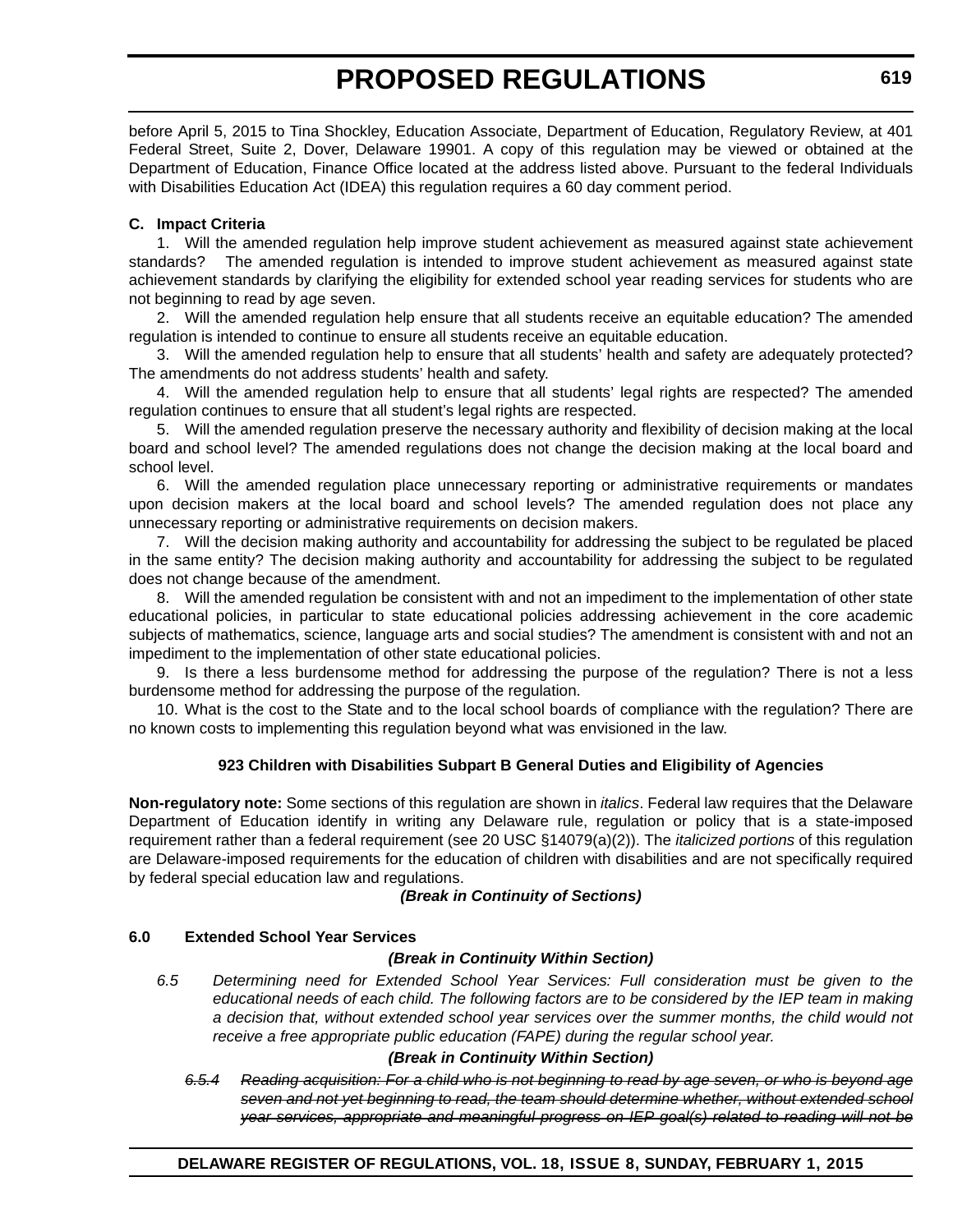*achieved. If extended school year services are needed related to reading acquisition, the IEP team must describe the evidence-based interventions that will be provided to address the child's reading deficits.*

- *6.5.4.1 For purposes of the extended school year services (ESY) determination, a child is beginning to read if the child demonstrates phonological awareness and ability to use letter sound knowledge and decode unknown words.*
- *6.5.54 Vocational factor: For children ages 16-20 whose IEPs contain vocational or employment goals and objectives, the team should determine whether paid employment opportunities will be significantly jeopardized if training and job coaching are not provided during the summer break.*
- *6.5.65 Other rare and unusual extenuating circumstances: The team should determine whether any special or extenuating circumstances exist which justify provision of extended school year services to meet FAPE requirements.*
- *6.6 Extended school year services are to be based on needs and goals or objectives found within the child's IEP of the school year, though activities may be different.*
- *6.7 Reading acquisition: Notwithstanding any contrary provision in this section, if a child is not beginning to* read by age seven, or is beyond age seven and not yet beginning to read, the team shall *presumptively include extended year services in the IEP which incorporate evidence-based interventions that address the child's inability to read. The team may decline to include such extended school year services in the IEP only if the team provides a specific explanation in the IEP why such services are inappropriate.*
	- *6.7.1 For purposes of this subsection, a child is beginning to read if the child demonstrates phonological awareness and ability to use letter sound knowledge and decode unknown words.*
- *6.78 This regulation does not diminish a child's entitlement to participate, with or without accommodations, in summer school programs. Normally scheduled summer school programs may be an option for providing extended school year services if such programs can meet the individual needs of each child, as identified on the child's IEP.*
- *6.89 The decision of the setting for the delivery of extended school year services shall be an IEP team decision. The team shall document that the Least Restrictive Environment (LRE) was considered in making a decision. Districts are not required to establish school programs for non-disabled children for the sole purpose of satisfying the LRE requirements for children receiving extended school year services.*
- *6.910 Transportation shall be provided to children except for service provided in the home or hospital. Mileage reimbursement to the family may be used as a transportation option if the parent voluntarily transports the student.*
- *6.101 Written notice shall be provided to parents advising them that the IEP team shall document that extended school year services were considered, and indicate the basis for a decision on the IEP. In cases where parents do not attend the IEP meeting, they would be advised of the decision on extended school year services through the usual IEP follow-up procedures used by the district.*
- *6.112 In cases where parents do not agree with the decision on extended school year services, the use of normal procedural safeguards shall be followed. The process shall begin early enough to ensure settlement of the issue prior to the end of the school year.*

*Non-regulatory Note: Districts are encouraged to complete this process by May 1 so that appropriate planning and preparation can occur.*

*(Authority: 20 U.S.C. 1412(a)(1); 14 Del.C. §3110)*

**\*Please Note: As the rest of the sections were not amended they are not being published. A copy of the regulation is available at:**

**[923 Children with Disabilities Subpart B General Duties and Eligibility of Agencies](http://regulations.delaware.gov/register/february2015/proposed/18 DE Reg 618 02-01-15.htm)**

**620**

**DELAWARE REGISTER OF REGULATIONS, VOL. 18, ISSUE 8, SUNDAY, FEBRUARY 1, 2015**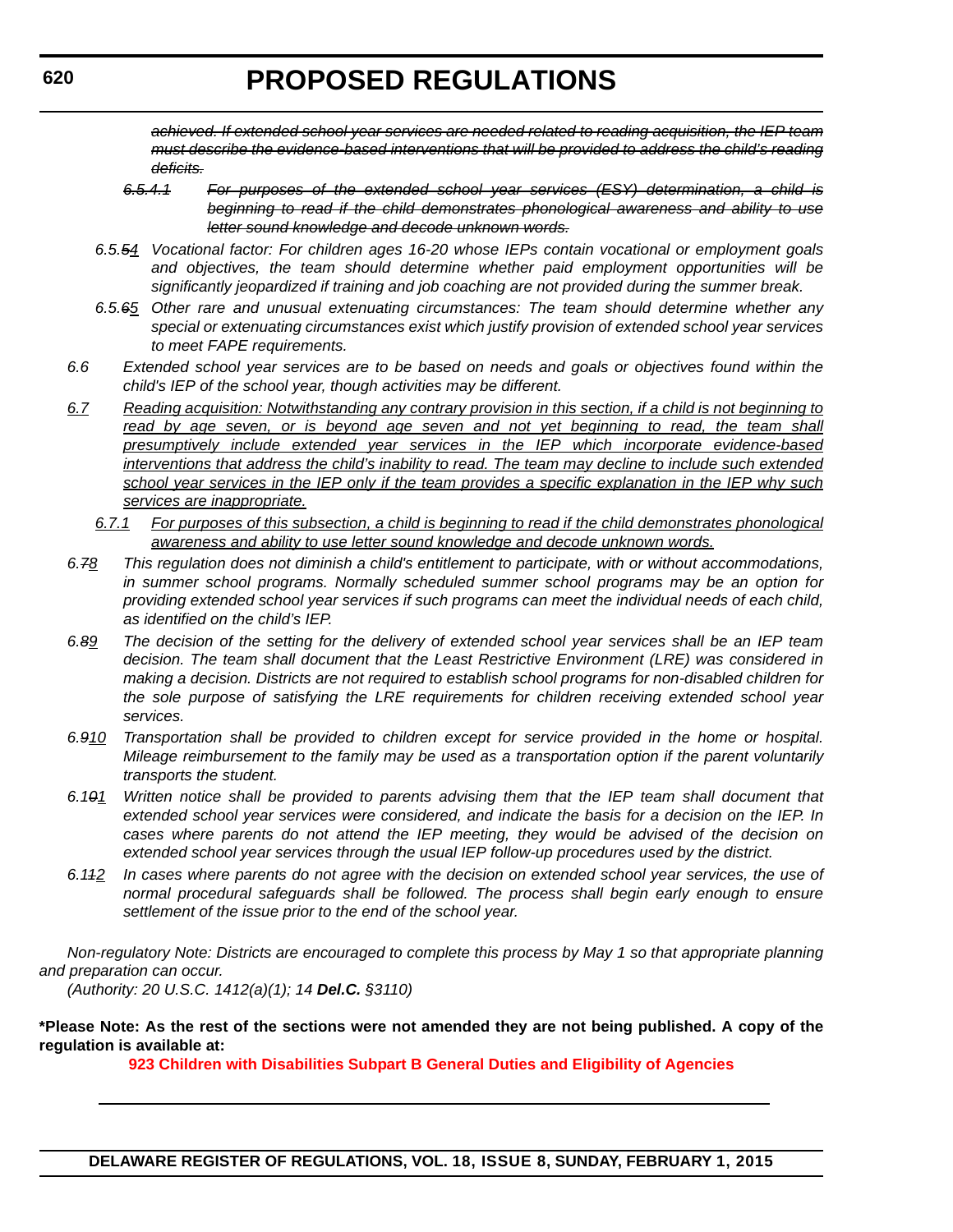#### <span id="page-23-0"></span>**OFFICE OF [THE SECRETARY](http://www.doe.k12.de.us/site/default.aspx?PageID=1)** Statutory Authority: 14 Delaware Code, Section 122(b) (14 **Del.C.** §122(b)) 14 **DE Admin. Code** 925

#### **PUBLIC NOTICE**

#### **Education Impact Analysis Pursuant To 14 Del.C. Section 122(d)**

#### **[925 Children with Disabilities Subpart D, Evaluations, Eligibility Determination, Individualized Education](#page-3-0)  Programs**

#### **A. Type of Regulatory Action Required**

Amendment to Existing Regulation

#### **B. Synopsis of Subject Matter of the Regulation**

The Secretary of Education seeks the consent of the State Board of Education to amend 14 **DE Admin. Code** 925 Children with Disabilities Subpart D, Evaluations, Eligibility Determination, Individualized Education Programs. This regulation is being amended as requested by the Governor's Advisory Council for Exceptional Citizens in regard to Senate Bill 229 of the 147<sup>th</sup> General Assembly in order to clarify that eligibility for reading-based extended school year services shall be determined in accordance with 14 **DE Admin. Code** 923.6.0.

Persons wishing to present their views regarding this matter may do so in writing by the close of business on or before April 5, 2015 to Tina Shockley, Education Associate, Department of Education, Regulatory Review, at 401 Federal Street, Suite 2, Dover, Delaware 19901. A copy of this regulation may be viewed or obtained at the Department of Education, Finance Office located at the address listed above. Pursuant to the federal Individuals with Disabilities Education Act (IDEA) this regulation requires a 60 day comment period.

#### **C. Impact Criteria**

1. Will the amended regulation help improve student achievement as measured against state achievement standards? The amended regulation may result in an improvement in student achievement as measured against state achievement standards as it addresses reading services and supports for IEPs for students with disabilities who are not beginning to read by age seven.

2. Will the amended regulation help ensure that all students receive an equitable education? The amended regulation is intended to continue to ensure all students receive an equitable education.

3. Will the amended regulation help to ensure that all students' health and safety are adequately protected? The amendments do not address students' health and safety.

4. Will the amended regulation help to ensure that all students' legal rights are respected? The amended regulation continues to ensure that all student's legal rights are respected.

5. Will the amended regulation preserve the necessary authority and flexibility of decision making at the local board and school level? The amended regulation does not change the decision making at the local board and school level.

6. Will the amended regulation place unnecessary reporting or administrative requirements or mandates upon decision makers at the local board and school levels? The amended regulation does not place any unnecessary reporting or administrative requirements on decision makers.

7. Will the decision making authority and accountability for addressing the subject to be regulated be placed in the same entity? The decision making authority and accountability for addressing the subject to be regulated does not change because of the amendment.

8. Will the amended regulation be consistent with and not an impediment to the implementation of other state educational policies, in particular to state educational policies addressing achievement in the core academic subjects of mathematics, science, language arts and social studies? The amendment is consistent with and not an impediment to the implementation of other state educational policies.

9. Is there a less burdensome method for addressing the purpose of the regulation? There is not a less burdensome method for addressing the purpose of the regulation.

10. What is the cost to the State and to the local school boards of compliance with the regulation? There are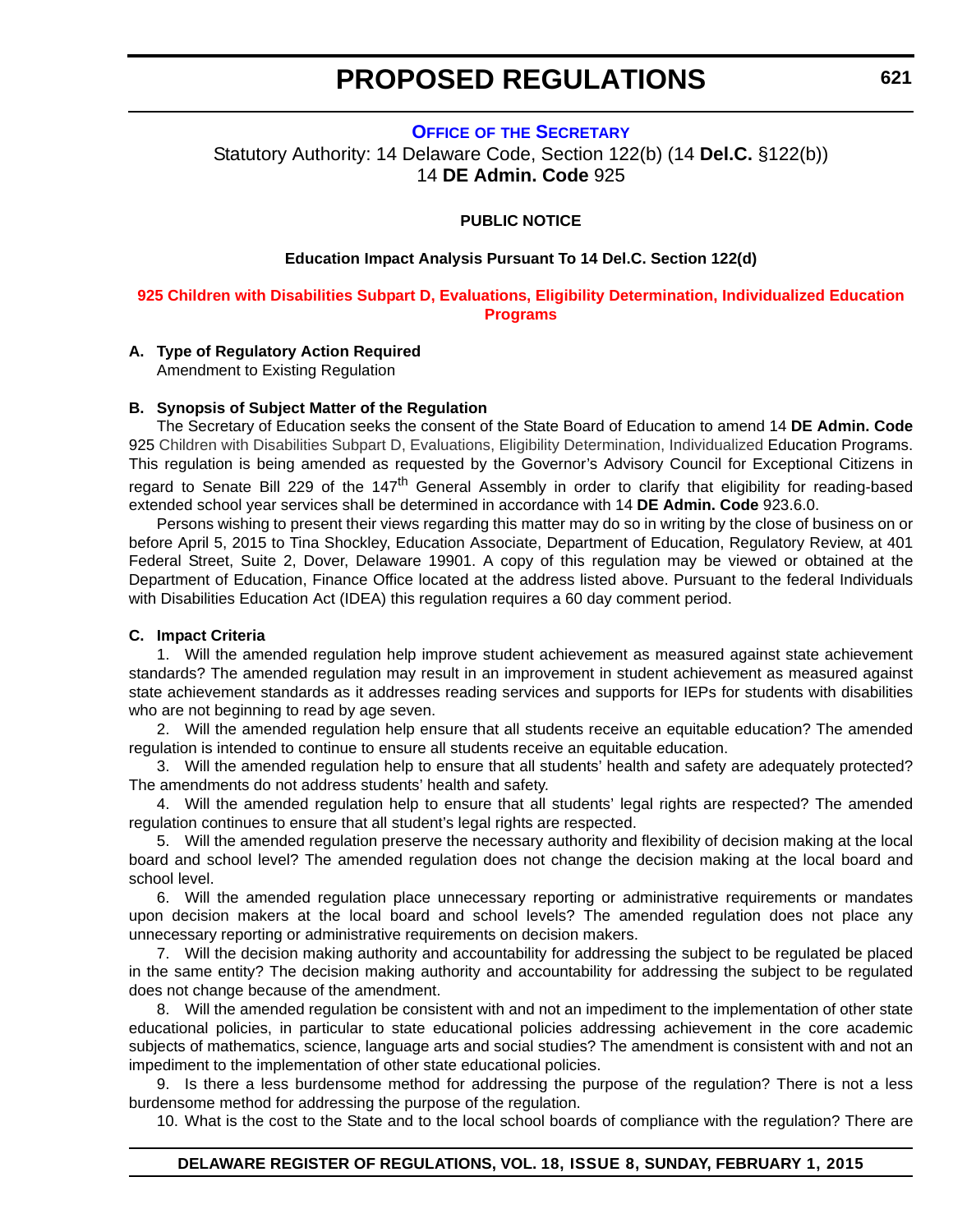#### <span id="page-24-0"></span>**622**

# **PROPOSED REGULATIONS**

no known costs to implementing this regulation beyond what was envisioned in the law.

#### **925 Children with Disabilities Subpart D, Evaluations, Eligibility Determination, Individualized Education Programs**

**Non-regulatory note:** Some sections of this regulation are shown in *italics*. Federal law requires that the Delaware Department of Education identify in writing any Delaware rule, regulation or policy that is a state-imposed requirement rather than a federal requirement (see 20 USC §14079(a)(2)). The *italicized portions* of this regulation are Delaware-imposed requirements for the education of children with disabilities and are not specifically required by federal special education law and regulations.

#### *(Break in Continuity of Sections)*

#### **24.0 Development, Review, and Revision of IEP**

#### *(Break in Continuity Within Section)*

24.2 Consideration of special factors**:** The IEP Team shall:

#### *(Break in Continuity Within Section)*

- *24.2.7 In the case of any child with limited reading proficiency, consider the reading services, supports and evidence-based interventions as those relate to the child's IEP;*
	- *24.2.7.1 For a child who is not beginning to read by age seven, or who is beyond age seven and is not yet beginning to read, enumerate the specific, evidence-based interventions that are being provided to that child to address the child's inability to read. Eligibility for readingbased extended school year services shall be determined in accordance with 14 DE Admin. Code 923.6.0.*

**\*Please Note: As the rest of the sections were not amended they are not being published. A copy of the regulation is available at:**

**[925 Children with Disabilities Subpart D](http://regulations.delaware.gov/register/february2015/proposed/18 DE Reg 621 02-01-15.htm)**

#### **[DEPARTMENT OF HEALTH AND SOCIAL SERVICES](http://www.dhss.delaware.gov/dhss/dph/index.html) DIVISION OF PUBLIC HEALTH**

**OFFICE OF ANIMAL WELFARE**

Statutory Authority: 16 Delaware Code, Sections 3004F(d) and 3008F9(a) (16 **Del.C.** §§3004F(d) & and 3008F9(a))

#### **PUBLIC NOTICE**

#### **[Regulations For Animals Held in Shelter](#page-3-0)**

On February 1, 2015, the Department of Health and Social Services, Division of Public Health, Office of Animal Welfare, plans to publish proposed regulations for Animals Held in Shelter and hold them out for public comment per Delaware law.

The regulation has been established to promote and ensure the protection and care of companion animals in animal shelters and to increase opportunities for their placement and adoption. They also establish requirements for humane euthanasia of animals held in animal shelters.

These regulations apply to animal shelters only, and define:

- minimum standards of care and treatment;
- requirements for adoption and recovery;
- acceptable standards, methods and procedures of euthanasia;
- training and certification requirements for certified euthanasia technicians;
- record keeping obligations; and

#### **DELAWARE REGISTER OF REGULATIONS, VOL. 18, ISSUE 8, SUNDAY, FEBRUARY 1, 2015**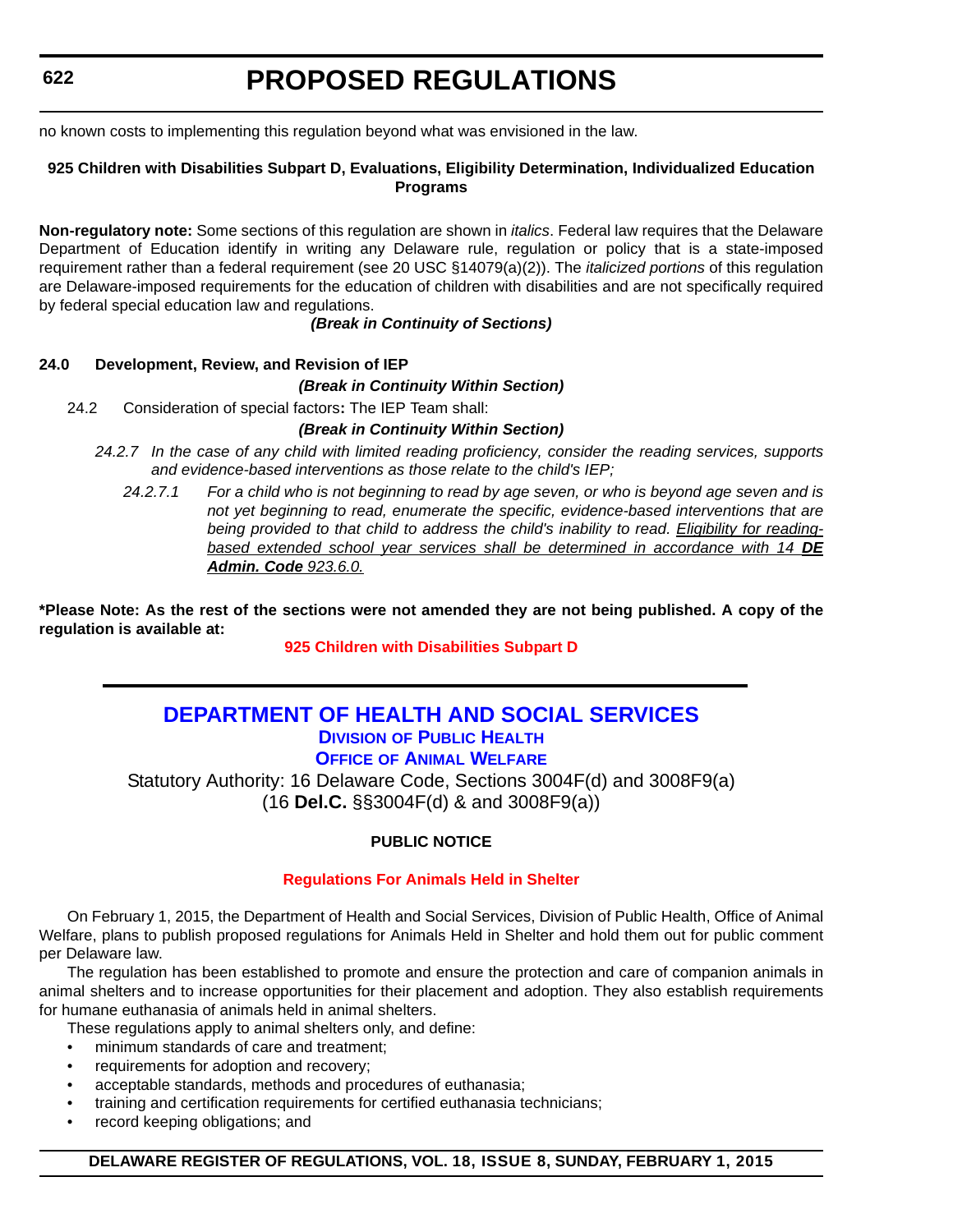<span id="page-25-0"></span>• procedures for inspections and complaints.

#### **SUMMARY**

These regulations are promulgated by the Delaware Department of Health and Social Services pursuant to 16 **Del.C.** §§3004F(d) and 3008F(a) pertaining to animals held in shelter and shall apply to any animal shelter in Delaware.

The purpose of the regulations is to promote and ensure the protection and care of companion animals in animal shelters and to increase opportunities for their placement and adoption. They also establish requirements for humane euthanasia of animals held in animal shelters. The regulations apply to animal shelters only, and define: minimum standards of care and treatment; requirements for adoption and recovery; acceptable standards, methods and procedures of euthanasia; training and certification requirements for certified euthanasia technicians; record keeping obligations; and procedures for inspections and complaints.

#### **NOTICE OF PUBLIC HEARING**

The Office of Animal Welfare Section, under the Division of Public Health, Department of Health and Social Services, will hold a public hearing to discuss proposed regulations for animals held in shelter.

The public hearing will be held on February 23, 2015 at 10:00 a.m. in the Farmington/Felton Room, DelDOT, 800 Bay Road, Dover, DE 19903.

Copies of the proposed regulation are available for review in the February 1, 2015 edition of the Delaware *Register of Regulations*, accessible online at: http://regulations.delaware.gov/default.shtml or by calling the Office of Animal Welfare Section at 302-255-4626.

Any person who wishes to make written suggestions, testimony, briefs or other written materials concerning the proposed regulation as a supplement to or in lieu of oral testimony should submit such comments by Wednesday, March 10, 2015 to:

Christina Motoyoshi, Deputy Director Office of Animal Welfare Delaware Division of Public Health Carvel Building 1901 N. Dupont Hwy New Castle, DE 19720 Email: christina.motoyoshi@state.de.us Fax: (302) 255-4621

**\*Please Note: Due to the size of the proposed regulation, it is not being published here. A copy of the regulation is available at:**

#### **[Regulations For Animals Held in Shelter](http://regulations.delaware.gov/register/february2015/proposed/18 DE Reg 622 02-01-15.htm)**

#### **DIVISION [OF PUBLIC HEALTH](http://www.dhss.delaware.gov/dhss/dph/index.html)**

Statutory Authority: 16 Delaware Code, Section 122(3)y and z (16 **Del.C.** §122(3)y and z) 16 **DE Admin. Code** 4408

#### **PUBLIC NOTICE**

#### **[4408 Facilities that Perform Invasive Medical Procedures](#page-3-0)**

The Office of Health Facilities Licensing and Certification, Health Systems Protection Section, Division of Public Health, Department of Health and Social Services, has proposed amendments to the State of Delaware 4408 Facilities That Perform Invasive Medical Procedures.

Proposed amendments change the definition of "Anesthesia" in the 4408 Facilities That Perform Invasive

#### **DELAWARE REGISTER OF REGULATIONS, VOL. 18, ISSUE 8, SUNDAY, FEBRUARY 1, 2015**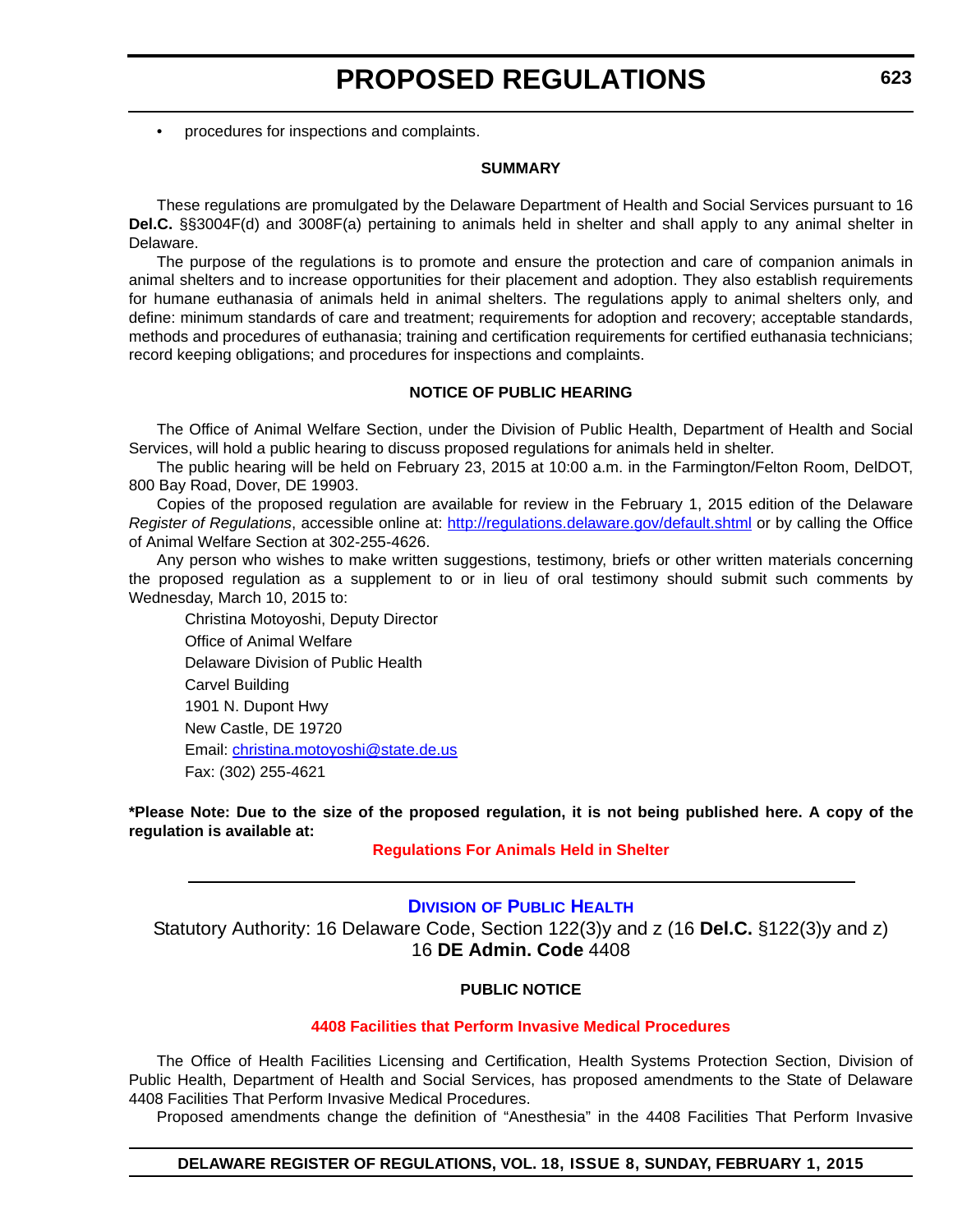<span id="page-26-0"></span>**624**

# **PROPOSED REGULATIONS**

Medical Procedures.

On February 1, 2015, the Department plans to publish proposed amendments to the 4408 Facilities that Perform Invasive Medical Procedures and hold them out for public comment per Delaware law.

Copies of the proposed regulation are available for review in the February 1, 2015 edition of the Delaware *Register of Regulations*, accessible online at: http://regulations.delaware.gov/default.shtml or by calling the Office of Health Facilities Licensing and Certification at (302) 283-7220.

Any person who wishes to make written suggestions, testimony, briefs or other written materials concerning the proposed regulation must submit same to Nathan MacCormack by 4:30 p.m. on Tuesday, March 3, 2015 at:

Nathan MacCormack Division of Public Health 417 Federal Street Dover, DE 19901 Email: Nathan.MacCormack@state.de.us Phone: (302) 744-4700

#### **4408 Facilities that Perform Invasive Medical Procedures** *(Break in Continuity of Sections)*

#### **2.0 Definitions**

The following words and terms, when used in this regulation, should have the following meaning unless the context clearly indicates otherwise:

#### *(Break in Continuity Within Section)*

**"Anesthesia"** means anxiolysis, conscious sedation, deep sedation, major conduction anesthesia, minimal sedation, moderate sedation or general anesthesia and all anesthesia, including local anesthesia, used for surgical abortions. For invasive medical procedures other than surgical abortions, the following shall be excluded from the definition of anesthesia: This definition excludes: (1) local anesthesia, (2) the administration of less than 50% nitrous oxide in oxygen with no other sedative or analgesic medications by any route, or (3) a single, oral sedative or analgesic medication administration in doses appropriate for the unsupervised treatment of insomnia, anxiety, or pain.

**\*Please Note: As the rest of the sections were not amended they are not being published. A copy of the regulation is available at:**

**[4408 Facilities that Perform Invasive Medical Procedures](http://regulations.delaware.gov/register/february2015/proposed/18 DE Reg 623 02-01-15.htm)**

### **[DEPARTMENT OF NATURAL RESOURCES AND ENVIRONMENTAL](http://www.dnrec.delaware.gov/fw/Pages/FWPortal.aspx)  CONTROL**

### **DIVISION OF FISH AND WILDLIFE**

Statutory Authority: 7 Delaware Code, Section 901(c & d), 903(e)(2)a and 903(e)(3) (7 **Del.C.** §901(c & d), 903(e)(2)a and 903(e)(3)) 7 **DE Admin. Code** 3500

#### **REGISTER NOTICE #2014 - 12 [3500 Tidal Finfish](#page-3-0)**

#### **1. TITLE OF THE REGULATION:**

3502 Striped Bass Spawning Season and Area Restrictions, 3503 Striped Bass Recreational Fishing Seasons; Methods of Take; Creel Limit; Possession Limit, 3504 Striped Bass Possession Size Limit; Exceptions, 3505 Striped Bass Commercial Fishing Seasons; Quotas; Tagging and Reporting Requirements,

#### **DELAWARE REGISTER OF REGULATIONS, VOL. 18, ISSUE 8, SUNDAY, FEBRUARY 1, 2015**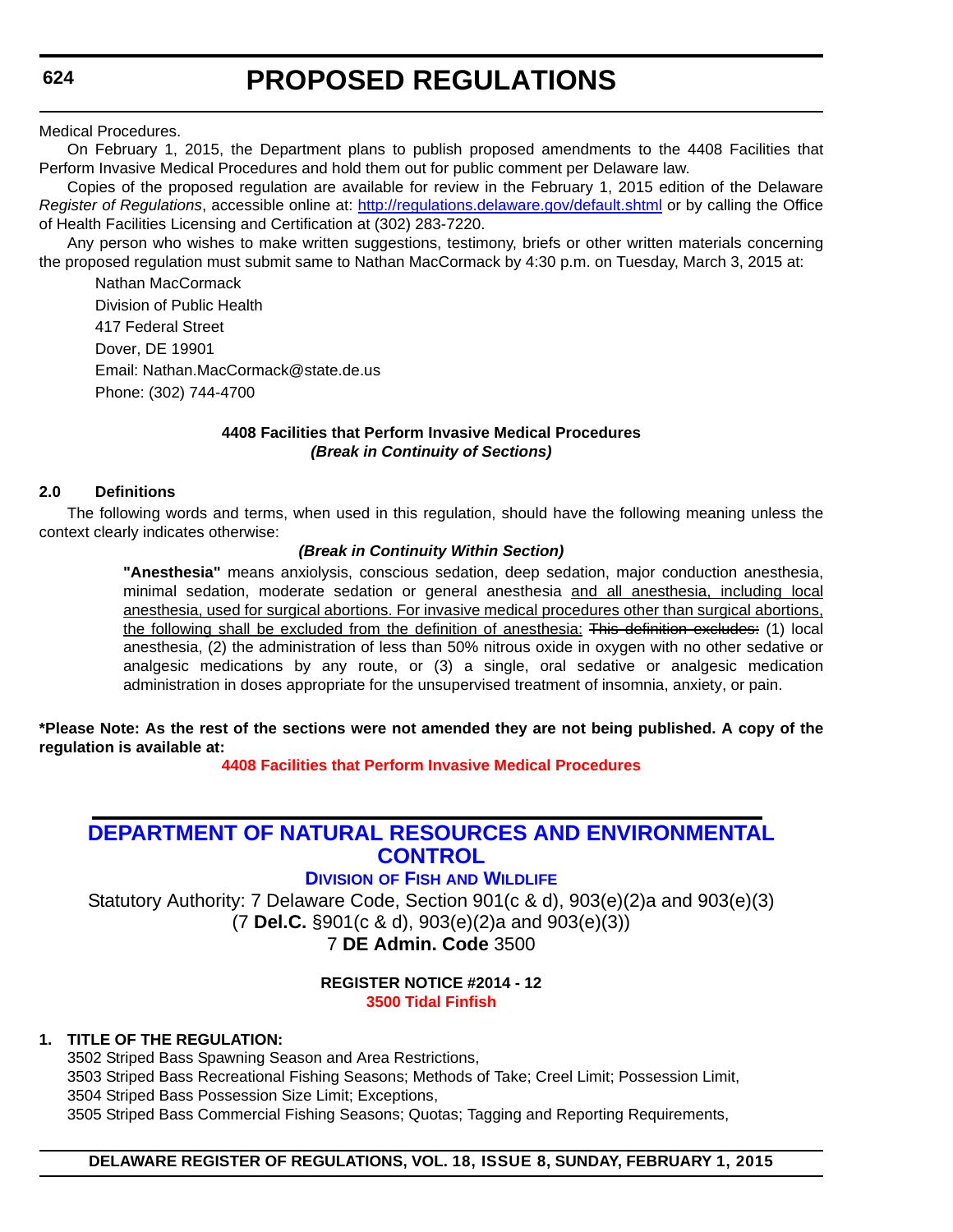3506 Striped Bass; Total Length Measurement.

#### **2. BRIEF SYNOPSIS OF THE SUBJECT, SUBSTANCE AND ISSUE:**

The purpose of this action is to adopt provisions consistent with Addendum IV to Amendment 6 to the Atlantic States Marine Fisheries Commission's (Commission) Interstate Fishery Management Plan for Atlantic Striped Bass. Addendum IV adopted new biological reference points based on the results of the 2013 benchmark stock assessment. The assessment indicated that the 2012 spawning stock biomass (SSB) was well below the target SSB and was approaching the overfished threshold. Projections show that SSB is likely to fall below the threshold in coming years. In response, Addendum IV requires states to reduce their coastal striped bass harvest by 25%.

Delaware will accomplish the specified 25% commercial fishery reduction through a direct administrative adjustment to the annual commercial quota. The 25% recreational fishery reduction will be achieved through a specific combination of lengths, seasons and possession limits approved by the Commission.

This action also seeks to clarify the commercial tagging and reporting requirements and proposes minor editorial changes, not intended to change meaning.

#### **3. POSSIBLE TERMS OF THE AGENCY ACTION:** None.

**4. STATUTORY BASIS OR LEGAL AUTHORITY TO ACT:** §901(c & d), § 903(e) (2)a & 903(e) (3), Title 7 Delaware Code

#### **5. LIST OF OTHER REGULATIONS THAT MAY BE IMPACTED OR AFFECTED BY THE PROPOSAL:** N/A

#### **6. NOTICE OF PUBLIC COMMENT:**

The hearing record on the proposed changes to 7 **DE Admin. Code** §§3502, 3503, 3504, 3505, 3506 pertaining to striped bass will be open February 1, 2015. Individuals may submit written comments regarding the proposed changes via e-mail to Lisa.Vest@state.de.us or via the USPS to Lisa Vest, Hearing Officer, DNREC, 89 Kings Highway, Dover, DE 19901 (302) 739-9042. A public hearing on the proposed amendment will be held on February 23, 2015 beginning at 6:00 PM in the DNREC Auditorium, located at the Richardson & Robbins Building, 89 Kings Highway, Dover, DE 19901.

#### **7. PREPARED BY:**

Stewart Michels Stewart.Michels@state.de.us (302) 739-9914 David E. Saveikis, Director

| Option    | Size Limit(s)                     | <b>Posession</b><br>Limit(s) | Open Season/Areas                                                                                         |
|-----------|-----------------------------------|------------------------------|-----------------------------------------------------------------------------------------------------------|
| <b>B5</b> | > 33 inches                       | $\overline{2}$               | All year & waters, except catch & release on<br>spawning grounds $Apr. 1 - May 31$                        |
| <b>B6</b> | 28 - 34 inches                    | $\overline{2}$               | All year & waters, except catch & release on<br>spawning grounds $Apr. 1 - May 31$                        |
|           | 28 - 34 inches                    | $\mathbf{1}$                 | All year & waters, except catch & release on                                                              |
| <b>B7</b> | > 36 inches                       | 1                            | spawning grounds Apr. 1 - May 31                                                                          |
|           | 28 - 36 inches                    | 1                            | All year & waters, except catch & release on                                                              |
| <b>B8</b> | >38 inches                        | 1                            | spawning grounds $Apr. 1 - May 31$                                                                        |
|           | 28 - 37 inches                    | 1                            | All year & waters, except catch & release on                                                              |
| <b>B9</b> | > 40 inches                       | $\mathbf{1}$                 | spawning grounds $Apr. 1 - May 31$                                                                        |
| CE1       | 28 - 37 inches and<br>> 44 inches | $\overline{2}$               | All year & waters, except catch & release on<br>spawning grounds Apr. 1 - May 31 and summer<br>$slot (*)$ |
|           | *20 - 25 inches                   | $\mathcal{P}$                | *DE Bay, River & tidal tribs Jul 1 - Aug 31                                                               |

#### **Bass (Striped Bass; Black Sea Bass)**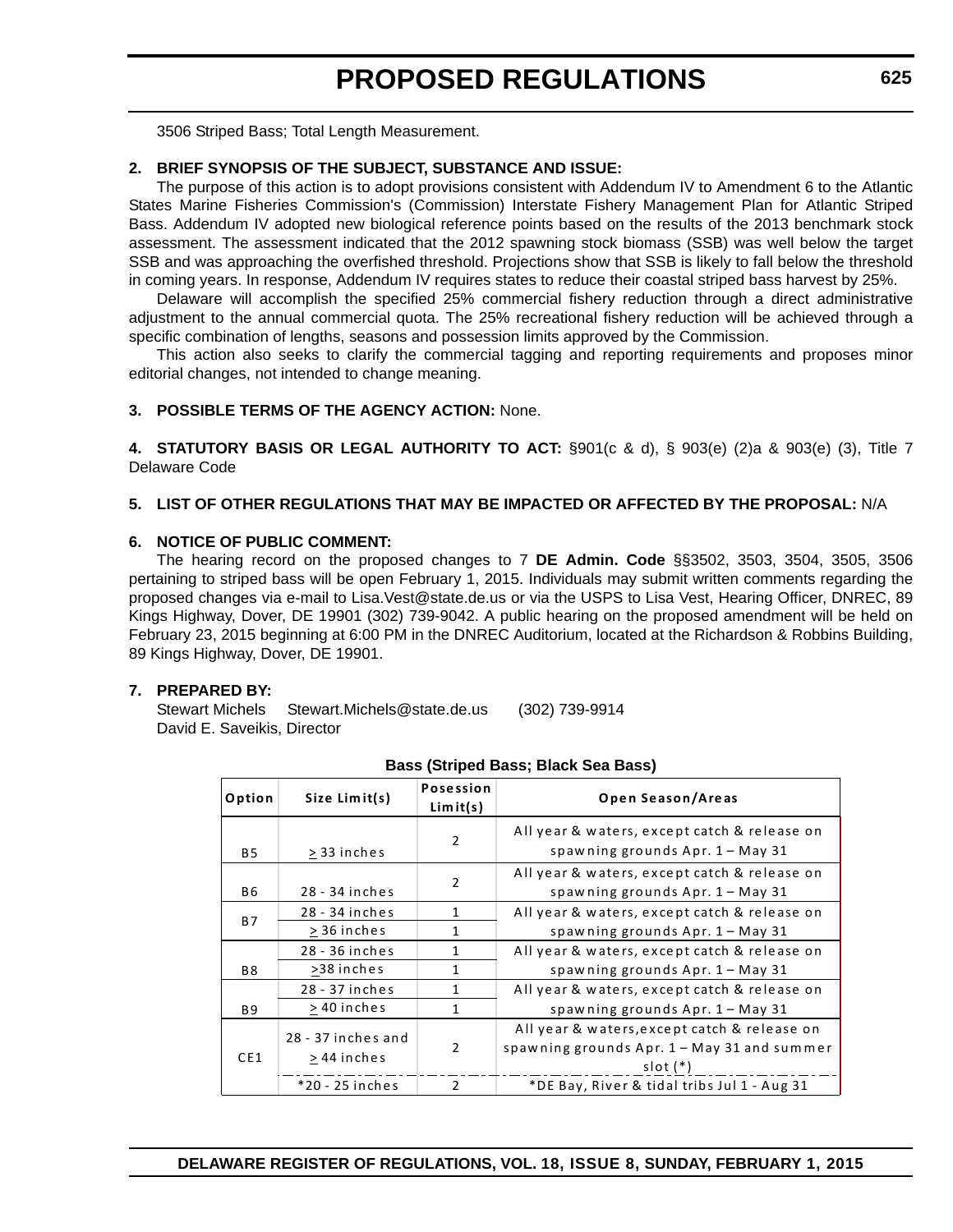#### **3502 Striped Bass Spawning Season and Area Restrictions.**

(Penalty Section 7 **Del.C.** §936(b)(2))

- 1.0 The spawning season for striped bass (*Morone saxatilis*) in Delaware shall begin at 12:01 A.M. on April 1 and continue through midnight on May 31 of each calendar year.
- 2.0 It shall be is unlawful for any person to take and retain any striped bass during the striped bass spawning season from the Nanticoke River or its tributaries, the Delaware River and its tributaries to the north of a line extending due east beginning at and including the south jetty at the mouth of the C & D Canal, or the C & D Canal or its tributaries.
- 3.0 It shall be is unlawful for any person to fish a fixed gill net in the Nanticoke River or its tributaries or the C & D Canal or its tributaries during the striped bass spawning season.
- 4.0 It shall be is unlawful for any person to fish during the striped bass spawning season in the Nanticoke River or its tributaries or the C & D Canal or its tributaries with a draft  $drift$  gill net of multi- or mono-</u> filament twine larger than 0.28 millimeters in diameter (size #69) or a stretched mesh size larger than five and one-half (5 1/2) inches.
- 5.0 It shall be is unlawful for any person to fish any fixed gill net in the Delaware River north of a line beginning at Liston Point (River Mile 48.06) and continuing due east to the boundary with New Jersey during January, February, March, April or May.
- 6.0 It shall be is unlawful for any person to fish during the striped bass spawning season defined in 3502 section 1.0 and in the areas defined in 3502 section 2.0 with natural bait using any hook other than 3504 a non-offset circle hook when said hook measures greater than three-eighths (3/8s) inches as measured from the point of the hook to the shank of the hook.

#### **3503 Striped Bass Recreational Fishing Seasons; Methods of Take; Creel Limit; Possession Limit.**

(Penalty Section 7 **Del.C.** §936(b)(2))

- 1.0 It shall be is lawful for any person to take and reduce to possession striped bass from the tidal waters of this State at any time except as otherwise set forth in this regulation or in Tidal Finfish Regulations 3502 and 3504.
- 2.0 It shall be is unlawful for any recreational fisherman to take or attempt to take any striped bass from the tidal waters of this State with any fishing equipment other than a hook and line or a spear while said recreational fisherman using the spear is underwater. Recreational gill net permittees are not authorized to take and reduce to possession any striped bass in gill nets.
- 3.0 Unless otherwise authorized, it shall be is unlawful for any recreational fisherman to take and reduce to possession more than two (2) **[TBD from Table]** striped bass per day (**a day being 24 hours**) from the tidal waters of this State. Any striped bass taken from the tidal waters of this State that is not immediately returned, without unnecessary injury, to the same waters from which it was taken, is deemed taken and reduced to possession for purposes of this subsection.
- 4.0 Unless otherwise authorized, it shall be is unlawful for any recreational fisherman to have in possession more than two (2) **[TBD from Table]** striped bass at or between the place said striped bass was taken and said fisherman's personal abode or temporary or transient place of lodging.

#### **3504 Striped Bass Possession Size Limit; Exceptions.**

(Penalty Section 7 **Del.C.** §936(b)(2))

- 1.0 Notwithstanding, the provisions of 7 **Del.C.** §929(b)(1), it shall be is unlawful for any recreational fisherman to take and reduce to possession any striped bass that measures less than twenty eight (28) inches in total length, except that recreational hook and line fisherman may take two (2) striped bass measuring not less than 20 - inches and not greater than 26 - inches from the Delaware River, Delaware Bay, or their tributaries during the months of July and August **[TBD from Table]**.
- 2.0 Notwithstanding, the provisions of 7 **Del.C.** §929(b)(1), it shall be is unlawful for any commercial food fisherman to take and reduce to possession any striped bass that measure less than twenty-eight (28) inches in total length from the tidal waters of this State except that commercial gill net fishermen may take striped bass measuring no less than twenty (20) inches in total length from the tidal waters of the

#### **DELAWARE REGISTER OF REGULATIONS, VOL. 18, ISSUE 8, SUNDAY, FEBRUARY 1, 2015**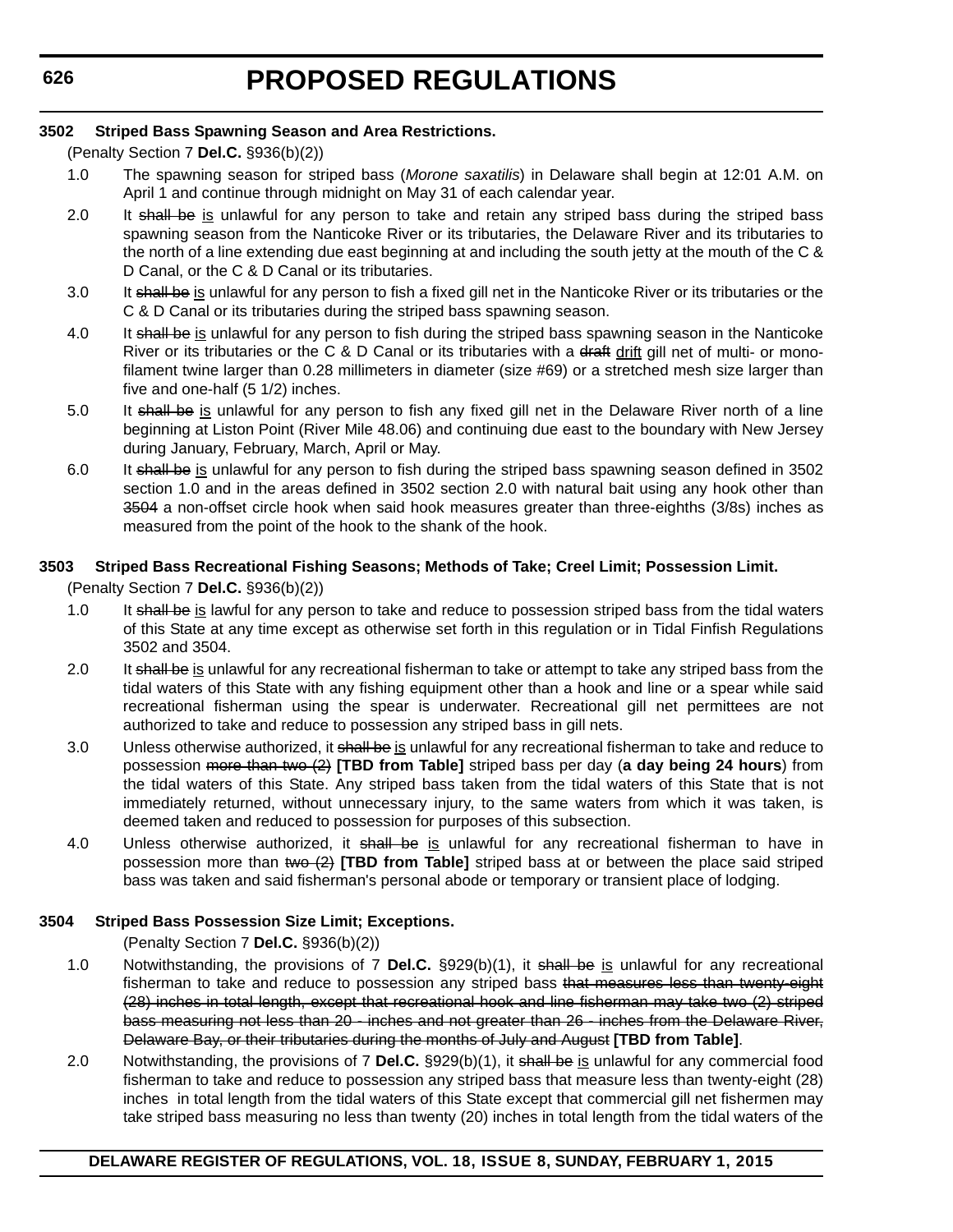Delaware River and Delaware Bay or their tributaries during the period from February 15 through May 31 or from the tidal waters of the Nanticoke River or its tributaries during the period from February 15 through the month of March.

- 3.0 It shall be is unlawful for any person to possess a striped bass that measures less than 28 inches **[TBD based on Table]**, total length, unless said striped bass is in one or more of the following categories:
	- 3.1 It has affixed, a valid strap tag issued by the Department to a commercial gill net fisherman and was legally taken and tagged by said commercial gill net fisherman from the tidal waters of the Delaware River and Delaware Bay or their tributaries during the period from February 15 through May 31; or from the tidal waters of the Nanticoke River or its tributaries during the period from February 15 through the month of March; or
	- 3.2 It was legally landed in another state for commercial purposes and has affixed a valid tag issued by said state's marine fishery authority; or
	- 3.3 It entered Delaware packed or contained for shipment, either fresh or frozen, and accompanied by a bill-of-lading with a destination to a state other than Delaware; or
	- 3.4 It was legally landed in another state for non commercial purposes by the person in possession of said striped bass and there is affixed to either the striped bass or the container in which the striped bass is contained a tag that depicts the name and address of the person landing said striped bass and the date, location, and state in which said striped bass was landed; or
	- 3.5 It is the product of a legal aquaculture operation and the person in possession has a written bill of sale or receipt for said striped bass.
- 4.0 It shall be unlawful for any commercial finfisherman to possess any striped bass for which the total length has been altered in any way prior to selling, trading or bartering said striped bass.
- 5.0 The words "land" and "landed" shall mean to put or cause to go on shore from a vessel.
- 6.0 It shall be is unlawful for any person to land any striped bass that measures less than twenty-eight (28) inches in total length at any time **[TBD based on Table]**, except those striped bass caught in a commercial gill net legally fished in the waters of Delaware River or Delaware Bay or their tributaries during the period from February 15 through May 31 or from a commercial gill net legally fished in the tidal waters of the Nanticoke River or its tributaries during the period from February 15 through the month of March.
- 7.0 It shall be is unlawful for a commercial finfisherman authorized to fish during Delaware's commercial striped bass fishery to land any striped bass that measures less than twenty (20) inches in total length.

#### **3505 Striped Bass Commercial Fishing Seasons; Quotas; Tagging and Reporting Requirements.**

(Penalty Section 7 **Del.C.** §936(b)(2))

1.0 It shall be is unlawful for any commercial food fisherman using a gill net to take and reduce to possession any striped bass at any time except when said commercial food fisherman is authorized by the Department to participate in a commercial gill net fishery for striped bass established herein. A commercial food fisherman may use a gill net to take and reduce to possession striped bass during the period beginning at 12:01 A.M. on February 15 and ending at 4:00 P.M. on May 31 next ensuing. It shall be is unlawful to use any gill net having a stretched-mesh size greater than four (4) inches to take striped bass during the period February 15 until and including the last day in February unless the net is drifted. A commercial food fisherman may use a gill net to take and reduce to possession striped bass during the period beginning at 12:01 A.M. on November 15 and ending at 4:00 P.M. on December 31 next ensuing provided at least two (2) percent of the commercial allocation of striped bass for the gill net fishery, as determined by the Department, was not landed in the February - May gill net fishery. In order for a commercial food fisherman to be authorized by the Department to participate in a commercial gill net fishery, said commercial food fisherman shall have a valid food fishing equipment permit for a gill net and shall register in writing with the Department to participate in said fishery by February 1 for the February 15 - May 31 gill net fishery and by November 1 for the December gill net fishery.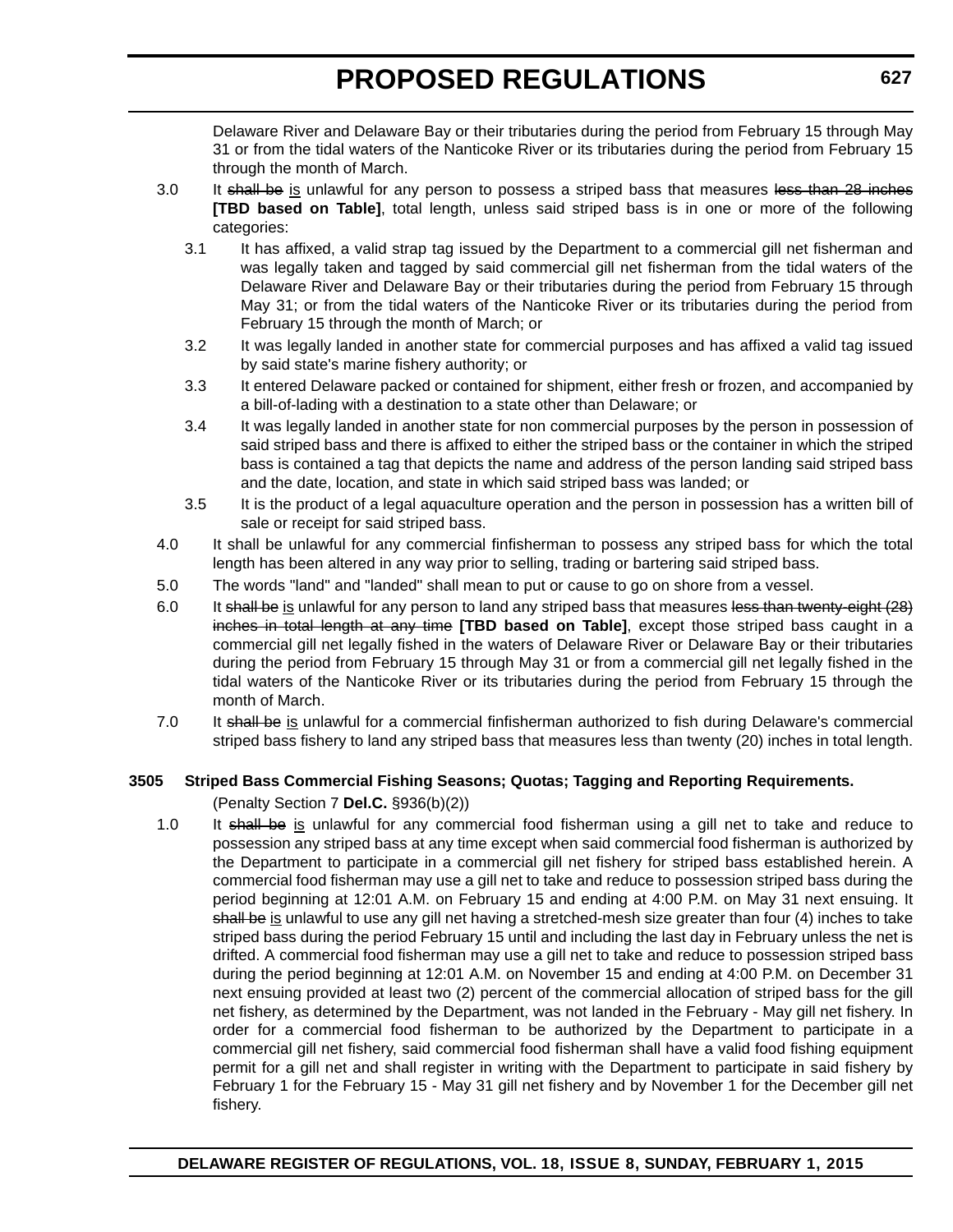- 2.0 It shall be is unlawful for any commercial food fisherman using a hook and line to take and reduce to possession any striped bass at any time except when said commercial food fisherman is authorized by the Department to participate in a commercial hook and line fishery for striped bass established herein. A commercial food fisherman may use a hook and line to take and reduce to possession striped bass during the period beginning at 12:01 A.M. on April 1 and ending at 4:00 P.M. on December 31 next ensuing. In order for a commercial food fisherman to be authorized to participate in the commercial hook and line fishery, said commercial food fisherman shall register in writing with the Department to participate in said fishery by March 15.
- 3.0 It shall be is unlawful for any commercial food fisherman using a hook and line, during the striped bass hook and line fishery established for subsection 2.0 herein, to take striped bass by means of a gill net or to have any gill net on board or to otherwise have in possession on or near his person any gill net.
- 4.0 The striped bass gill net fishery in February May, the striped bass gill net fishery in November December and the striped bass hook and line fishery in April - December shall be considered separate striped bass fisheries. Each participant in a striped bass fishery shall be assigned an equal share of the total pounds of striped bass allotted by the Department to that fishery. A share shall be determined by dividing the number of pre-registered participants in that fishery into the total pounds of striped bass allotted to that fishery by the Department. The total pounds of striped bass allotted to each fishery by the Department shall be as follows: 95% of the State's commercial quota, as determined by the ASMFC, for the February 15 - May 31 gill net fishery, 10% of the State's commercial quota for the April - December hook and line fishery and, provided that in excess of two (2)% of the February 15 - May 31 gill net fishery allocation was not landed, said remainder for the November - December gill net fishery. Any overage of the State's commercial quota will be subtracted from the next year's commercial quota proportionally to the appropriate fishery.
- 5.0 It shall be is unlawful for any commercial food fisherman to land, during a striped bass fishing season, more than the total pounds assigned by the Department to said individual commercial food fisherman.
- 6.0 It shall be is unlawful for any commercial food fisherman to possess any striped bass that does not have locked into place through the mouth and gill (operculum) opening a striped bass harvest tag issued to said commercial fisherman by the Department. Said tag shall be locked into place immediately after taking said striped bass if said striped bass is taken by hook and line. Said tag shall be locked into place immediately upon completing fishing each gill net or gill net series if said striped bass is taken by anchor gill net or immediately after retrieving each gill net into the boat at the conclusion of each drift if said striped bass is taken by drift gill net.
- 7.0 The Department shall may issue tags to commercial food fishermen who register in writing with the Department to participate in a striped bass fishery. Each participant shall initially be issued a quantity of striped bass harvest tags that is to be determined by the Department by dividing said participants assigned share in pounds by the estimated weight of a striped bass expected to be landed. If a commercial food fisherman needs additional tags to fulfill his or her assigned share, the Department shall issue additional tags after verifying the balance of the share from reports submitted by an official weigh station to the Department.
- 8.0 It shall be is lawful for a commercial food fisherman who is authorized to be issued striped bass harvest tags by the Department to transfer said tags to another commercial food fisherman, authorized to participate in the same striped bass fishery, provided said transfer is made prior to said tags being issued by the Department.
- 9.0 It shall be is unlawful for any commercial food fisherman to apply a tag to a striped bass unless said tag had been issued or legally transferred to said commercial food fisherman by the Department.
- 10.0 It shall be is unlawful for any commercial food fisherman to apply a any striped bass tag issued by the Department to a striped bass if said tag had previously been applied to another striped bass.
- 11.0 It shall be is unlawful for any commercial food fisherman to sell, barter or trade any striped bass, to attempt to sell, barter or trade any striped bass or to transport, to have transported or to attempt to have transported any striped bass out of the state unless said striped bass has been weighed and tagged by an official weigh station.

#### **DELAWARE REGISTER OF REGULATIONS, VOL. 18, ISSUE 8, SUNDAY, FEBRUARY 1, 2015**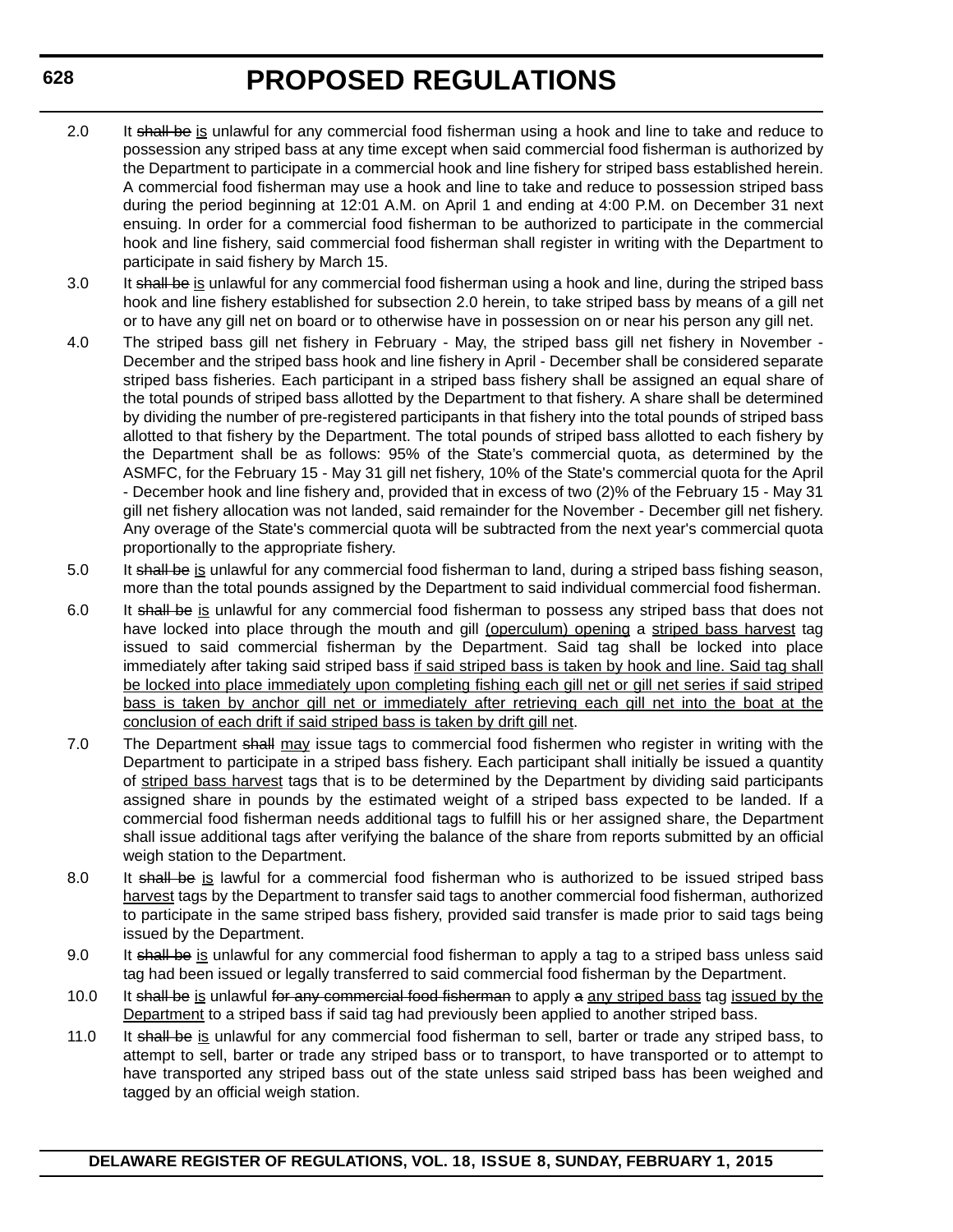- <span id="page-31-0"></span>12.0 The Department shall may appoint individuals and their agents as official weigh stations to weigh and tag all striped bass landed in a commercial striped bass fishery. Official weigh stations shall be compensated by the Department for each striped bass weighed and tagged. An official weigh station shall enter into an agreement with the Department to maintain records and report on a regular basis each commercial food fisherman's daily landings of striped bass weighed and tagged at said station. The Department shall provide official weigh stations with tags to be applied to each striped bass weighed.
- 13.0 Each commercial food fisherman participating in a striped bass fishery shall file an acceptable a complete and accurate report with the Department on forms provided by the Department on all striped bass landed during said fishery. Each report shall be filed with the Department within 30 days after the end date of each fishery. All unused tags issued or legally transferred to a commercial food fisherman shall be returned to the Department with said report. Failure to file an acceptable a complete and accurate report or failure to return all unused tags may disqualify the commercial food fishermen from future striped bass fisheries.

#### **3506 Striped Bass; Total Length Measurement.**

(Penalty Section 7 **Del.C.** §936(b)(2))

1.0 Unless otherwise authorized, it shall be is unlawful for any commercial finfisherman to possess any striped bass for which the total length has been altered in any way prior to selling, trading or bartering for the purpose of retaining said striped bass in accordance with §3504.

**\*Please Note: As the rest of the sections were not amended they are not being published. A copy of the regulation is available at:**

**[3500 Tidal Finfish](http://regulations.delaware.gov/register/february2015/proposed/18 DE Reg 624 02-01-15.htm)**

### **DIVISION OF WASTE [AND HAZARDOUS SUBSTANCES](http://www.dnrec.delaware.gov/dwhs/Pages/default.aspx)** Statutory Authority: 7 Delaware Code, Chapter 60; (7 **Del.C.**, Ch. 60) 7 **DE Admin. Code** 1301

#### **REGISTER NOTICE SAN # 2014-11**

#### **[1301 Regulations Governing Solid Waste](#page-3-0)**

#### **1. TITLE OF THE REGULATIONS:**

Delaware's *Regulations Governing Solid Waste* (DRGSW)

#### **2. BRIEF SYNOPSIS OF THE SUBJECT, SUBSTANCE AND ISSUES:**

To provide greater environmental protection and to reduce human health risks, the Solid and Hazardous Waste Management Section (SHWMS) proposes to modify the solid waste transporter exemptions and to remove the obsolete dry waste transporter section as dry waste transporters are no longer treated any differently than solid waste transporters. SHWMS also proposes to replace "approval" with "permit" in the composting and recycling section to increase enforceability and oversight available to the Department and to provide greater consistency and fairness. SHWMS also proposes to delete the provision allowing facilities solely accepting source separated materials to not be considered a transfer station as there is no legitimate reason to treat facilities accepting source separated vs. non-source separated materials differently. SHWMS also proposes to modify the provision addressing approval or denial of a permit to add additional guidance as to when a permit can be modified, denied, terminated, or revoked for greater transparency and fair application. To ease the regulatory burden for small businesses generating only a small amount of infectious waste, SHWMS proposes a modification to the infectious waste regulations allowing sharps to be transported without a transporter permit if certain conditions are met. Finally, SHWMS also proposes to add a definition for "non-commercial capacity" and to correct a mistake in the

#### **DELAWARE REGISTER OF REGULATIONS, VOL. 18, ISSUE 8, SUNDAY, FEBRUARY 1, 2015**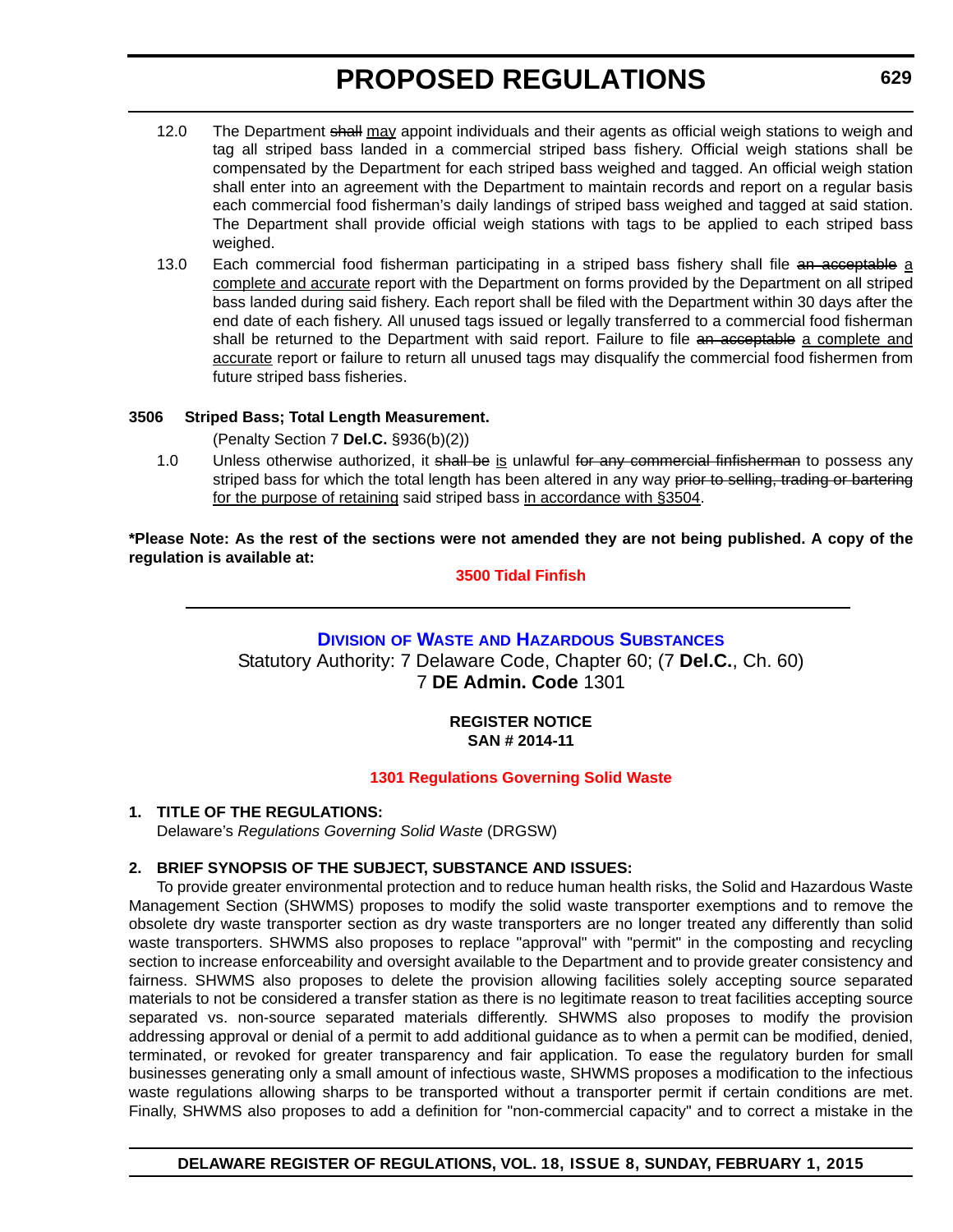**630**

# **PROPOSED REGULATIONS**

name of the Section.

#### **3. POSSIBLE TERMS OF THE AGENCY ACTION:** None

#### **4. STATUTORY BASIS OR LEGAL AUTHORITY TO ACT:**

Amendments to DRGSW are proposed and amended in accordance with the provisions found at 7 **Delaware Code**, Chapter 60.

#### **5. OTHER REGULATIONS THAT MAY BE AFFECTED BY THE PROPOSAL:** None

#### **6. NOTICE OF PUBLIC COMMENT:**

The public hearing on the proposed amendments to DRGSW will be held on Thursday, February 26, 2015 at 6:00 p.m. in the Richardson and Robbins Auditorium, 89 Kings Highway, Dover, DE.

#### **7. PREPARED BY:**

Bethany Fiske, Environmental Scientist III, Solid and Hazardous Waste Management Section - (302) 739-9403

#### **Regulatory Flexibility Act Compliance Form**

**Background:** The Regulatory Flexibility Act (29 **Del.C.** Chapter 104) states that prior to the issuance of any rule or regulation an agency shall consider whether it is lawful, feasible and desirable for the agency to exempt individuals and small businesses from the effect of the rule or regulation or whether the agency may and should promulgate a rule or regulation which sets less stringent standards for compliance by individuals and/or small businesses.

**Instructions**: This form must accompany your Register Notice and the proposed regulation prior to being published in the *Register of Regulations*. **Please explain your considerations for each of the following factors (attach additional pages or documents as needed):**

- 1) The nature of any reports and the estimated cost of their preparation by individuals and/or small business which would be required to comply with the new rule:
	- No additional reports are anticipated for the amendments being considered.
- 2) The nature and estimated costs of other measures or investments that would be required by individuals and/or small businesses in complying with the rule: The composting and recycling approval section is being modified to read "Composting and Recycling Permits." This will requires those individuals and/or business that fall under this section to seek a composting and recycling permit, which may have an associated permit fee. For all other amendments, no other measures or investment costs are anticipated.
- 3) The nature and estimated cost of any legal, consulting and accounting services which individuals and/ or small businesses would incur in complying with the rule:

No legal, consulting, or accounting services are anticipated for the amendments being considered.

4) The ability of individuals and/or small businesses to absorb the costs estimated under questions 1, 2 and 3 of this form without suffering economic harm and without adversely affecting competition in the marketplace:

Small businesses involved in composing and recycling should be able to absorb the any costs as a cost of doing business. Potentially, there may be a permit fee but no other costs are anticipated. Additionally, the amendment will actually affect competition in the marketplace in a positive manner as an equalizer since composting and recycling business will be treated as the same as all other solid waste businesses in regards to the requirement of obtaining a permit.

For all other amendments, no other measures or investment costs are anticipated.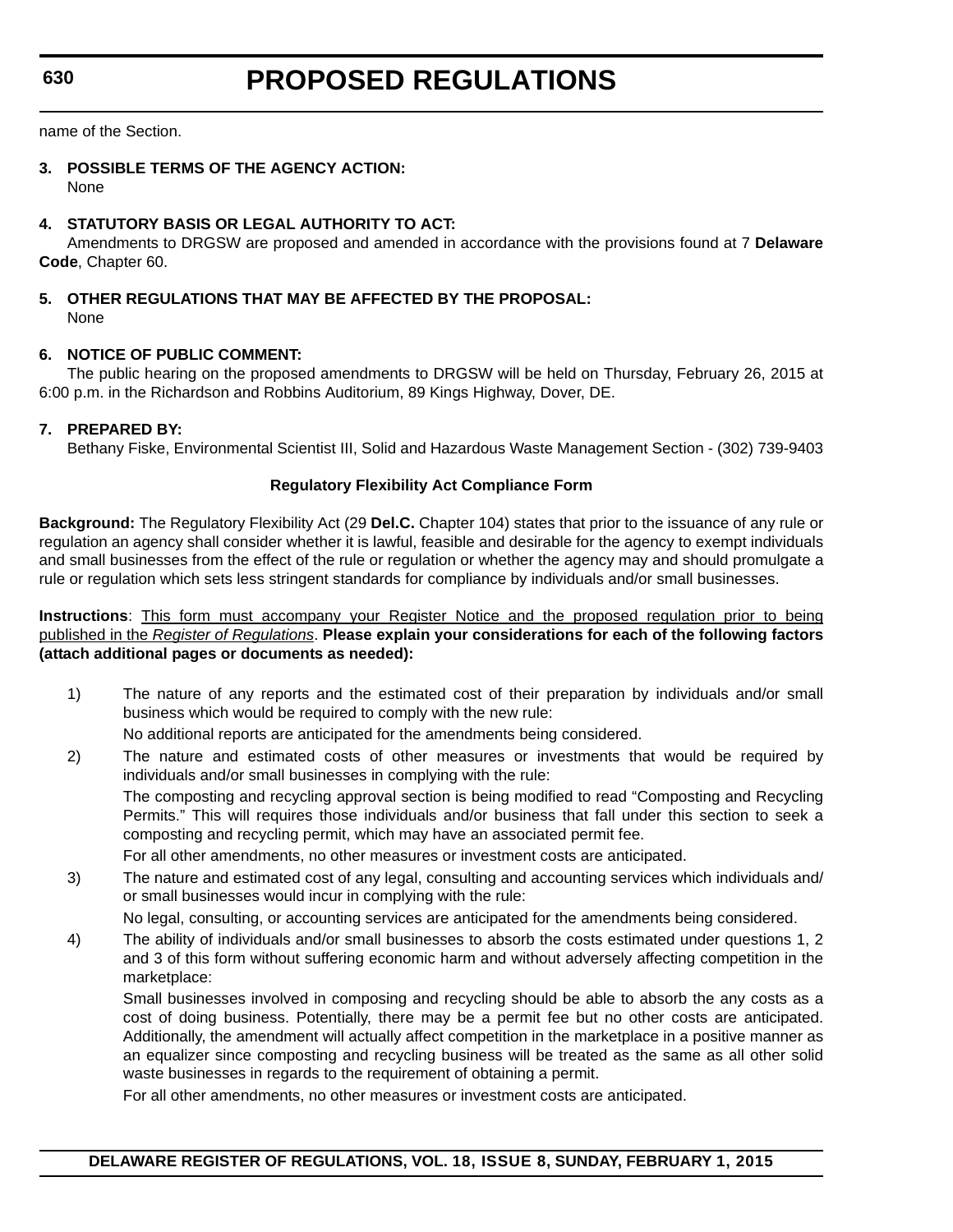<span id="page-33-0"></span>5) The additional cost, if any, to the agency of administering or enforcing a rule which exempts or sets lesser standards for compliance by individuals and/or small business:

The agency has already developed the regulations in such a way that small businesses can be afforded lesser standards for compliance with lesser economic impact on the business owners in regard to transportation of solely sharps generated by Small Quantity Generators of infectious waste in not requiring a transporter permit if certain restrictions are met.

Requiring permits for composting and recycling facilities is a change that affects all composting and recycling facilities, regardless of the size of the composting and recycling business. It would create additional cost for the agency to treat small composting and recycling businesses differently than large composting and recycling businesses.

For all other amendments, setting lesser standards for compliance by individuals or small businesses is not applicable.

6) The impact on the public interest of exempting or setting lesser standards of compliance for individuals and/or small businesses.

There is a desire to allow less stringent requirements for transportation of sharps from Small Quantity Generators of infectious waste. By allowing the transportation of small amounts of sharps without a transporter permit (with certain restrictions), small businesses will incur an economic benefit in that they do not need to pay for a permitted transporter. The amendment will provide an easier avenue to properly dispose of small amounts of sharps only waste using USPS, FedEx, UPS, or similar company, as opposed to contracting with a permitted transporter serving large infectious waste generators such as hospitals. The requirement eases the logistics of transportation arrangements, which reduces costs.

While there may be some public interest in treating small recycling and composting businesses differently than large recycling and composting businesses, there is also the public desire to treat all businesses fairly and equally. Additionally, the public has a desire for simplicity and adding another layer to the regulations will not further that goal.

7) What accommodations, if any, have been made in the regulations to address individual or small business concerns identified above?

The agency is proposing to adopt an amendment to allow Small Quantity Generators of infectious waste to transport sharps via an unpermitted transporter (with certain restrictions).

**\*Please Note: Due to the size of the proposed regulation, it is not being published here. A copy of the regulation is available at:**

**[1301 Regulations Governing Solid Waste](http://regulations.delaware.gov/register/february2015/proposed/18 DE Reg 629 02-01-15.htm)**

#### **DIVISION OF WASTE [AND HAZARDOUS SUBSTANCES](http://www.dnrec.delaware.gov/dwhs/Pages/default.aspx)**

Statutory Authority: 7 Delaware Code, Chapters 60 and 63; (7 **Del.C.**, Ch. 60 and 63) 7 **DE Admin. Code** 1302

> **REGISTER NOTICE SAN #2014-10**

#### **[1302 Regulations Governing Hazardous Waste](#page-3-0)**

**1. TITLE OF THE REGULATIONS:** Delaware's *Regulations Governing Hazardous Waste (DRGHW)*

#### **2. BRIEF SYNOPSIS OF THE SUBJECT, SUBSTANCE AND ISSUES:**

To provide greater environmental protection and to reduce human health risks, the Solid and Hazardous Waste Management Section (SHWMS) proposes to clarify the requirement of Small Quantity Generators of hazardous waste to document employee hazardous waste training. SHWMS also proposes to clarify the requirement of

**DELAWARE REGISTER OF REGULATIONS, VOL. 18, ISSUE 8, SUNDAY, FEBRUARY 1, 2015**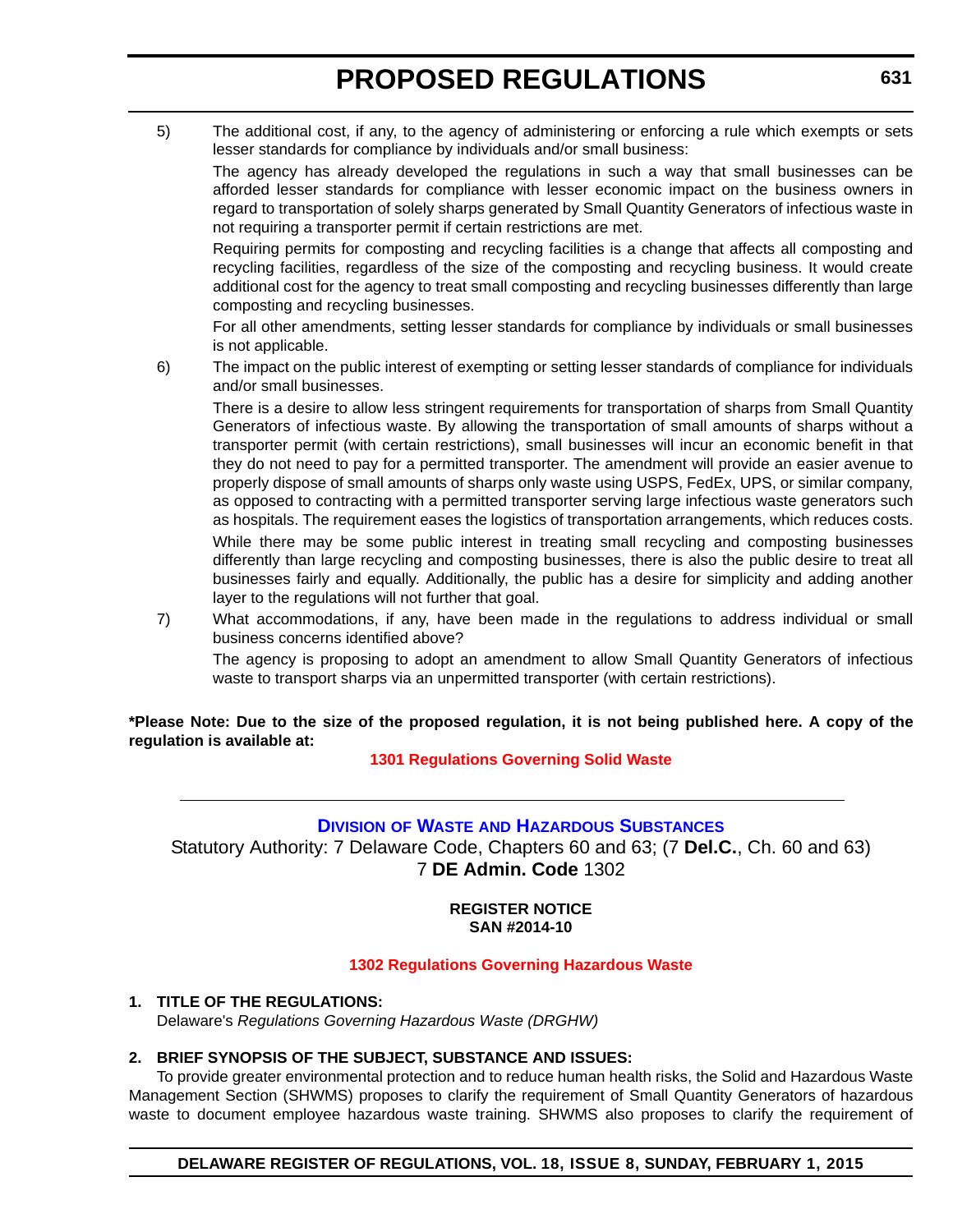documentation of weekly inspections for owners or operators of treatment, storage, and disposal facilities.

To facilitate the electronic transmission of the uniform manifest form and make the use of the uniform manifest much more cost-effective and convenient for users, SHWMS proposes to adopt the federal e-manifest rule.

#### **3. POSSIBLE TERMS OF THE AGENCY ACTION:**

None

#### **4. STATUTORY BASIS OR LEGAL AUTHORITY TO ACT:**

Amendments to DRGHW are proposed and amended in accordance with the provisions found at 7 **Delaware Code**, Chapters 60 and 63.

#### **5. OTHER REGULATIONS THAT MAY BE AFFECTED BY THE PROPOSAL:** None

#### **6. NOTICE OF PUBLIC COMMENT:**

The public hearing on the proposed amendments to DRGHW will be held on Thursday, February 26, 2015 at 6:00 p.m. in the Richardson and Robbins Auditorium, 89 Kings Highway, Dover, DE.

#### **7. PREPARED BY:**

Bethany Fiske, Environmental Scientist III, Solid and Hazardous Waste Management Section - (302) 739-9403

#### **Regulatory Flexibility Act Compliance Form**

**Background:** The Regulatory Flexibility Act (29 **Del.C.** Chapter 104) states that prior to the issuance of any rule or regulation an agency shall consider whether it is lawful, feasible and desirable for the agency to exempt individuals and small businesses from the effect of the rule or regulation or whether the agency may and should promulgate a rule or regulation which sets less stringent standards for compliance by individuals and/or small businesses.

**Instructions:** This form must accompany your Register Notice and the proposed regulation prior to being published in the *Register of Regulations*. **Please explain your considerations for each of the following factors (attach additional pages or documents as needed):**

1) The nature of any reports and the estimated cost of their preparation by individuals and/or small business which would be required to comply with the new rule: Small Quantity Generators of hazardous waste are currently required to train employees who handle hazardous waste. The proposed amendments will require documentation of such training. Owners or operators of treatment, storage, and disposal facilities are currently required to perform weekly inspections of their hazardous waste storage areas. The proposed amendments will require documentation of such inspections. Both of these amendments will incur minimal cost as the requirement to perform is already present; the amendment only clarifies that documentation is required.

No additional reports are anticipated for the E-manifest amendment.

2) The nature and estimated costs of other measures or investments that would be required by individuals and/or small businesses in complying with the rule:

No other measures or investments costs are anticipated for the amendments being considered.

3) The nature and estimated cost of any legal, consulting and accounting services which individuals and/ or small businesses would incur in complying with the rule:

No legal, consulting, or accounting services are anticipated for the amendments being considered.

4) The ability of individuals and/or small businesses to absorb the costs estimated under questions 1, 2 and 3 of this form without suffering economic harm and without adversely affecting competition in the marketplace: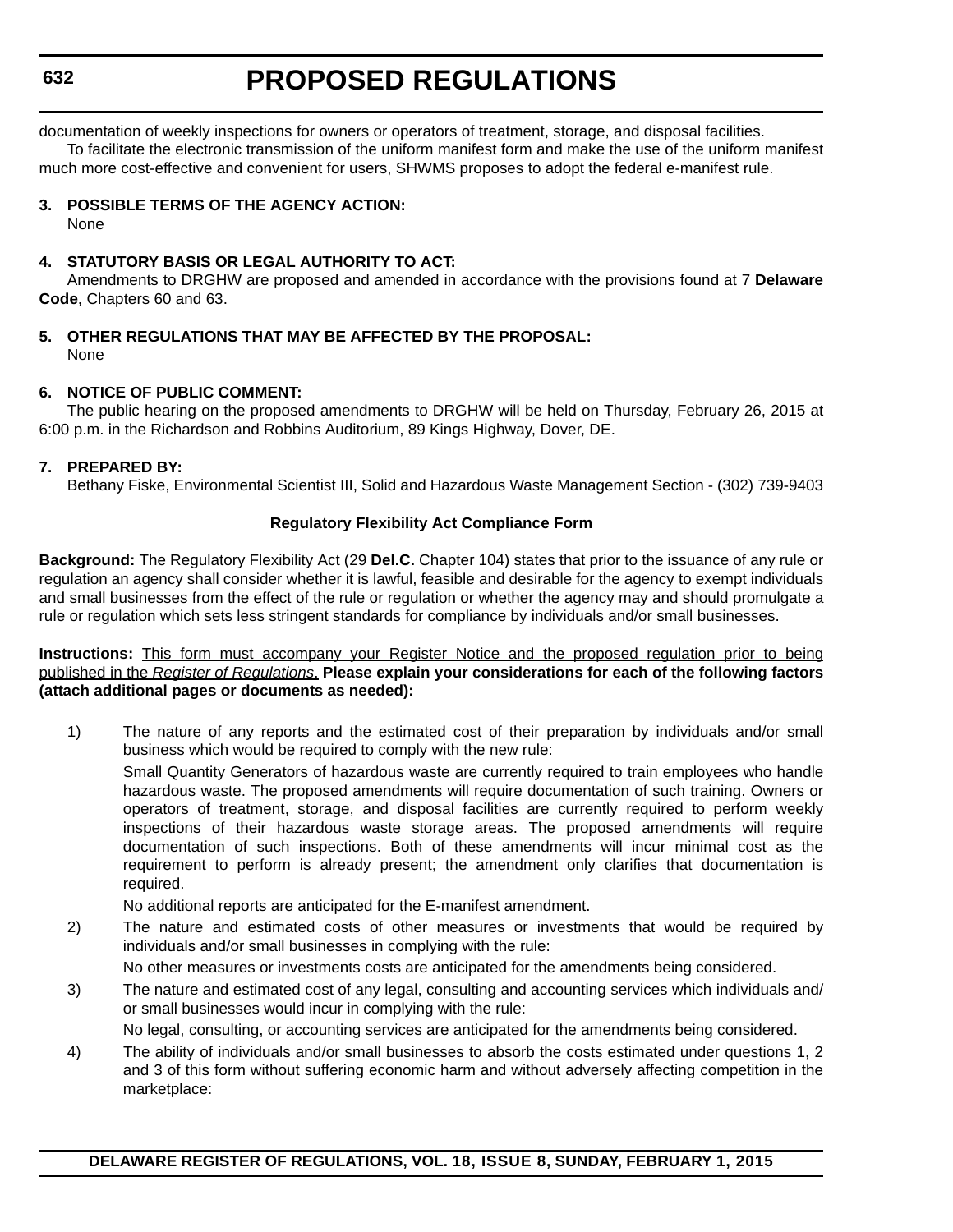<span id="page-35-0"></span>The cost of documentation for Small Quantity Generators of hazardous waste and owners or operators of treatment, storage, and disposal facilities is very minimal and the cost can easily be absorbed into the cost of doing business.

5) The additional cost, if any, to the agency of administering or enforcing a rule which exempts or sets lesser standards for compliance by individuals and/or small business:

The proposed amendments do not address additional requirements; instead the proposed amendments require documentation of requirements that are already in place. Setting lesser standards of compliance for individuals and/or small businesses is not applicable in this case.

For the E-manifest amendment, setting lesser standards for compliance by individuals or small businesses is not applicable.

6) The impact on the public interest of exempting or setting lesser standards of compliance for individuals and/or small businesses.

The proposed amendments do not address additional requirements; instead the proposed amendments require documentation of requirements that are already in place. Setting lesser standards of compliance for individuals and/or small businesses is not applicable in this case.

For the E-manifest amendment, setting lesser standards for compliance by individuals or small businesses is not applicable.

7) What accommodations, if any, have been made in the regulations to address individual or small business concerns identified above? None.

**\*Please Note: Due to the size of the proposed regulation, it is not being published here. A copy of the regulation is available at:**

#### **[1302 Regulations Governing Hazardous Waste](http://regulations.delaware.gov/register/february2015/proposed/18 DE Reg 631 02-01-15.htm)**

### **DEPARTMENT OF STATE**

### **DIVISION OF PROFESSIONAL REGULATION [1725 POLYSOMNOGRAPHY ADVISORY COUNCIL](http://dpr.delaware.gov/)** Statutory Authority: 24 Delaware Code, Section 1799W(c) (24 **Del.C.** §1799W(c)) 24 **DE Admin. Code** 1725

#### **PUBLIC NOTICE**

#### **[1725 Polysomnography Advisory Council](#page-3-0)**

The Delaware Polysomnography Council of the Board of Medical Licensure and Discipline, pursuant to 24 **Del.C.** §1799W(c), proposes to amend its rules and regulations*.* The proposed regulation changes clarify that the practice of polysomnography is always deemed to occur where the patient is located, regardless of whether the testing is in or out of center. In other words, if a polysomnographer is analyzing and scoring data collected during sleep monitoring which occurs in Delaware, the polysomnographer must have a Delaware license.

The Council will hold a public hearing on the proposed regulation change on March 2, 2015 at 1:00 p.m., Second Floor Conference Room C, Cannon Building, 861 Silver Lake Blvd., Dover, DE 19904. Written comments should be sent to Shauna Slaughter, Administrative Specialist of the Delaware Board of Medical Licensure and Discipline, Cannon Building, 861 Silver Lake Blvd., Dover, DE 19904. Written comments will be accepted until March 17, 2015 pursuant to 29 **Del.C.** §10118(a).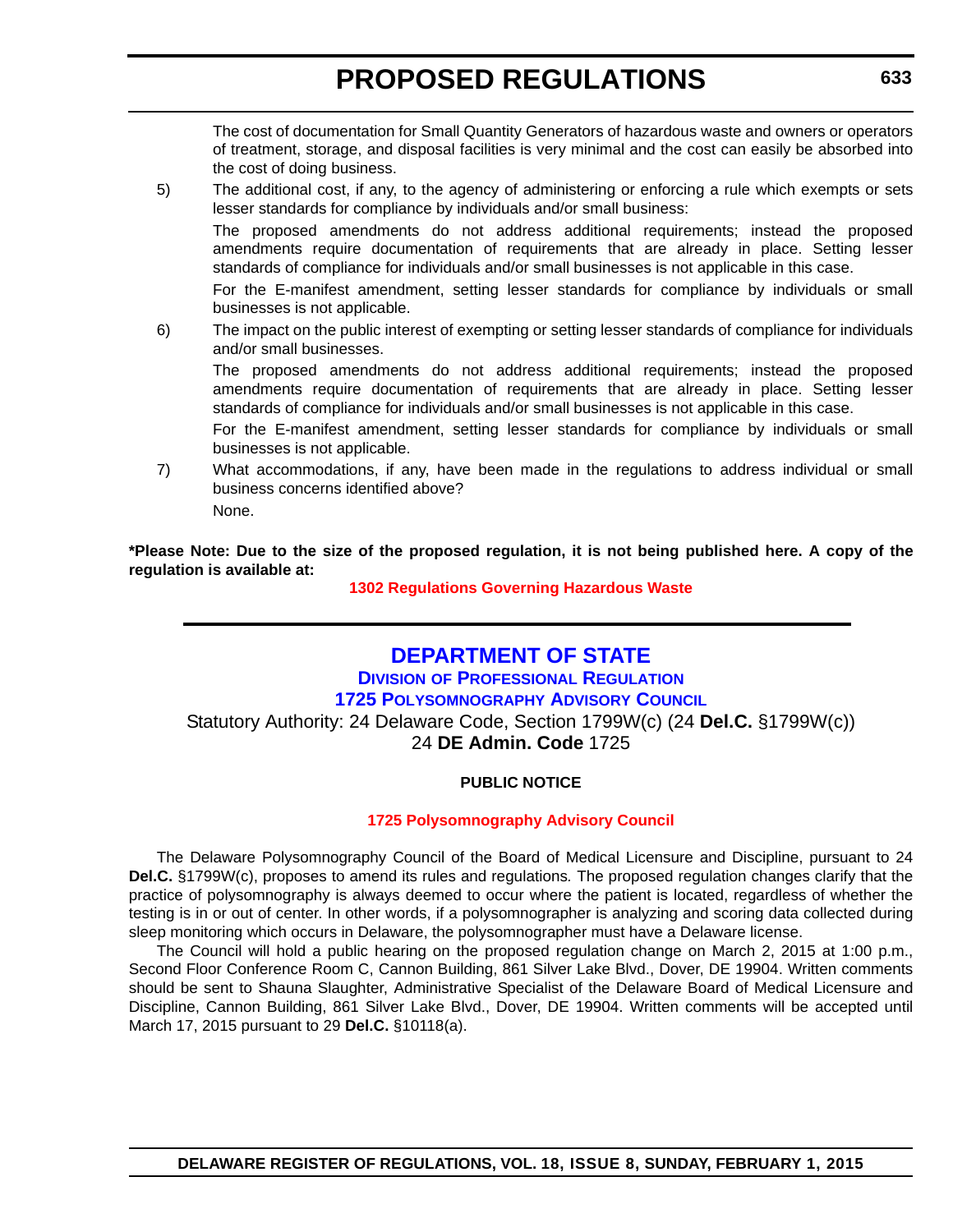#### **1725 Polysomnography Advisory Council** *(Break in Continuity of Sections)*

#### <span id="page-36-0"></span>**3.0 Standards of Practice for the Polysomnographer**

#### *(Break in Continuity Within Section)*

- 3.5 The practice of polysomnography may occur in a hospital setting, independent sleep laboratory, and includes out of center sleep testing. In the case of out of center sleep testing, the practice of polysomnography shall be deemed to be occurring where the patient is located.
- 3.6 The practice of polysomnography shall be deemed to be occurring where the patient is located.

**\*Please Note: As the rest of the sections were not amended they are not being published. A copy of the regulation is available at:**

#### **[1725 Polysomnography Advisory Council](http://regulations.delaware.gov/register/february2015/proposed/18 DE Reg 633 02-01-15.htm)**

### **[D](http://dpr.delaware.gov/)IVISION [OF PROFESSIONAL REGULATION](http://dpr.delaware.gov/)** Statutory Authority: 24 Delaware Code, Section 2706(a)(1) (24 **Del.C.** §2706(a)(1)) 24 **DE Admin. Code** 2700

#### **PUBLIC NOTICE**

#### **[2700 Board of Registration for Professional Land Surveyors](#page-3-0)**

The Delaware Board of Professional Land Surveyors, in accordance with 24 **Del.C.** §2706(a)(1), has proposed revisions to its rules and regulations. The proposed revisions to the Rules and Regulations are intended to automatically approve, for continuing education credit, courses sponsored or offered by other states' surveying societies and to clarify the statutory definition of "responsible charge.". The Board will hold a public hearing on the proposed rule changes on March 19, 2015 at 8:30 a.m., Second Floor Conference Room A, Cannon Building, 861 Silver Lake Blvd., Dover, DE 19904. Written comments should be sent to Amanda McAtee, Administrator of the Delaware Board of Professional Land Surveyors, Cannon Building, 861 Silver Lake Blvd., Dover, DE 19904.

#### **2700 Board of Registration for Professional Land Surveyors** *(Break in Continuity of Sections)*

#### **2.0 Definitions**

Definitions under Section 2 will be listed in the current "Definitions of Surveying and Associated Terms," published by the National Society of Professional Surveyors, except as otherwise provided by Delaware law.

#### *(Break in Continuity Within Section)*

"**Responsible Charge**" - shall mean the direct control and personal direction of the investigation, operation and execution of land surveying work requiring initiative, and professional skill and independent judgment as a party chief or survey manager. An individual in responsible charge shall be under the direct supervision of a Delaware licensed professional land surveyor.

#### *(Break in Continuity of Sections)*

#### **10.0 Continuing Education**

#### *(Break in Continuity Within Section)*

10.3 Sources of Credit. In reviewing and approving applications for PDHs, the Board shall take into consideration: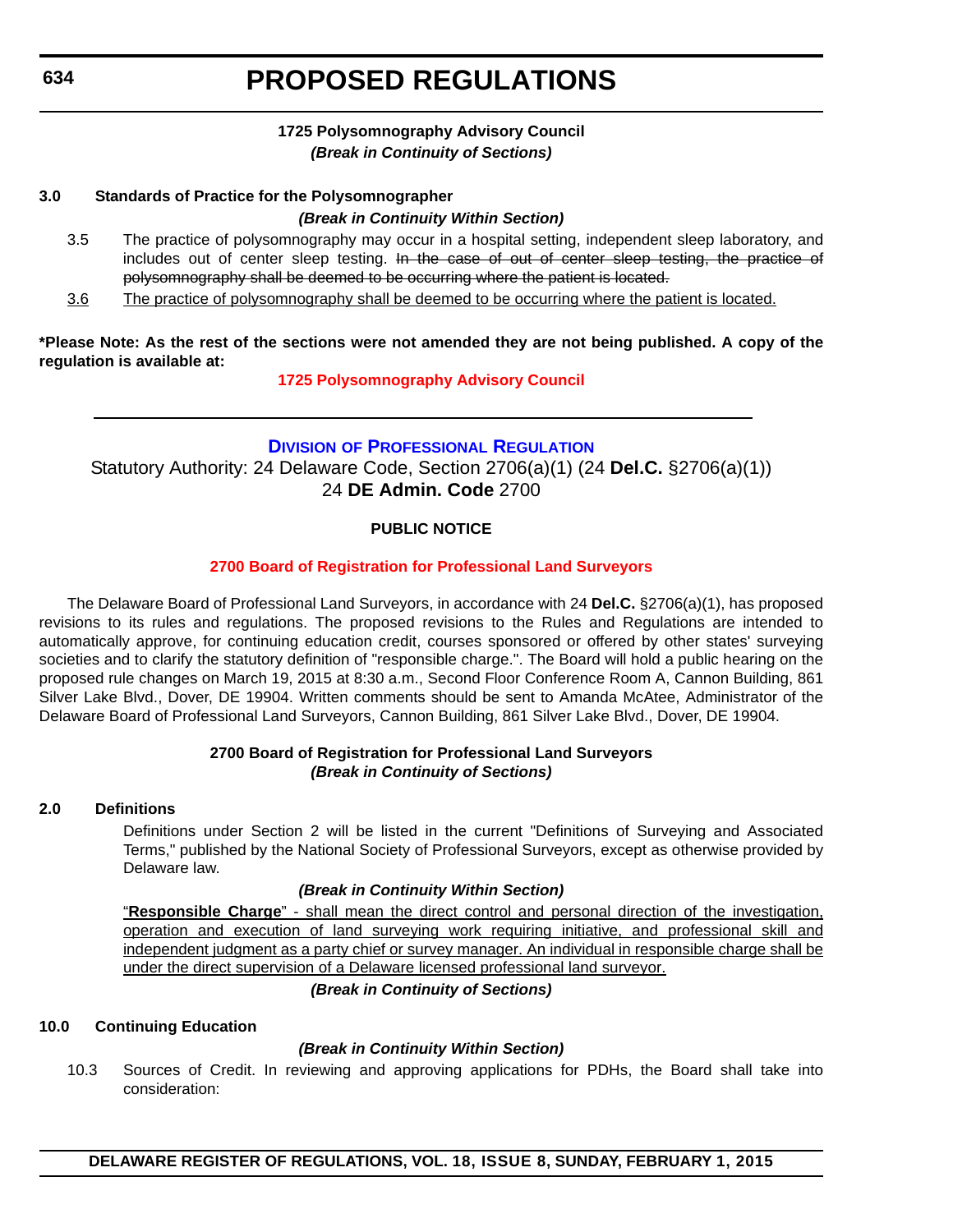<span id="page-37-0"></span>10.3.1 Program Content: Courses must cover land surveying topics and must directly contribute to accomplishment of the primary purpose of continuing education, which is to help assure that licensees possess the knowledge, skills and competence necessary to function in a manner that protects and serves the public interest. The knowledge or skills taught must enable licensees to better serve surveying clients and the subject matter must be directly related to the land surveying practice. All educational courses and their instructors, both live and online, must be approved by the Board except for those courses sponsored or offered by surveying societies located in any state or United States territory, including the District of Columbia. Courses that are sponsored or offered by surveying societies located in any state or United States territory, including the District of Columbia, will receive automatic approval and do not require Board review and approval. *(Break in Continuity of Sections)*

**\*Please Note: As the rest of the sections were not amended they are not being published. A copy of the regulation is available at:**

**[2700 Board of Registration for Professional Land Surveyors](http://regulations.delaware.gov/register/february2015/proposed/18 DE Reg 634 02-01-15.htm)**

### **[DEPARTMENT OF TRANSPORTATION](http://www.dmv.de.gov/)**

**DIVISION OF MOTOR VEHICLES**

Statutory Authority: 21 Delaware Code, Sections 302 and 303; 29 Delaware Code, Section 8404

(21 **Del.C.** §§302 & 303; 29 **Del.C.** §8404)

#### **PUBLIC NOTICE**

#### **[2288 Special Group or Organization Registration Plates for Persons With Disabilities](#page-4-0)**

#### **Comment Period for Draft Regulations**

#### **Background**

The Delaware Department of Transportation Division of Motor Vehicles (DMV) is seeking public comment regarding the provision of Special License Plates for Persons with Disabilities.

Under Subchapter 2 of Chapter 21 of Title 21 of the Delaware Code, the DMV is authorized to issue special license plates to organizations and groups. The DMV is also authorized under Section 2134 of the same Title to issue special license plates for persons with disabilities which limit or impair the ability to walk. These plates feature the international person with disability wheelchair symbol. Some of these persons with disabilities may also wish to display their affiliation or support for an organization or group, while retaining their rights to consideration as a person with disabilities.

The draft regulations would authorize the DMV to design and issue special registration plates for groups and organizations that also include the international person with disability wheelchair symbol.

#### **Public Comment Period**

The Department will take written comments on the proposed Regulation for this alternative registration plate from February 1, 2015 through March 4, 2015. The proposed Regulation appears below.

Any requests for copies of the proposed Regulations, or any questions or comments regarding this document should be directed to:

Scott Clapper Chief of Vehicle Services Division of Motor Vehicles Delaware Department of Transportation 303 Transportation Circle Dover, DE 19904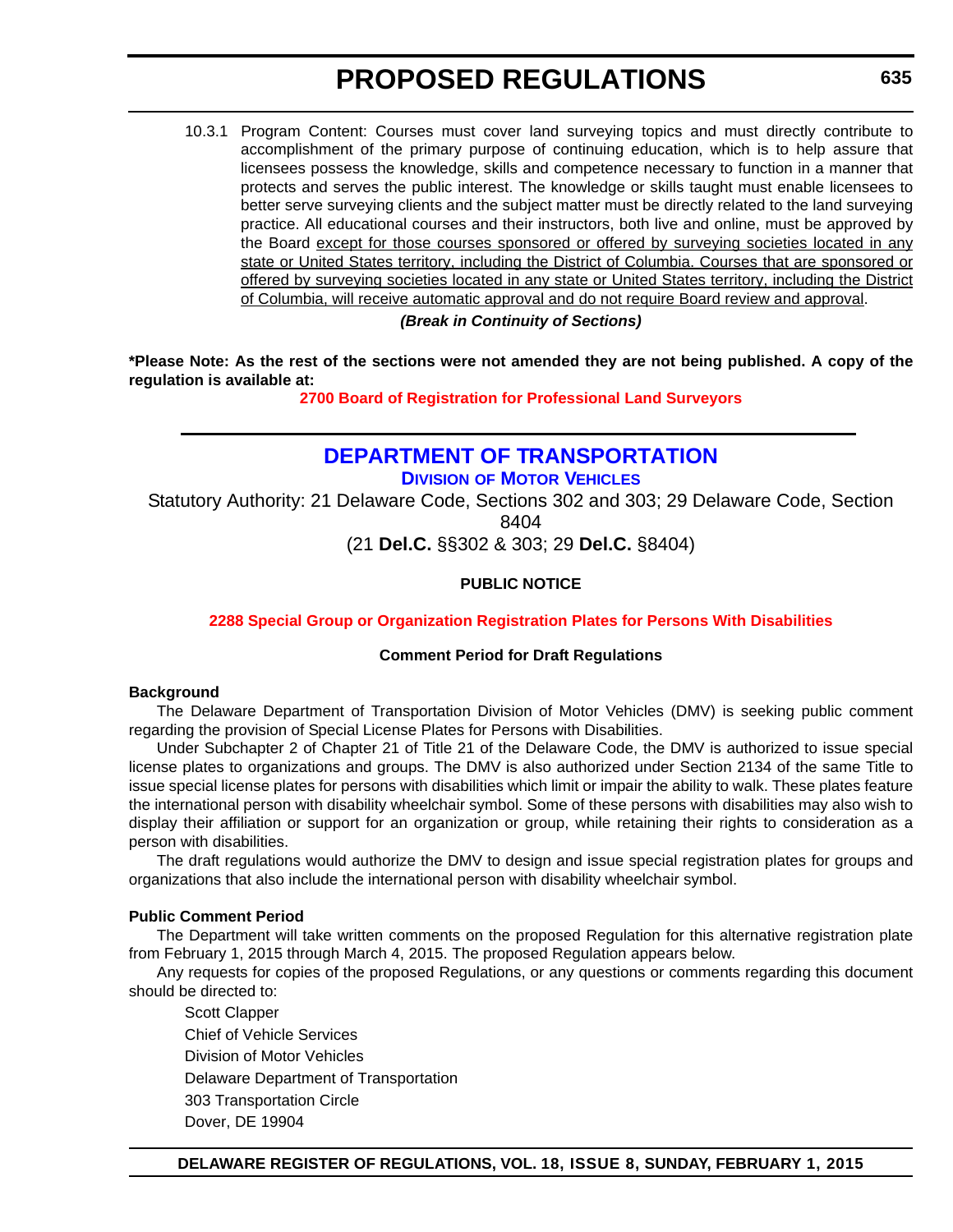(302) 744-2533 (telephone) (302) 739-4750 (fax) Scott.Clapper@state.de.us

#### **2288 Special Group or Organization Registration Plates for Persons with Disabilities**

#### **1.0 Design and Issue**

The Division of Motor Vehicles may design and issue special registration plates for groups or organizations as defined in Delaware Code Title 21, Chapter 21, Subchapter 2, to include the international person with disability wheelchair symbol.

#### **2.0 Special Plate Qualification**

To qualify for a special registration plate under this Regulation, the applicant or a household member shall have 1 or more of the disabilities that are permanent with no prognosis for improvement as defined in 21 **Del.C.** §2134.

#### **3.0 Specialty Plate Issuance**

The person for whom a specialty plate is issued under this Regulation must be the driver of or a passenger in the vehicle bearing the special plate issued under this Regulation, whenever the vehicle parks in a parking space or zone restricted for use only by vehicles with a special license plate or placard for persons with disabilities which limit or impair the ability to walk.

#### **4.0 Parking Access**

A vehicle with a special plate issued under this Regulation may park in parking spaces or zones restricted for use by persons with disabilities which limit or impair the ability to walk.

#### **5.0 Display Restrictions**

Only passenger cars, station wagons, pickup trucks, motorcycles, panel van trucks and other motor vehicles that are reasonably used by persons with disabilities which limit or impair the ability to walk and that have a gross registered weight which does not exceed 10,000 lbs. may display a special plate issued under this Regulation.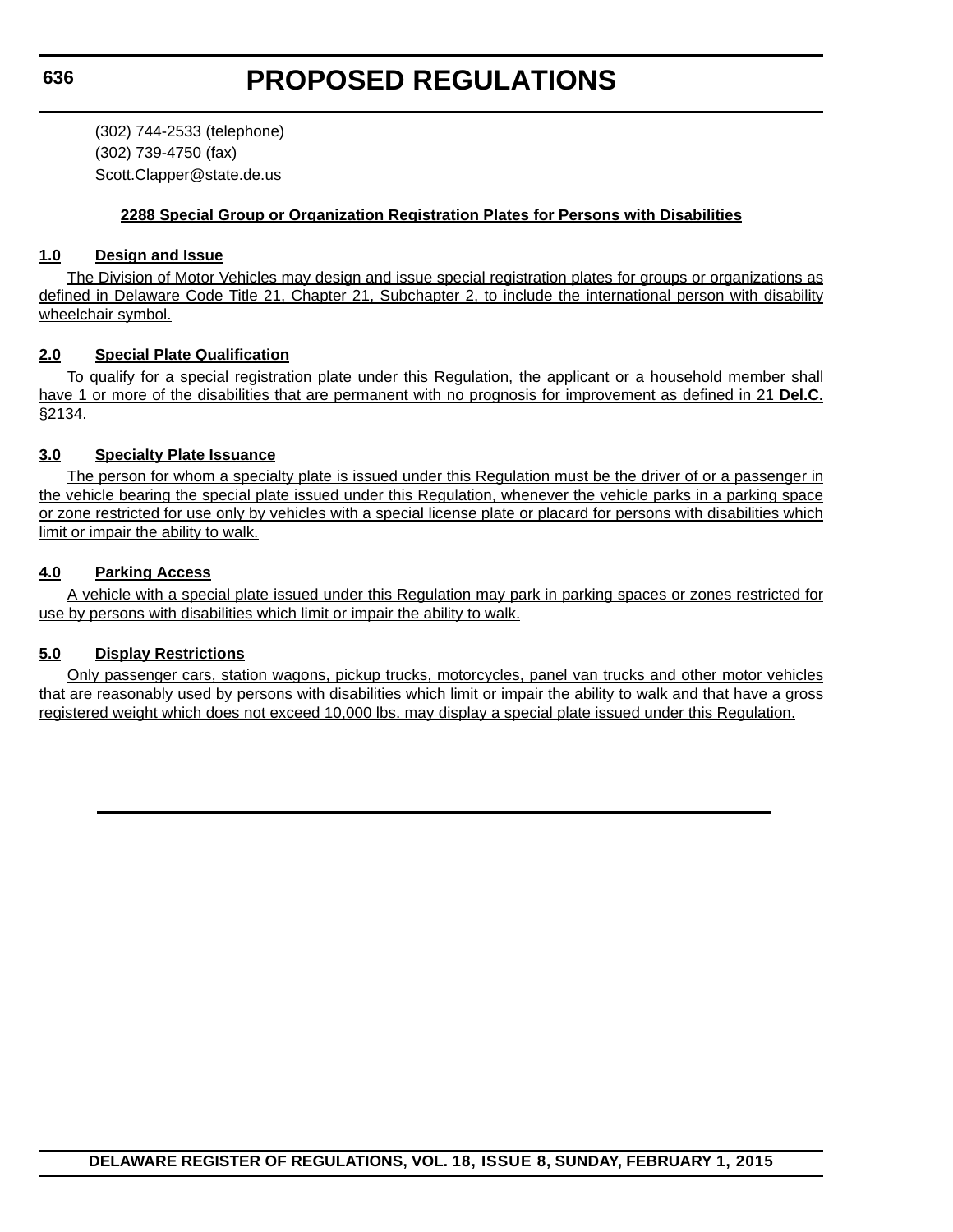#### **Symbol Key**

<span id="page-39-0"></span>Arial type indicates the text existing prior to the regulation being promulgated. Underlined text indicates new text added at the time of the proposed action. Language which is stricken through indicates text being deleted. **[Bracketed Bold language]** indicates text added at the time the final order was issued. **[Bracketed bold stricken through]** indicates language deleted at the time the final order was issued.

#### **Final Regulations**

The opportunity for public comment shall be held open for a minimum of 30 days after the proposal is published in the *Register of Regulations*. At the conclusion of all hearings and after receipt within the time allowed of all written materials, upon all the testimonial and written evidence and information submitted, together with summaries of the evidence and information by subordinates, the agency shall determine whether a regulation should be adopted, amended or repealed and shall issue its conclusion in an order which shall include: (1) A brief summary of the evidence and information submitted; (2) A brief summary of its findings of fact with respect to the evidence and information, except where a rule of procedure is being adopted or amended; (3) A decision to adopt, amend or repeal a regulation or to take no action and the decision shall be supported by its findings on the evidence and information received; (4) The exact text and citation of such regulation adopted, amended or repealed; (5) The effective date of the order; (6) Any other findings or conclusions required by the law under which the agency has authority to act; and (7) The signature of at least a quorum of the agency members.

The effective date of an order which adopts, amends or repeals a regulation shall be not less than 10 days from the date the order adopting, amending or repealing a regulation has been published in its final form in the *Register of Regulations*, unless such adoption, amendment or repeal qualifies as an emergency under §10119.

### **[DELAWARE MANUFACTURED HOME RELOCATION AUTHORITY](http://demhra.delaware.gov/)** Statutory Authority: 25 Delaware Code, Section 7011 (25 **Del.C.** §7011) 1 **DE Admin. Code** 202

#### **ORDER**

#### **[202 Rent Increase Dispute Resolution Procedures](#page-4-0)**

The Delaware Manufactured Home Relocation Authority (the "Authority"), issues the following Order which shall be effective ten (10) days after the publication of this Order in the Delaware *Register of Regulations*:

1. Pursuant to its statutory authority, the Authority adopted comprehensive set of rules of practice and procedure (the "Rent Justification Rules") to be used in the administration of the Rent Justification Dispute Procedures set forth in 25 **Del.C.** §7043.

2. House Bill 234, as amended and adopted by the 147<sup>th</sup> General Assembly of the State of Delaware and recently signed into law made several amendments to the Rent Justification Dispute process. As authorized by 29 **Del.C.** §10113(b)(5), at its Board meeting held on December 11, 2014, the Authority adopted certain amendments to the Rent Justification Rules to make them consistent with changes in basic law, but which do not otherwise alter the substance of the Rent Justification Rules.

3. For the reasons set forth above, the Authority, by this Order, adopts as final the amendments to the Rent Justification Rules as shown on Exhibit A. Deletions and additions to the Rent Justification Rules are noted on Exhibit A. The changes, among other things, list the new address of the Authority, require community owners to provide the Authority, upon request, with the names and addresses of any home owner affected by a proposed rent increase, and clarify the Authority's role in selecting the time and date of any initial meeting between the community owner and affected tenants.

NOW THEREFORE, for the reasons set forth above, IT IS ORDERED:

1. That the amendments to the "Delaware Manufactured Home Relocation Trust Fund Rent Increase Dispute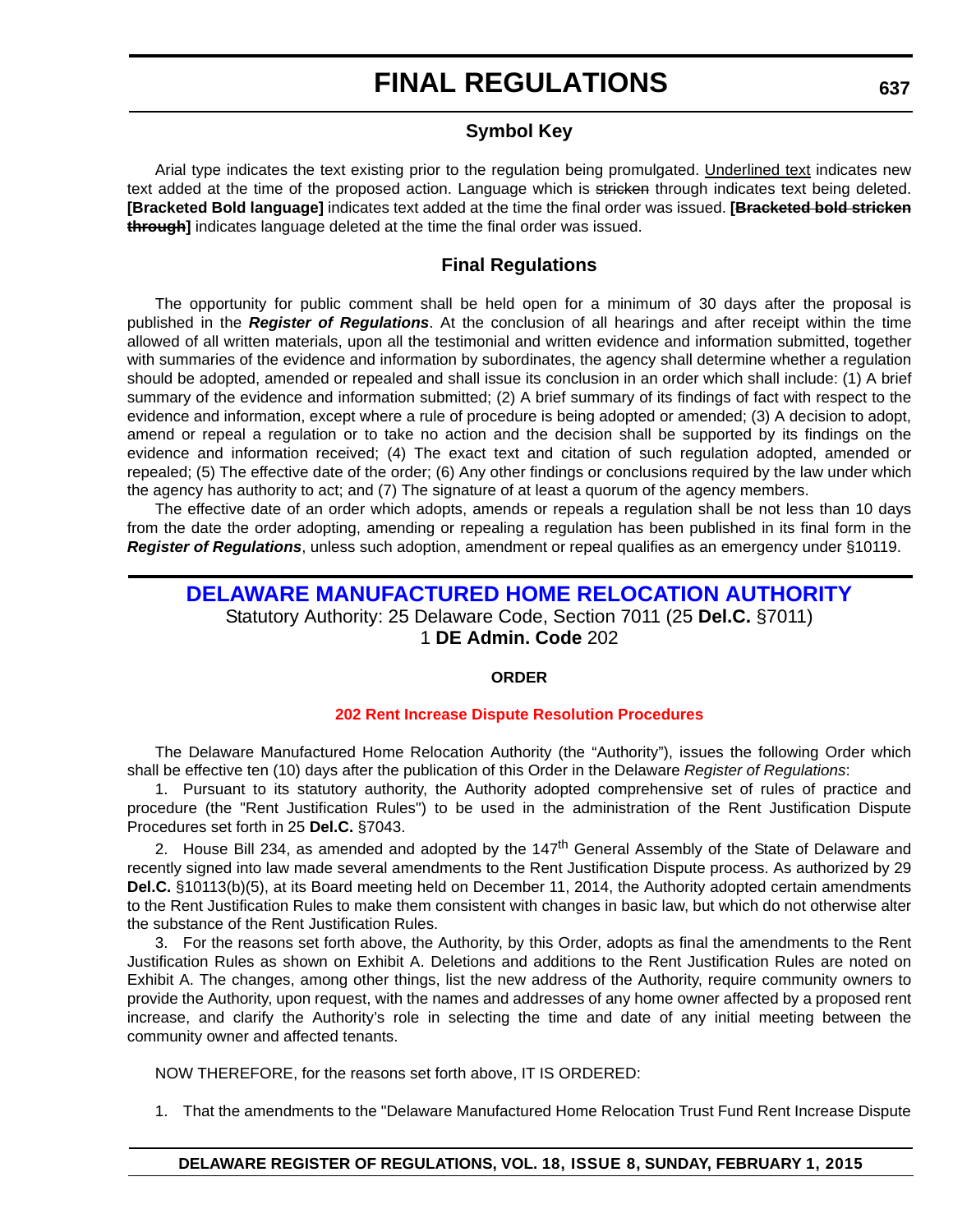Resolution Procedures" attached hereto as Exhibit A are adopted as final regulations pursuant to 25 **Del.C.** §7011, et. seq. The amendments to the Rent Justification Rules shall become effective ten (10) days after their publication in the Delaware *Register of Regulations*.

2. That the Authority shall transmit a copy of this Order and the Procedures to the Delaware Registrar of Regulations for publication in the next issue of the Delaware *Register of Regulations*.

3. That the Authority reserves the right to hereafter alter, amend, or waive the Procedures adopted herein to the extent that the same may be allowed by law.

4. That the Authority reserves the jurisdiction and power to enter such further orders in this matter as may be deemed necessary or proper.

BY ORDER OF THE AUTHORITY: Mitch Crane, Chairperson George Meldrum, Board Member Dorothy Boucher, Board Member Andy Strine, Board Member William Dunn, Board Member

#### **EXHIBIT A RENT INCREASE DISPUTE RESOLUTION PROCEDURES AUTHORITY: 25 Del.C. §7011 THRU §7015**

The Delaware Manufactured Home Relocation Authority ("Authority") is authorized to establish rules and regulations under the provisions of 25 **Del.C.** §7011, et. seq. (the "Act"). The regulations set forth below establish policies and procedures relating to the administration by the Authority of the Rent Increase Dispute Resolution procedures set forth in 25 **Del.C.** §7043.

#### **202 Rent Increase Dispute Resolution Procedures**

(Authorization: Section 7011)

#### *(Break in Continuity of Sections)*

#### **2.0 Definitions**

For the purposes of these regulations, the following words and phrases have the meaning ascribed to them in this Section unless the context of the regulation clearly indicates otherwise, or unless the meaning set forth below is inconsistent with the Act or the manifest intention of the Act.

#### *(Break in Continuity Within Section)*

"**Notice to the Authority**" or words to that effect shall mean the delivery of notice to the following address: Delaware Manufactured Home Relocation Authority, 4675 S. State Street, Suite E, Dover, DE 19901 110 North Main Street, Suite G, Camden, DE 19934.

#### *(Break in Continuity of Sections)*

#### **4.0 Rent Increase Notice Procedures**

4.1 A community owner is required to give written notice to each affected home owner, to the Home Owners Association, if one exists, and to the Authority, at least 90 days prior to any increase in lot rent. When more than one tenant is affected by the rent increase, in lieu of providing the HOA or the Authority with copies of each letter sent to each affected tenant, the community owner shall provide the HOA and the Authority with a summary letter ("Summary Letter") certifying that written notice has been sent to each affected home owner together with a copy of the form of notice provided, which form must contain the information required hereunder. The Summary Letter shall identify all affected home owners by lot number, name, group or phase. If the affected home owners are not identified by name, the community owner shall make the names and addresses available to any affected home owner, or HOA, and the Authority upon request. In any such notice, in addition to the information required to be provided under 25 **Del.C.** §7043(a), the community owner shall (with respect to each affected home owner) state whether or not the proposed rent increase exceeds the CPI-U and provide the following information:

**DELAWARE REGISTER OF REGULATIONS, VOL. 18, ISSUE 8, SUNDAY, FEBRUARY 1, 2015**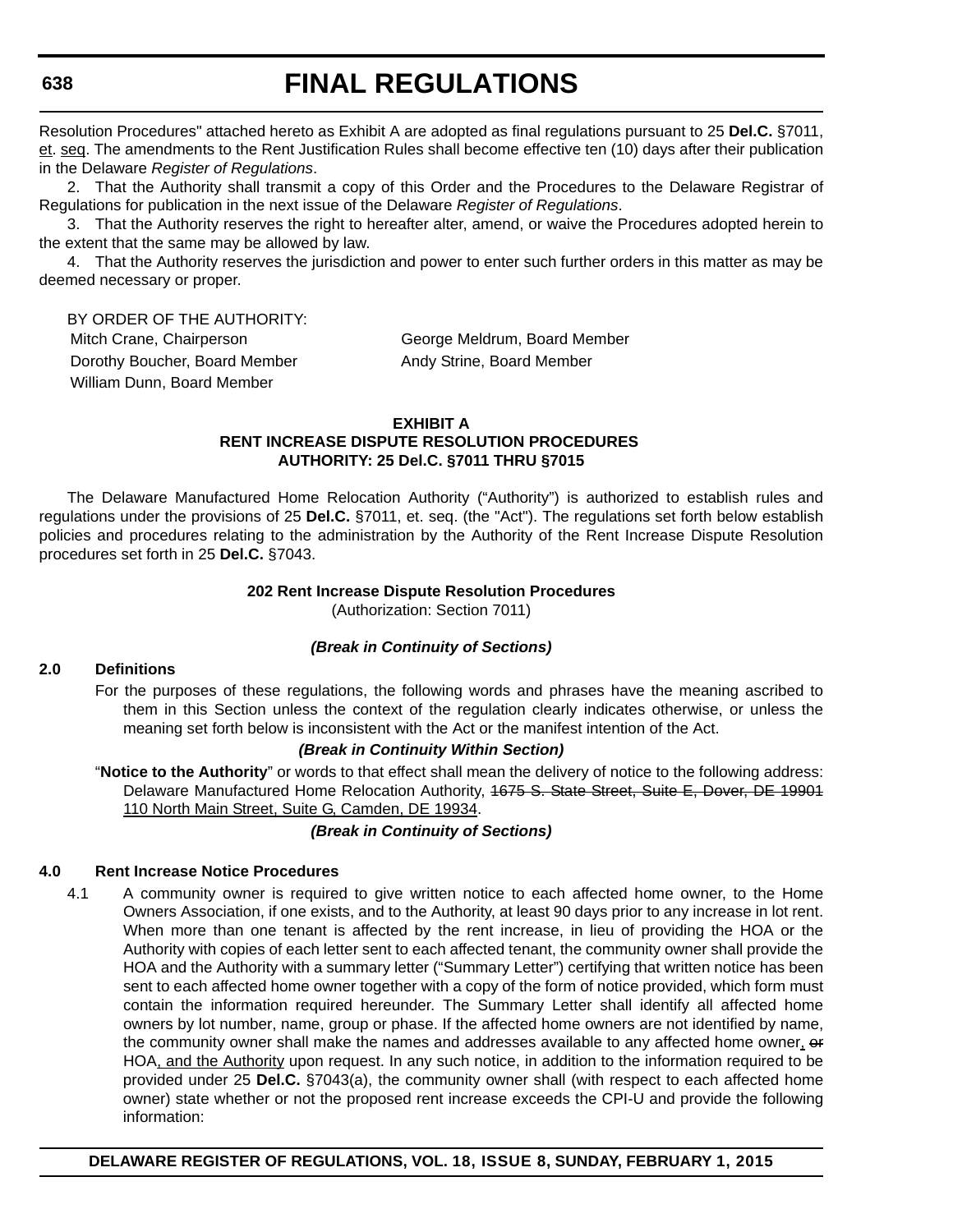#### *(Break in Continuity Within Section)*

<span id="page-41-0"></span>4.1.6 If the proposed rent increase exceeds the CPI-U, a recommendation to the Authority of a date, time and place on which the community owner is available to meet with the affected home owners, Home Owners Association, or their representatives, which dates must be within thirty (30) days of the date the notice is mailed out.

#### **5.0 Scheduling of Meetings When Proposed Rent Increase Exceeds CPI-U**

When a proposed rent increase exceeds the CPI-U, the Authority shall schedule a meeting between the parties at the time, date, and place set forth in the community owner's initial notice, unless the Authority determines, based on input from the parties, that said time, date, or place is not reasonable or should be changed, in which case the Authority, in its sole discretion, shall schedule the meeting at a time and place to be held no later than thirty (30) days after the mailing of the notice of the rent increase. Unless otherwise agreed to by all of the parties, the meeting shall take place in the county in which the manufactured home community is located. Notice of the time, date and place of the meeting shall be provided to the parties by the community owner.

#### **\*Please Note: As the rest of the sections were not amended they are not being published. A copy of the regulation is available at:**

**[202 Rent Increase Dispute Resolution Procedures](http://regulations.delaware.gov/register/february2015/final/18 DE Reg 637 02-01-15.htm)**

### **[DEPARTMENT OF EDUCATION](http://www.doe.k12.de.us/site/default.aspx?PageID=1)**

**OFFICE OF THE SECRETARY**

Statutory Authority: 14 Delaware Code, Section 122(b) (14 **Del.C.** §122(b)) 14 **DE Admin. Code** 817

#### **REGULATORY IMPLEMENTING ORDER**

**[817 Medications and Treatments](#page-4-0)**

#### **I. SUMMARY OF THE EVIDENCE AND INFORMATION SUBMITTED**

The Secretary of Education intends to amend 14 **DE Admin. Code** 817 Medications and Treatments. This regulation is amended to be in compliance with Senate Bill 246 as amended by Senate Amendment #1 of the 147th General Assembly. It clarifies what constitutes an emergency medication, who can administer that medication and whether it can be administered to a diagnosed or undiagnosed individual, and in what school setting.

Notice of the proposed regulation was published in the *News Journal* and the *Delaware State News* on December 5, 2014, in the form hereto attached as Exhibit "A". Comments were received from several members of the public, the Governor's Advisory Council for Exceptional Citizens (GACEC) and the State Council for Persons with Disabilities (SCPD) as follows:

The first comment was relative to self-administration versus administration of a life-saving medication by a lay person for life-threatening symptoms. In response to this comment, the Department added language to clarify the definition of Trained Assistant for Self-Administration, who is able to administer in the event of a life-threatening symptom;

The GACEC and SCPD provided other comments relative to the removal of the explicit requirement that the School Nurse submit a list of educators or the other school employees that have completed the training to the Department and a suggestion that this weakened the record keeping system for trained personnel. The Department modified 6.1.2 of the regulation requiring "documented acknowledgement" of training to align with current technology. This documentation is currently maintained in an electronic format at the Department;

Another comment was related to a possible inconsistency of standards relative to who is compelled to become a Trained Person. The Department amended 8.0 to eliminate the inconsistency by adding "unless training is a

#### **DELAWARE REGISTER OF REGULATIONS, VOL. 18, ISSUE 8, SUNDAY, FEBRUARY 1, 2015**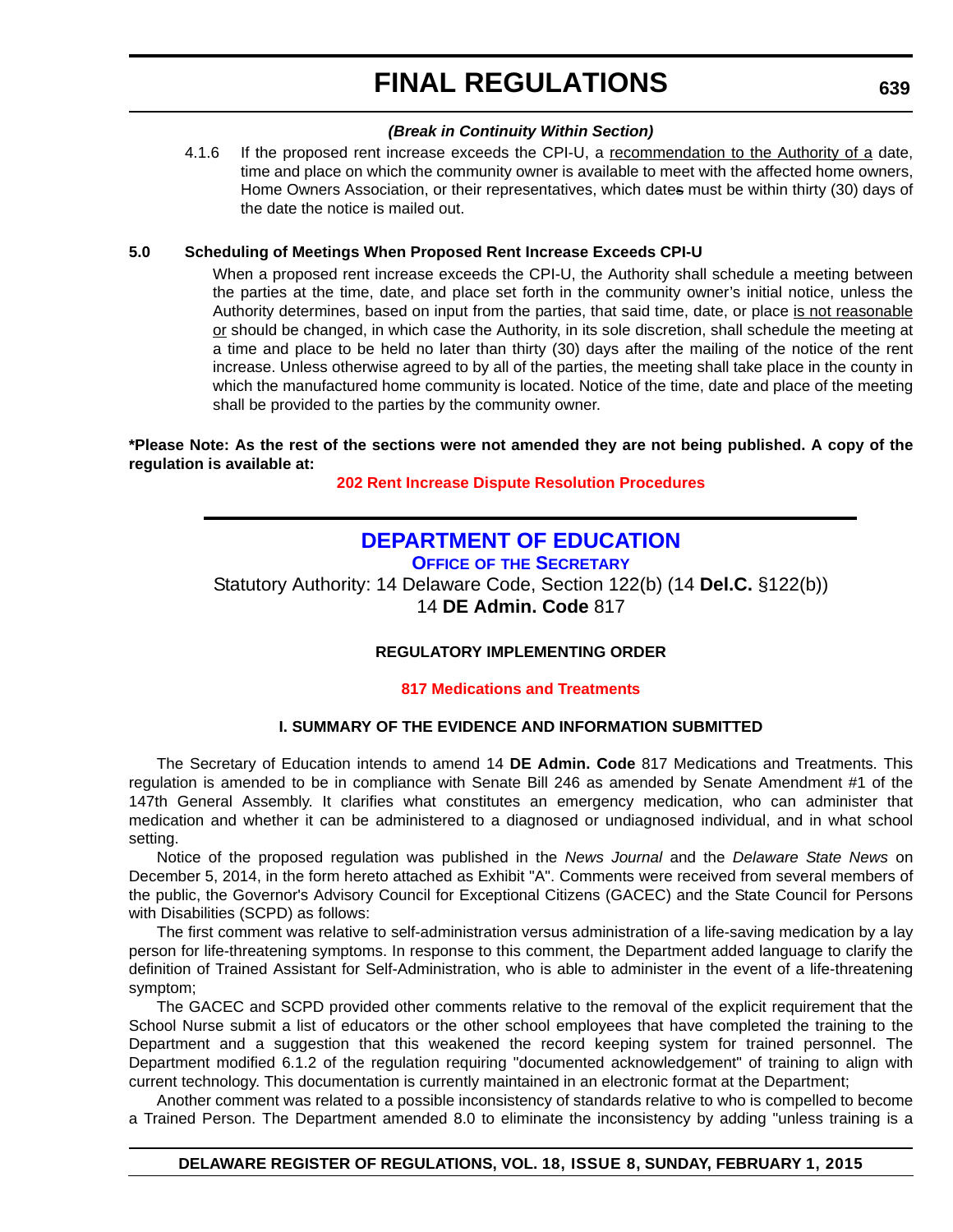requirement of hire or contract";

Also commented was the potentially limiting definition of "diagnosed medical condition". In response the Department notes that Section 6.0 of the regulation addresses self-administration of medications for diagnosed conditions and administration of medications in an emergency. In addition, SB 246 allows for administration of lifesaving medications by a Trained Person only for an allergic reaction to diagnosed or undiagnosed individuals;

Additional comments questioned the definition of Medication as it relates to authorization for a student to use it for an allergic reaction based on an undiagnosed condition. The Department notes that no prior authorization is needed from a healthcare provider for emergency medication to treat a life-saving allergic reaction. Division of Public Health will be providing orders and guidance on the administration of such medications.

Also suggested was that the definition of "paraeducator" and "service paraeducator" was limiting because of the language "in the school", and likewise in 7.1 using the words "in the school building" as limiting in the administration of emergency medication. The Department does not agree that the definition of paraeducator or service paraeducator is limiting, as it is covered under Other School Employees. However, the Department has amended the regulation to clarify the language in 7.1 to "in the school setting";

Another comment seeks to expand the scope of emergency medications beyond those for allergic reactions. The Department notes that assisting students with self-administration is only allowed in K-12 based on 24 **Del.C.** §1921(a)(17), whereas SB 246, 14 **Del.C.** §3001E(3) requires emergency response to pre K-12. The Department notes that the regulation changes are implementing SB 246 and expanding assistance to include administration of medication in response to a life-threatening symptom in a person with a diagnosed condition. Legislation would be necessary to expand the definition of Emergency Medication;

Another comment questions how prescription medications may be stored in multiple locations. DOE notes that based upon guidance from the Division of Public Health, stock (not individual prescription medications) epinephrine will be maintained in a location(s) accessible to the Trained Persons;

Clarifying language was added to 6.1.1.2 to make it consistent with 6.1.1.3.

Lastly, there was a grammatical change made in 7.3.1.

#### **II. FINDINGS OF FACTS**

The Secretary finds that it is appropriate to amend 14 **DE Admin. Code** 817 Medications and Treatments in order to be in compliance with Senate Bill 246 as amended by Senate Amendment #1 of the 147th General Assembly.

#### **III. DECISION TO AMEND THE REGULATION**

For the foregoing reasons, the Secretary concludes that it is appropriate to amend 14 **DE Admin. Code** 817 Medications and Treatments. Therefore, pursuant to 14 **Del.C.** §122, 14 **DE Admin. Code** 817 Medications and Treatments attached hereto as Exhibit "B" is hereby amended. Pursuant to the provision of 14 **Del.C.** §122(e), 14 **DE Admin. Code** 817 Medications and Treatments hereby amended shall be in effect for a period of five years from the effective date of this order as set forth in Section V. below.

#### **IV. TEXT AND CITATION**

The text of 14 **DE Admin. Code** 817 Medications and Treatments amended hereby shall be in the form attached hereto as Exhibit "B", and said regulation shall be cited as 14 **DE Admin. Code** 817 Medications and Treatments in the *Administrative Code of Regulations* for the Department of Education.

#### **V. EFFECTIVE DATE OF ORDER**

The actions hereinabove referred to were taken by the Secretary pursuant to 14 **Del.C.** §122 on January 15, 2015. The effective date of this Order shall be ten (10) days from the date this Order is published in the *Delaware Register of Regulations*.

**IT IS SO ORDERED** the 15<sup>th</sup> day of January 2015.

#### **DELAWARE REGISTER OF REGULATIONS, VOL. 18, ISSUE 8, SUNDAY, FEBRUARY 1, 2015**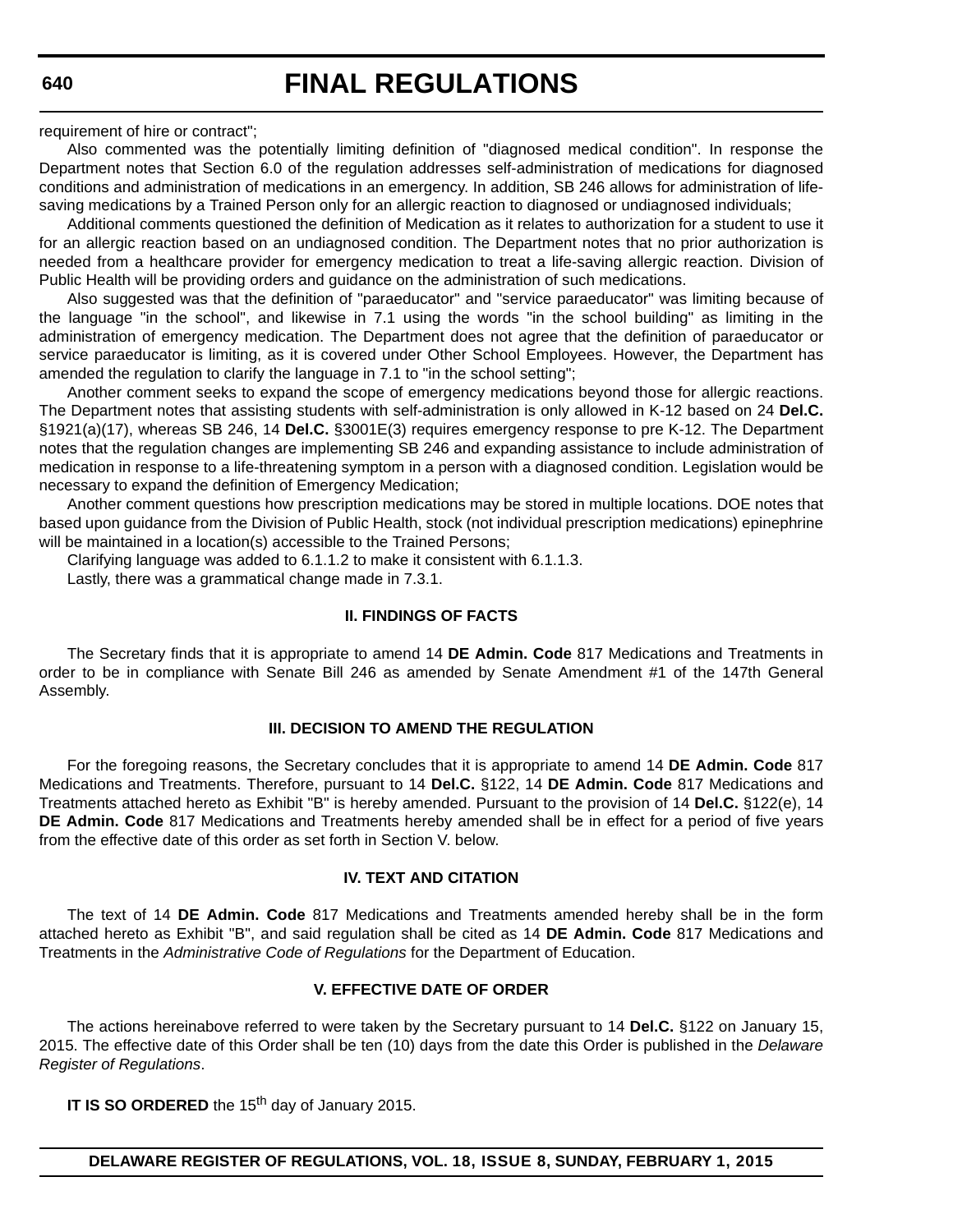#### **DEPARTMENT OF EDUCATION**

Mark T. Murphy, Secretary of Education

Approved this 15th day of January 2015

#### **817 Medications and Treatments** *(Break in Continuity of Sections)*

#### **2.0 Definitions**

The following words and terms, when used in this regulation, shall have the following meaning unless the context clearly states otherwise:

#### *(Break in Continuity Within Section)*

"**Trained Assistant for Self-Administration**" means an Educator or Other School Employee who has completed the training to assist a student with self-administration of medications. This person may render emergency care [to any student], including injection, [to any student unable to self**administer medication]** for life-threatening symptoms of a diagnosed condition based on the healthcare provider's order and parent permission.

#### *(Break in Continuity of Sections)*

#### **56.0 Assistance With Self-Administration of Medications at Approved School Activities**

- 56.1 Educators and Other School Employees who are Trained Assistants for Self-Administration are authorized by 24 Del.C. §1921(a)(17) to assist a student with self-administration of mMedications on a field trip or approved school activity outside of the traditional school day or off-campus are at an Approved School Activity for students in kindergarten through Grade 12. The Trained Assistant for Self-Administration is subject to the following provisions:
	- 56.1.1 Assistance with Self-Administration of mMedication shall not be provided without the prior written request or consent of a parent, guardian or Relative Caregiver, or the student if 18 years or older, or an unaccompanied homeless youth (as defined by 42 USC 11434a). Said written request or consent shall contain clear instructions including: the student's name; the name of the medication; the dose; the time(s) and date(s) of administration; and the method of administration. At least one copy of said written request or consent shall be in the possession of the person assisting a student with medication on a **[fF]**ield **[tT]**rip or **[aA]**pproved School **[aA]**ctivity outside of the traditional School day or off-campus.
		- 56.1.1.1 Medications shall be prescribed by a licensed health care provider and are ones that cannot be rescheduled for times when a person, who may legally administer medication, is available.
			- 56.1.1.1.1 Doses may be provided for up to one week, unless covering a **[Field Trip Approved School Activity]** lasting longer than this time period, and shall be maintained in a secure location.
		- 56.1.1.2 Prescription medications shall be provided to the School Nurse **[by the parent]** and shall be properly labeled with the student's name; the licensed health care provider's name; the name of the medication; the dosage; how and when it is to be administered; the name and phone number of the pharmacy; and the current date of the prescription. The medication shall be in a container which meets United States Pharmacopoeia National Formulary standards.

#### *(Break in Continuity Within Section)*

56.1.2 In order to be qualified to assist with provide Assistance with Self-Administration of mMedications, each such person shall complete a Board of Nursing approved training course developed by the Delaware Department of Education, pursuant to 24 **Del.C.** §1921(a)(17). Training shall be renewed minimally every five years. No person shall assist a student with provide Assistance with Self-Administration of mMedications without **[written documented]** acknowledgment **[to the**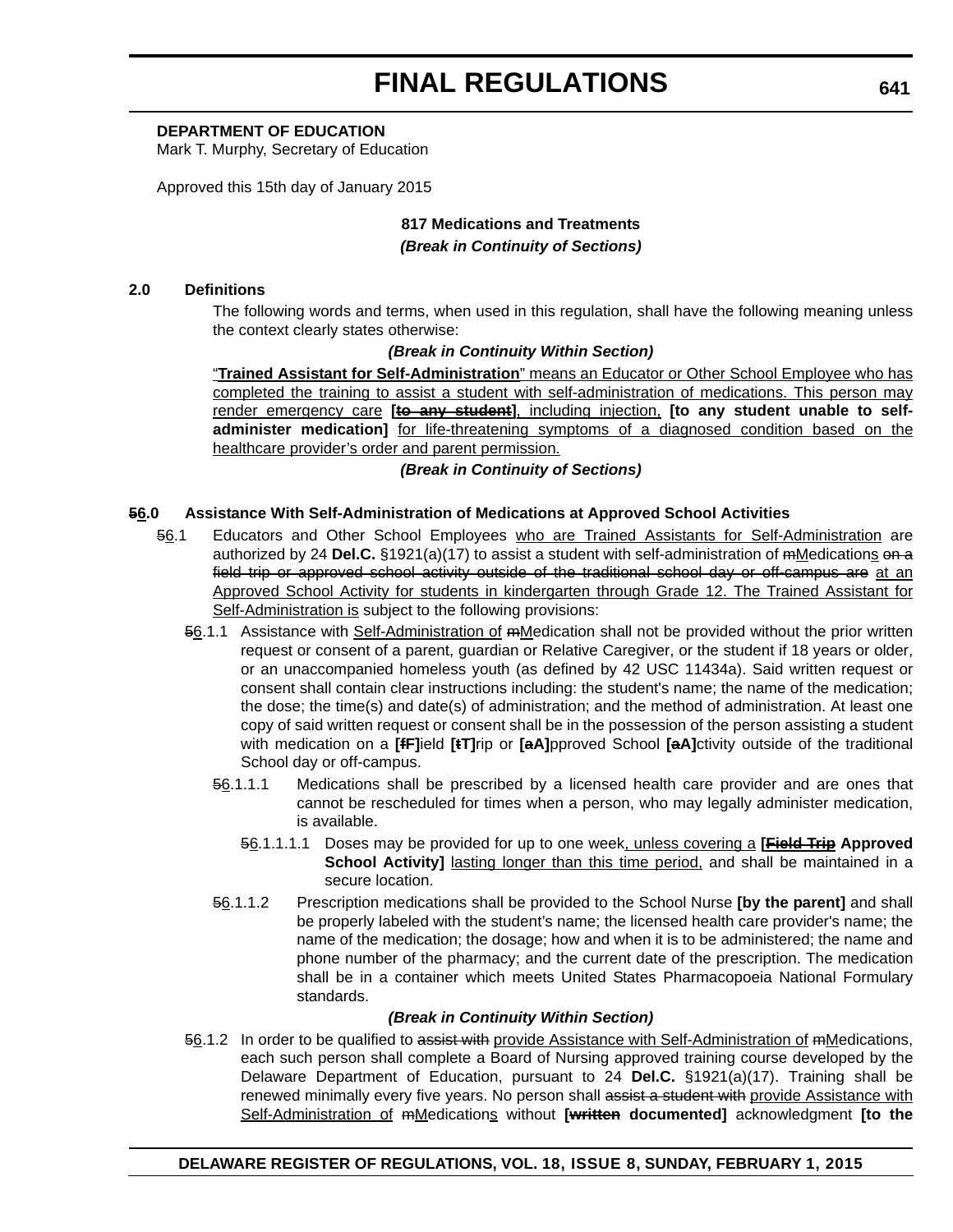<span id="page-44-0"></span>**Department of Education]** that he/she has completed the course and that he/she understands the same, and will abide by the safe practices and procedures set forth therein. A School Nurse employed by the public or private district or charter in which the student is enrolled shall:

#### *(Break in Continuity of Sections)*

#### **7.0 Emergency Medication Administration for Life-threatening Allergic Reaction in School**

7.1 School Nurses and Trained Persons are authorized by 16 **Del.C.** Ch. 30E to administer Emergency Medication Without an Order at School to a student in pre-K through grade 12, who is symptomatic of a life-threatening allergic reaction in the school **[building setting]**.

#### *(Break in Continuity Within Section)*

- 7.2 The School, in consultation from the School Nurse, shall annually identify and train a sufficient number of Educators and Other School Employees to become Trained Persons.
	- 7.2.1 An identified person cannot be compelled to become a Trained Person, unless training is a requirement of their position, hire, or contract.
	- 7.2.2 The training shall be a program approved by the Department of Education and the Division of Public Health.
	- **[7.2.3 The Trained Person shall annually re-train or demonstrate competency as a Trained Person.**
	- **7.2.4 The School shall maintain documentation of annual training and Trained Persons and make available upon request to the Department of Education or Division of Public Health.]**
- 7.3 The School shall maintain current, stock Emergency Medication.
	- 7.3.1 Emergency Medication shall be stored in a minimum of two secure and accessible locations in the school setting as identified by the School Nurse: one for the School Nurse and the other **[or for]** the Trained Person.

#### *(Break in Continuity Within Section)*

#### **8.0 Other School Employees Obligation**

Except for a School Nurse, no Educator or Other School Employee shall be compelled to assist a student with medication or to administer emergency medication **[unless training is a requirement of hire or contract]**. If a facility is otherwise required to have a School Nurse, nothing contained here shall be interpreted to relieve the school of such obligation.

**\*Please note that no additional changes were made to the regulation as originally proposed and published in the December 2014 issue of the** *Register* **at page 419 (18 DE Reg. 419). Therefore, the final regulation is not being republished here in its entirety. A copy of the final regulation is available at: [817 Medications and Treatments](http://regulations.delaware.gov/register/february2015/final/18 DE Reg 639 02-01-15.htm)**

### **[DEPARTMENT OF HEALTH AND SOCIAL SERVICES](http://www.dhss.delaware.gov/dhss/dmma/)**

**DIVISION OF MEDICAID AND MEDICAL ASSISTANCE**

Statutory Authority: 31 Delaware Code, Section 512 (31 **Del.C.** §512)

#### **ORDER**

#### **[Title XIX Medicaid State Plan, Methods and Standards for Establishing Payment Rates - Primary Care](#page-4-0)  Service Payment**

#### **NATURE OF THE PROCEEDINGS:**

Delaware Health and Social Services ("Department") / Division of Medicaid and Medical Assistance (DMMA) initiated proceedings to amend the Delaware Title XIX Medicaid State Plan regarding Methods and Standards for

#### **DELAWARE REGISTER OF REGULATIONS, VOL. 18, ISSUE 8, SUNDAY, FEBRUARY 1, 2015**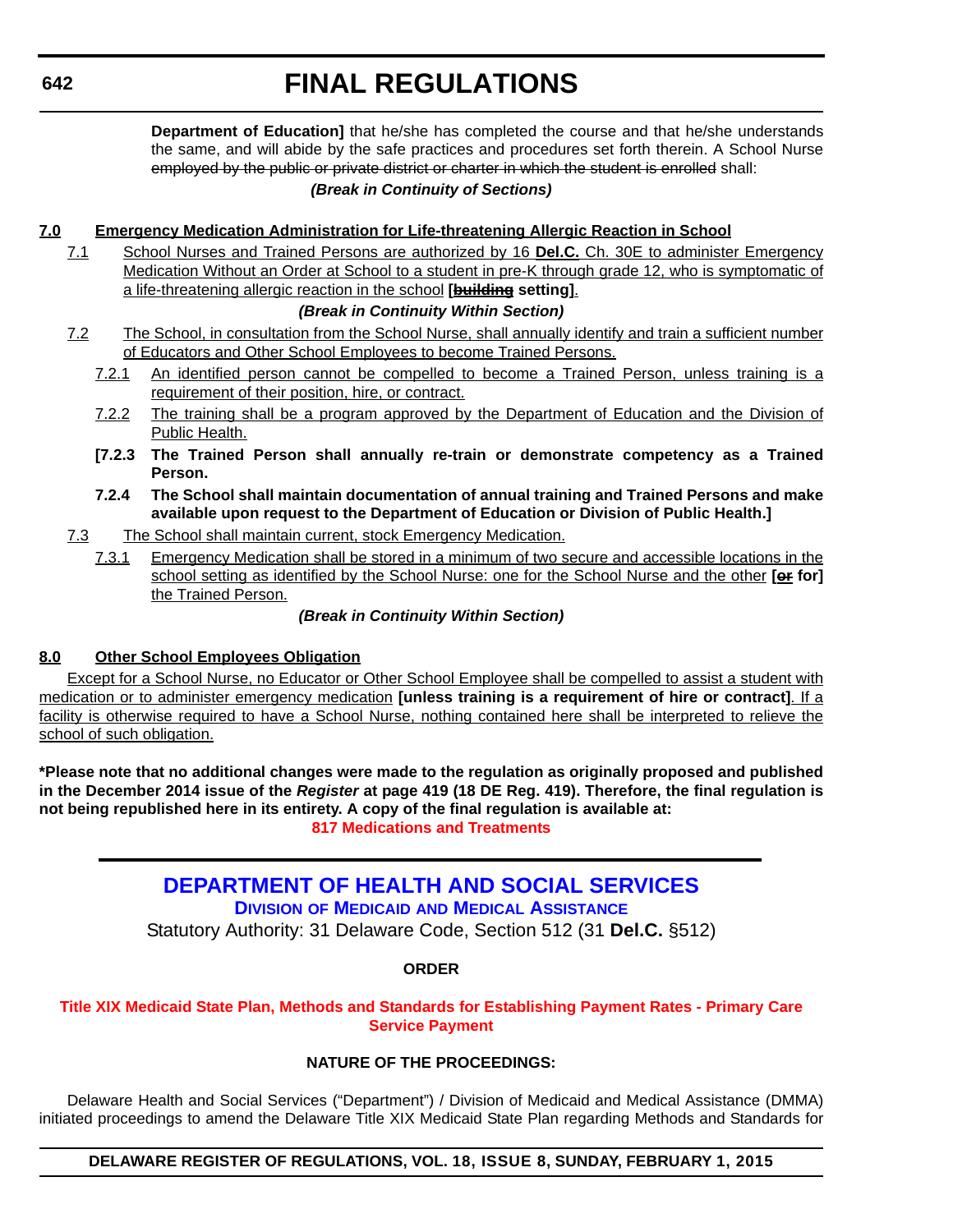Establishing Payment Rates, specifically, *Primary Care Service Payment*. The Department's proceedings to amend its regulations were initiated pursuant to 29 **Delaware Code** Section 10114 and its authority as prescribed by 31 **Delaware Code** Section 512.

The Department published its notice of proposed regulation changes pursuant to 29 **Delaware Code** Section 10115 in the December 1, 2014 Delaware *Register of Regulations*, requiring written materials and suggestions from the public concerning the proposed regulations to be produced by December 31, 2014 at which time the Department would receive information, factual evidence and public comment to the said proposed changes to the regulations.

#### **SUMMARY OF PROPOSAL**

Delaware Health and Social Services/Division of Medicaid and Medical Assistance proposes to amend the Title XIX Medicaid State Plan regarding Methods and Standards for Establishing Payment Rates, specifically, *Primary Care Service Payment*. This amendment will extend the primary care physician services rate increase required by the Health Care and Education Reconciliation Act of 2010 (HCERA), Section 1202 (Pub. L. No. 111- 152) (42 U.S.C. §1396a(a)(13), that sunsets on December 31, 2014.

#### **Statutory Authority**

- §1905 of the Social Security Act (a)(5)(A), *Definitions, Physicians' Services*
- 42 CFR §440.50, *Physicians' Services and Medical and Surgical Services of a Dentist*
- 42 CFR §447.400, *Primary care services furnished by physicians with a specified specialty or subspecialty*
- 42 CFR §447.405, *Amount of required minimum payments*
- 42 CFR §447.205*, Public notice of changes in statewide methods and standards for setting payment rates*

#### **Background**

Section 1202 of the Affordable Care Act required that Medicaid reimburse designated primary care providers who provide primary care services and vaccine administration services at rates that are not less than the Medicare fee schedule in effect for 2013 and 2014, or, if greater, at the payment rates that would result from applying the 2009 Medicare physician fee schedule conversion factor to the 2013 or 2014 Medicare payment rates. These reimbursement requirements apply to payments made on or after January 1, 2013 through December 31, 2014.

In accordance with 42 CFR §447.410, Delaware submitted a *State Plan Amendment (SPA)* to reflect the fee schedule rate increases for eligible primary care physicians under section 1902(a)(13)(A) of the Social Security Act. The purpose of this requirement is to assure that when States make the increased reimbursement to providers, they have State Plan authority to do so and they have notified providers of the change in reimbursement as required by Federal regulations.

The Centers for Medicare and Medicaid Services approved Delaware's Increased Primary Care Service Payment state plan amendment on June 24, 2013 with an effective date of January 1, 2013.

#### **Summary of Proposal**

#### *Purpose*

The purpose of this state plan amendment (SPA) is to extend an existing temporary reimbursement rate increase for specified Delaware Medical Assistance Program (DMAP) primary care providers beginning January 1, 2015. The 100% federal funding ends on December 31, 2014. With this SPA, DMAP will continue the increase at the regular federal matching rate.

#### *Statutory Authority and Payment Methodology for Changes to the Medicaid State Plan*

Beginning January 1, 2015, this State Plan Amendment continues the fees for services provided by certain primary care physicians to match 100% of Medicare rates. These rates will apply to the primary care procedure codes identified pursuant to 42 USC §1396a(jj) and 42 CFR §447.400(c). Primary care physicians identified pursuant to 42 USC §1396a(13)(C) and 42 CFR §447.400(a) will be eligible to continue to receive 100% of the Medicare rates for those primary care services.

#### *Primary Care Services Rendered On or After January 1, 2015*

Primary care services furnished on and after January 1, 2015, by a qualified primary care physician or under

#### **DELAWARE REGISTER OF REGULATIONS, VOL. 18, ISSUE 8, SUNDAY, FEBRUARY 1, 2015**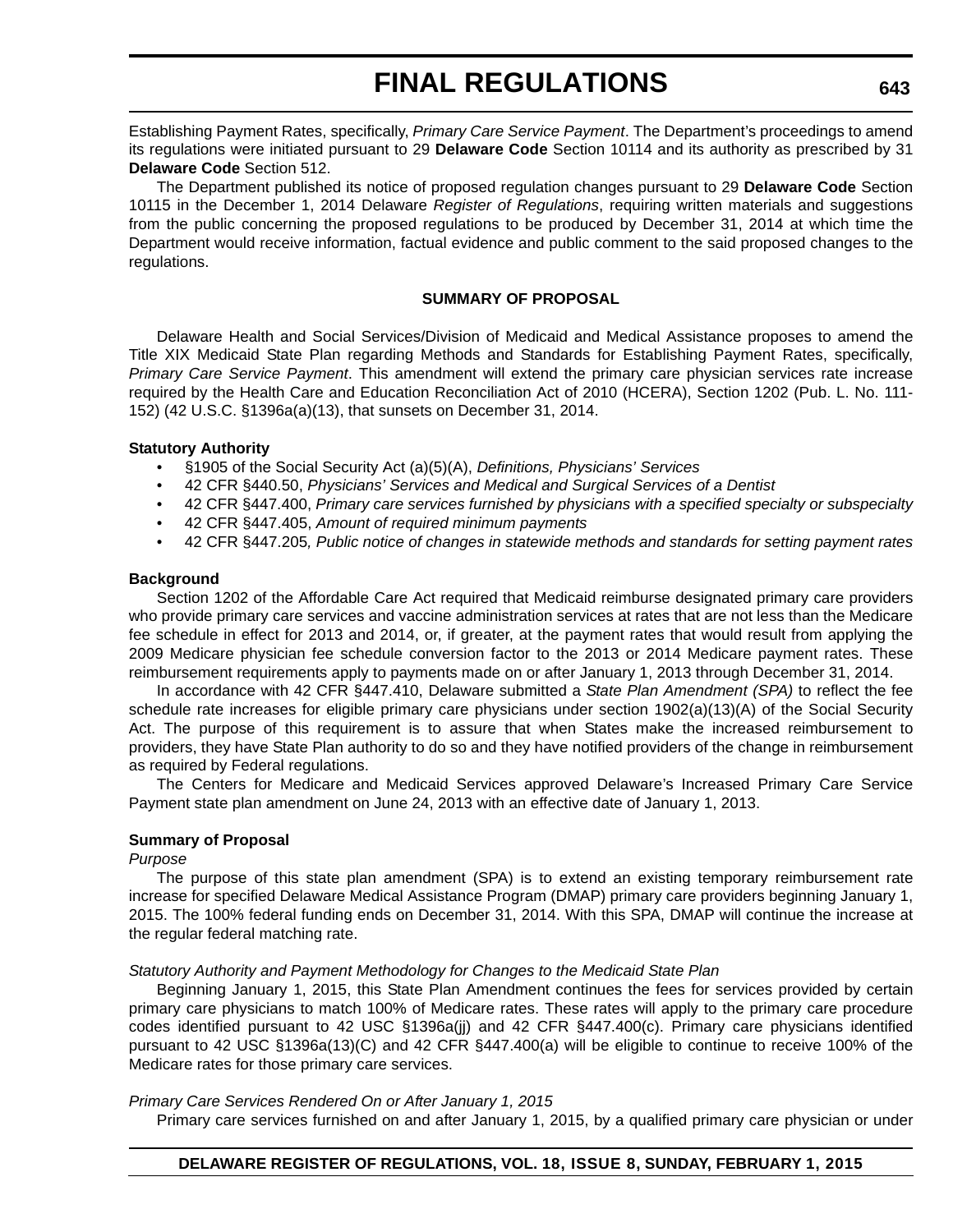**644**

# **FINAL REGULATIONS**

the supervision of a qualified primary care physician shall be paid at the Medicare Part B fee schedule rate up to 100% of the Medicare physician fee schedule.

If there is no applicable rate under Medicare Part B, the rate specified in a fee schedule established and as published annually by the federal Centers for Medicare and Medicaid Services, pursuant to 42 CFR 447.405(a)(1).

#### *Vaccines Administration Services Rendered On or After January 1, 2015*

Payment for the administration of vaccines provided under the Vaccines for Children Program and rendered on or after January 1, 2015, shall be the lesser of the state regional maximum administration fee set by the Vaccines for Children Program.

#### *Public Notice*

This notice is published pursuant to 42 CFR §447.205, 42 U.S.C., §1902(a)(13)(A) of the Social Security Act, and Title 29, Chapter 101 of the Delaware Code, which requires Delaware Health and Social Services/Division of Medicaid and Medical Assistance (DMMA) to give public notice of any significant proposed change in its method and standards for setting payment rates for Medicaid services.

The provisions of this state plan amendment relating to methodology and payment rates of Primary Care Services are subject to approval by CMS. The draft SPA page(s) may undergo further revisions before and after submittal to CMS based upon public comment and/or CMS feedback. The final version may be subject to significant change.

Also, upon CMS approval, the applicable Delaware Medical Assistance Program (DMAP) Provider Policy Specific Manuals will be updated. Manual updates, revised pages or additions to the provider manual are issued, as required, for new policy, policy clarification, and/or revisions to the DMAP program. A newsletter system is utilized to distribute new or revised manual material and to provide any other pertinent information regarding manual updates.

#### **Fiscal Impact Statement**

The total computed cost of extending the increased reimbursement for specified primary care services rendered on or after January 1, 2015 is estimated, as follows:

|                       | Federal Fiscal Year 2015<br>(Nine Months) | Federal Fiscal Year 2016<br>(Twelve Months) |
|-----------------------|-------------------------------------------|---------------------------------------------|
| General (State) Funds | \$147.691.00                              | \$196.922.00                                |
| l Federal Funds       | \$95,699.00                               | \$131,988.00                                |

#### **SUMMARY OF COMMENTS RECEIVED WITH AGENCY RESPONSE**

The Governor's Advisory Council for Exceptional Citizens (GACEC) and the State Council for Persons with Disabilities (SCPD) offered the following observations and recommendations summarized below. The Division of Medicaid and Medical Assistance (DMMA) has considered each comment and responds as follows.

#### **GACEC and SCPD**

As background, the Affordable Care Act required that Medicaid reimbursement for primary care providers and vaccine administration in 2013 and 2014 be no less than a Medicare fee schedule. DMMA adopted that methodology for Delaware's Medicaid program and apparently benefited from enhanced (100%) federal funding. DMMA now proposes to continue the existing reimbursement rates into 2015 albeit with a lower federal subsidy, i.e., "the regular federal matching rate". The total fiscal cost in FFY15 will be \$147,691 in General (State) Funds and \$95,699 in Federal match.

GACEC and SCPD endorse the proposed regulation subject to one concern. The Plan Amendment recites that vaccine administration "shall be paid at the lesser of the state regional maximum administration fee set by the Vaccines for Children (VFC) program." At p. 428. This is "odd" wording. It is common to recite that a standard will be the lesser of "A" or "B". It is peculiar to recite that a standard will be the lesser of "A".

*Agency Response*: The proposed wording reflects previously approved state plan language. This SPA was submitted to CMS on December 12, 2014 and is currently under review. Should CMS require any changes to the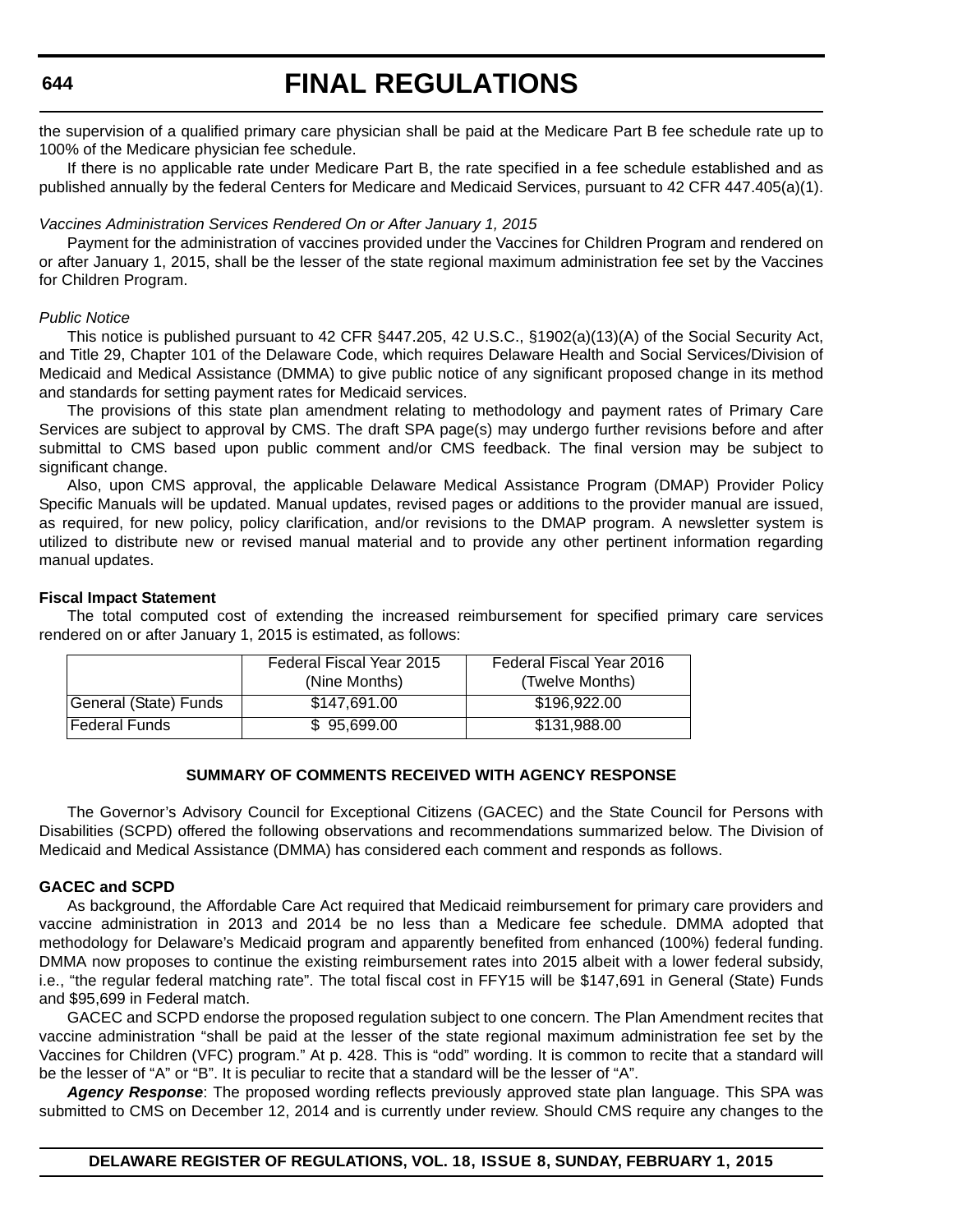<span id="page-47-0"></span>proposed language, the agency will comply.

No changes were made to the regulation as a result of these comments.

#### **FINDINGS OF FACT:**

The Department finds that the proposed changes as set forth in the December 2014 *Register of Regulations* should be adopted.

**THEREFORE, IT IS ORDERED**, that the proposed regulation to amend Delaware Title XIX Medicaid State Plan regarding Methods and Standards for Establishing Payment Rates, specifically, *Extension of Increased Medicaid Payment for Primary Care Service Payment Effective January 1, 2015*, is adopted and shall be final effective February 10, 2015.

Rita M. Landgraf, Secretary, DHSS

**\*Please note that no changes were made to the regulation as originally proposed and published in the December 2014 issue of the** *Register* **at page 424 (18 DE Reg. 424). Therefore, the final regulation is not being republished. A copy of the final regulation is available at:**

**[Title XIX Medicaid State Plan - Primary Care Service Payment](http://regulations.delaware.gov/register/february2015/final/18 DE Reg 642 02-01-15.htm)**

**DIVISION [OF PUBLIC HEALTH](http://www.dhss.delaware.gov/dhss/dph/index.html)** Statutory Authority: 16 Delaware Code, Section 122(3)(w) (16 **Del.C.** §122(3)(w)) 16 **DE Admin. Code** 4451

#### **ORDER**

#### **[4451 Body Art Establishments](#page-4-0)**

#### **NATURE OF THE PROCEEDINGS:**

Delaware Health and Social Services ("DHSS") initiated proceedings to adopt the State of Delaware Regulations Body Art Establishments. The DHSS proceedings to adopt regulations were initiated pursuant to 29 **Delaware Code** Chapter 101 and authority as prescribed by 16 **Delaware Code**, §§122(3)(w).

On November 1, 2014 (Volume 18, Issue 5), DHSS published in the Delaware *Register of Regulations* its notice of proposed regulations, pursuant to 29 **Delaware Code** Section 10115. It requested that written materials and suggestions from the public concerning the proposed regulations be delivered to DHSS by December 10, 2014, or be presented at a public hearing on November 25, 2014, after which time the DHSS would review information, factual evidence and public comment to the said proposed regulations.

No oral comments were made at the public hearing and no written comments were received during the public comment period. Therefore, no evaluation or summarization of comments is presented in the accompanying "Summary of Evidence".

#### **SUMMARY OF EVIDENCE**

In accordance with Delaware Law, public notices regarding proposed Department of Health and Social Services (DHSS) State of Delaware Body Art Establishments were published in the *Delaware State News*, the *News Journal* and the Delaware *Register of Regulations*.

The public comment period was open from November 1, 2014 through December 10, 2014. No comments were received on the proposed regulations during the public comment period and no changes have been made to the proposed regulations.

Verifying documents are attached to the Hearing Officer's record. The regulation has been approved by the Delaware Attorney General's office and the Cabinet Secretary of DHSS.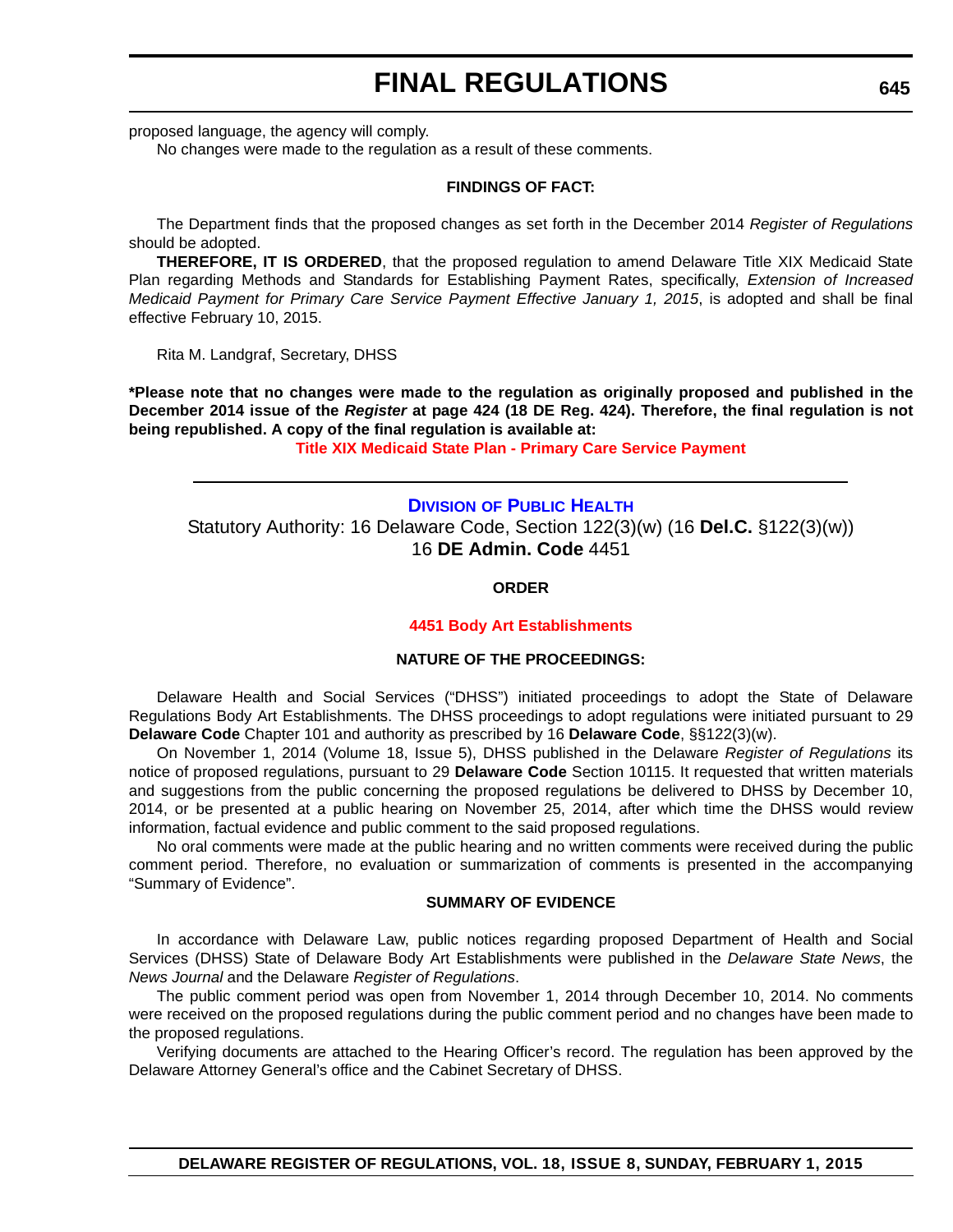#### <span id="page-48-0"></span>**646**

# **FINAL REGULATIONS**

#### **FINDINGS OF FACT:**

There were no public comments received. The Department finds that the proposed regulations, as set forth in the attached copy should be adopted in the best interest of the general public of the State of Delaware.

**THEREFORE, IT IS ORDERED**, that the proposed State of Delaware Regulations Governing Body Art Establishments is adopted and shall become effective February 11, 2015, after publication of the final regulation in the Delaware *Register of Regulations*.

Rita M. Landgraf, Secretary

**\*Please note that no changes were made to the regulation as originally proposed and published in the November 2014 issue of the** *Register* **at page 352 (18 DE Reg. 352). Therefore, the final regulation is not being republished. A copy of the final regulation is available at:**

**[4451 Body Art Establishments](http://regulations.delaware.gov/register/february2015/final/18 DE Reg 645 02-01-15.htm)**

#### **DIVISION [OF SOCIAL SERVICES](http://www.dhss.delaware.gov/dhss/dss/)** Statutory Authority: 31 Delaware Code, Section 512 (31 **Del.C.** §512)

#### **ORDER**

#### **[Delaware's Temporary Assistance for Needy Families \(TANF\) State Plan Renewal](#page-4-0)**

#### **NATURE OF THE PROCEEDINGS:**

Delaware Health and Social Services ("Department") / Division of Social Services (DSS) initiated proceedings to renew Delaware's Temporary Assistance for Needy Families (TANF) State Plan as provided for in the Personal Responsibility and Work Opportunity Reconciliation Act of 1996 (PRWORA), (P.L. 104-193). The Department's proceedings to amend its regulations were initiated pursuant to 29 **Delaware Code** Section 10114 and its authority as prescribed by 31 **Delaware Code** Section 512.

The Department published its notice of proposed regulation changes pursuant to 29 **Delaware Code** Section 10115 in the November 2014 Delaware *Register of Regulations* and 42 United States Code 602(a)(4)(B) requiring written materials and suggestions from the public concerning the proposed regulations to be produced by December 15, 2014 at which time the Department would receive information, factual evidence and public comment to the said proposed changes to the regulations. Additionally, Delaware's TANF State Plan may be viewed on the Division of Social Services' website at: <http://www.dhss.delaware.gov/dhss/dss/>

#### **NOTICE OF FORTY-FIVE-DAY COMMENT PERIOD FOR DRAFT TANF STATE PLAN**

This notice is given to provide information of public interest with respect to Delaware's eligibility status for the Temporary Assistance for Needy Families (TANF) Program, specifically, *the TANF State Plan*. The TANF State Plan describes the manner in which the State administers Delaware's TANF Program, and sets forth the eligibility requirements for TANF-funded programs and services.

#### **Statutory Authority**

- Title IV-A of the Social Security Act, Section 402, *Eligible States; State Plan*
- 42 United States Code, Section 602(a), *Eligible States; State Plan*

#### **Title of Notice**

Delaware Temporary Assistance for Needy Families (TANF) State Plan

#### **Background**

The Personal Responsibility and Work Opportunity Reconciliation Act (PRWORA) of 1996 (Public Law 104- 193) provides funding to states through the Temporary Assistance for Needy Families (TANF) block grant. Section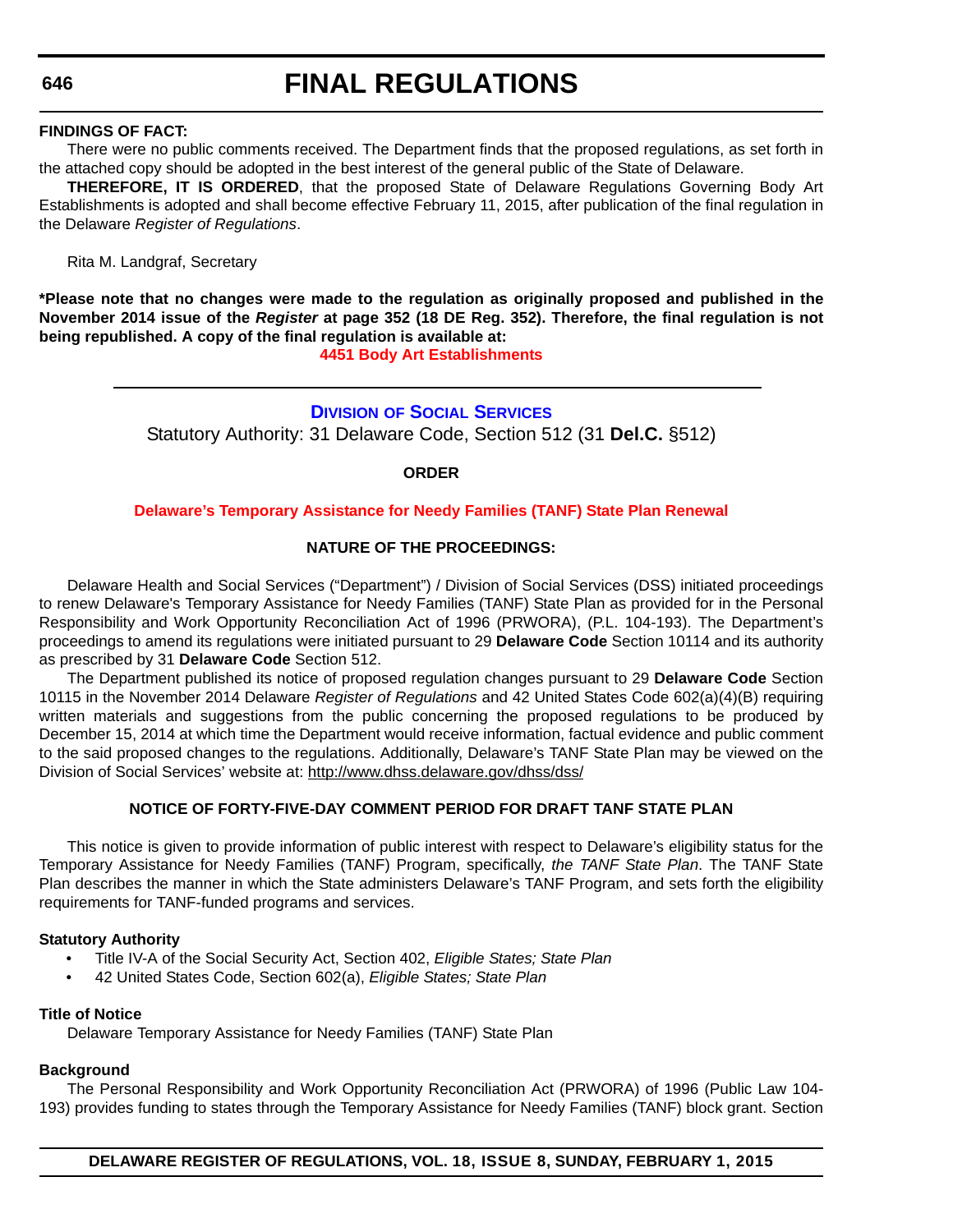402 of the Social Security Act requires that States periodically submit to the Secretary of the United States Department Health and Human Services a TANF state plan to maintain or renew their status as an "eligible State". In general, the State plan describes the eligibility rules, the populations served, the programs offered, and the State maintenance of effort spending. States also provide certifications that they will maintain other services such as child support enforcement and foster care services. Delaware's TANF State plan is due on December 31, 2014.

Delaware Health and Social Services/Division of Social Services administers the Temporary Assistance for Needy Families block grant program. The TANF program is delivered through a collaborative partnership among Delaware's Department of Health and Social Services (DHSS), Department of Labor (DOL), and the Delaware Economic Development Office (DEDO). The Delaware Transit Corporation (DTC) is also a planning partner.

#### **Summary of Notice of Comment Period for Draft TANF State Plan**

In order to continue to receive Federal funding, Delaware must file for renewal of the Temporary Assistance for Needy Families (TANF) block grant with the Department of Health and Human Services (DHHS), Administration for Children and Families (ACF) by December 31, 2014. The State Plan outlines the provisions under which the State will administer the TANF program. The period of this renewal is from October 1, 2014 through December 31, 2016.

Prior to the submission of the plan, 42 United States Code Section 602(a) requires states to provide at least forty-five (45) days for the public to review and comment on the proposed plan and the design of services. The forty-five (45) day comment period begins on the date this notice is published in the *Delaware Register of Regulations*. Written comments received within the comment period will be reviewed and considered for any subsequent revision of the TANF State Plan.

Developed in accordance with the requirements of PRWORA, the updated State Plan incorporates changes identified through a collaborative process that included development of proposed regulation, distribution of the draft regulation to Delaware stakeholders and the public, review and incorporation of appropriate comments in the plan, and the ongoing review of the TANF program.

A link to the draft TANF State Plan may be accessed at the following Division of Social Services website:

http://www.dhss.delaware.gov/dhss/dss/

#### **SUMMARY OF COMMENTS RECEIVED WITH AGENCY RESPONSE**

The Governor's Advisory Council for Exceptional Citizens (GACEC) and the State Council for Persons with Disabilities (SCPD) offered the following observations and recommendations summarized below. The Division of Social Services (DSS) considered each comment and responds as follows.

The Governor's Advisory Council for Exceptional Citizens (GACEC) and the State Council for Persons with Disabilities (SCPD) have reviewed the Department of Health and Social Services/Division of Social Services' (DSS) proposal to renew Delaware's eligibility status for the TANF program covering the period from October 1, 2014 through December 31, 2016. The proposed regulation was published as 18 DE Reg. 354 in the November 1, 2014 issue of the *Register of Regulations*.

GACEC and SCPD endorse the proposed regulation.

*Agency Response*: DSS thanks the Councils for the endorsement.

#### **FINDINGS OF FACT:**

The Department finds that the proposed changes as set forth in the November 2014 *Register of Regulations* should be adopted.

**THEREFORE, IT IS ORDERED**, that the proposed regulation to renew Delaware's Temporary Assistance for Needy Families (TANF) State Plan for the period October 1, 2014 through December 31, 2016 is adopted and shall be final effective February 10, 2015.

Rita M. Landgraf, Secretary, DHSS

**\*Please note that no changes were made to the regulation as originally proposed and published in the November 2014 issue of the** *Register* **at page 354 (18 DE Reg. 354). Therefore, the final regulation is not being republished. A copy of the final regulation is available at:**

**[Delaware's Temporary Assistance for Needy Families \(TANF\) State Plan Renewal](http://regulations.delaware.gov/register/february2015/final/18 DE Reg 646 02-01-15.htm)**

**647**

**DELAWARE REGISTER OF REGULATIONS, VOL. 18, ISSUE 8, SUNDAY, FEBRUARY 1, 2015**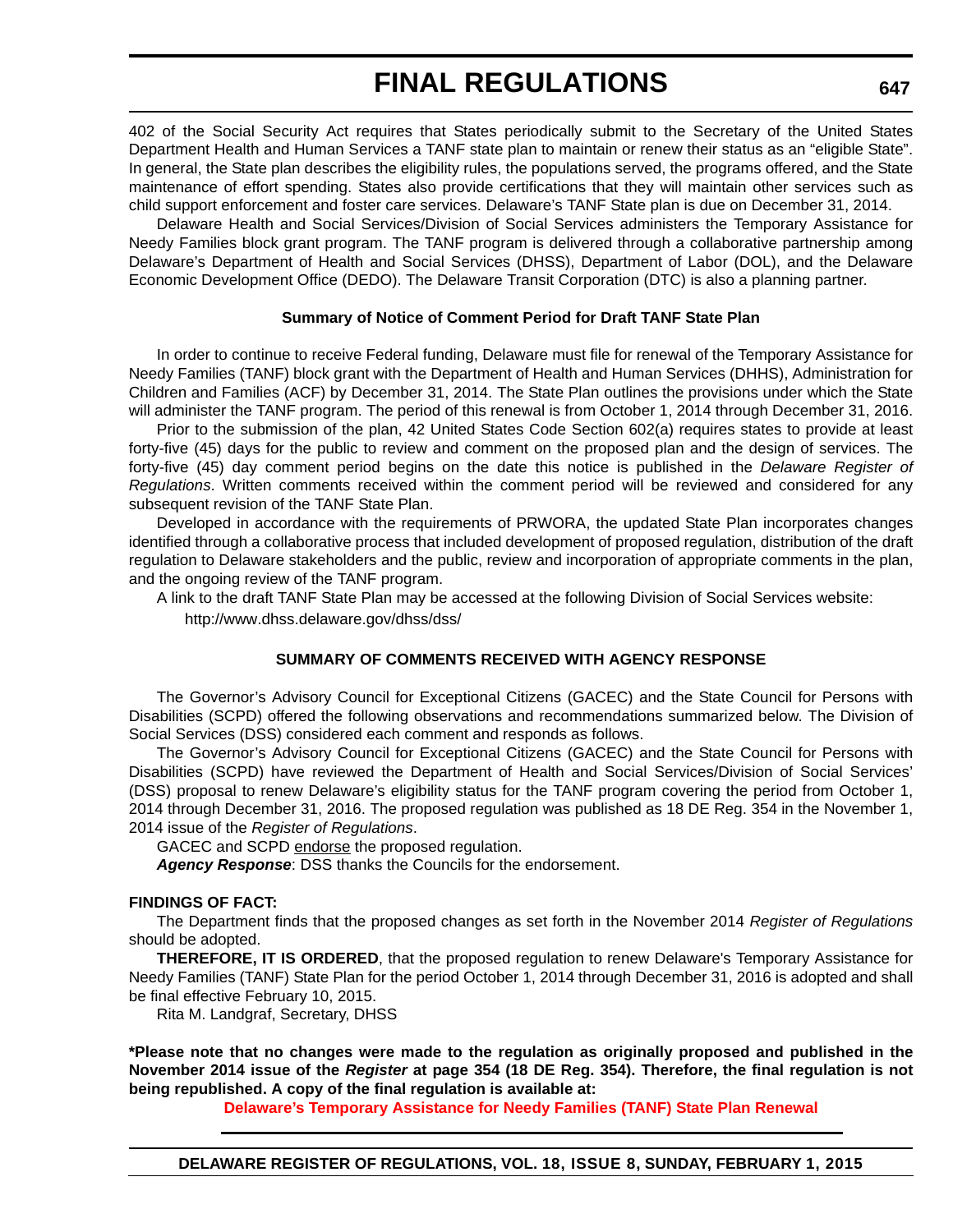<span id="page-50-0"></span>**648**

### **FINAL REGULATIONS**

### **[DEPARTMENT OF SAFETY AND HOMELAND SECURITY](http://dsp.delaware.gov/) DIVISION OF STATE POLICE**

**1300 BOARD OF EXAMINERS OF PRIVATE INVESTIGATORS AND PRIVATE SECURITY AGENCIES** Statutory Authority: 24 Delaware Code, Section 1304 (24 **Del.C.** §1304)

24 **DE Admin. Code** 1300

#### **ORDER**

#### **[1300 Board of Examiners of Private Investigators and Private Security Agencies](#page-4-0)**

Pursuant to the Guidelines in 29 Del.C. Section 10118(a)(1)-(7), the Board of Examiners of Private Investigators and Private Security Agencies ("Board") hereby issues this Order. Following notice and a public hearing on the proposed adoption of amendments to rule 13.0 – Agency Licensing Fees/Structure, the Board makes the following Findings and Conclusions:

#### **Summary of Evidence and Information Submitted**

1. The Board did not receive written evidence or information pertaining to the proposed adoption.

2. The Board expressed its desire to adopt the amendment to eliminate the Delaware Manager Bond and make all remaining bonds a minimum of one year.

#### **Findings of Fact**

3. The public was given notice and the opportunity to provide the Board with comments, in writing and by oral testimony, on proposed amendments. The written comments and oral testimony received are described in paragraph 1.

4. The Board finds that the adoption of this rule will eliminate the Delaware Manager Bond and make all remaining bonds a minimum of one year.

5. The Board finds that the adoption will have no adverse impact on the public.

6. The Board finds that the amendment is well written and describes its intent to adopt the rule to eliminate the Delaware Manager Bond and make all remaining bonds a minimum of one year.

#### **Conclusion**

7. The proposed rule adoption was published by the Board in accord with the statutory duties and authority as set forth in 24 Del.C. Section 1304 et seq. and, in particular, 24 Del.C. Section 1304(b)(3).

8. The Board deems this adoption necessary and expedient to the full and official performance of its duties under 24 Del.C. Section 1304 et. seq.

9. The Board concludes that the adoption of this rule will be in the best interests of the citizens of the State of Delaware.

10. The Board therefore adopts the amendment pursuant to 24 **Del.C.** Section 1304(b)(3) and guidelines of 29 Del.C. Section 10118 of the Administrative Procedures Act. See, Strauss v. Silverman, Del. Supr., 399 A.2d 192 (1979).

11. This adopted rule replaces in its entirety any former rule or regulation heretofore promulgated by the Board.

12. The effective date of this Order shall be February 11, 2015.

13. Attached hereto and incorporated herein this order is the amended rule marked as exhibit A and executed simultaneously on the  $30<sup>th</sup>$  day of January 2015.

Lt. Colonel Monroe B. Hudson, Jr., Chairman Timothy P. Mullaney, Sr., Esquire William G. Bush, IV, Esquire Music Mrs. Heather M. Shupe Mr. Michael D. Connelly Mrs. Sandra C. Taylor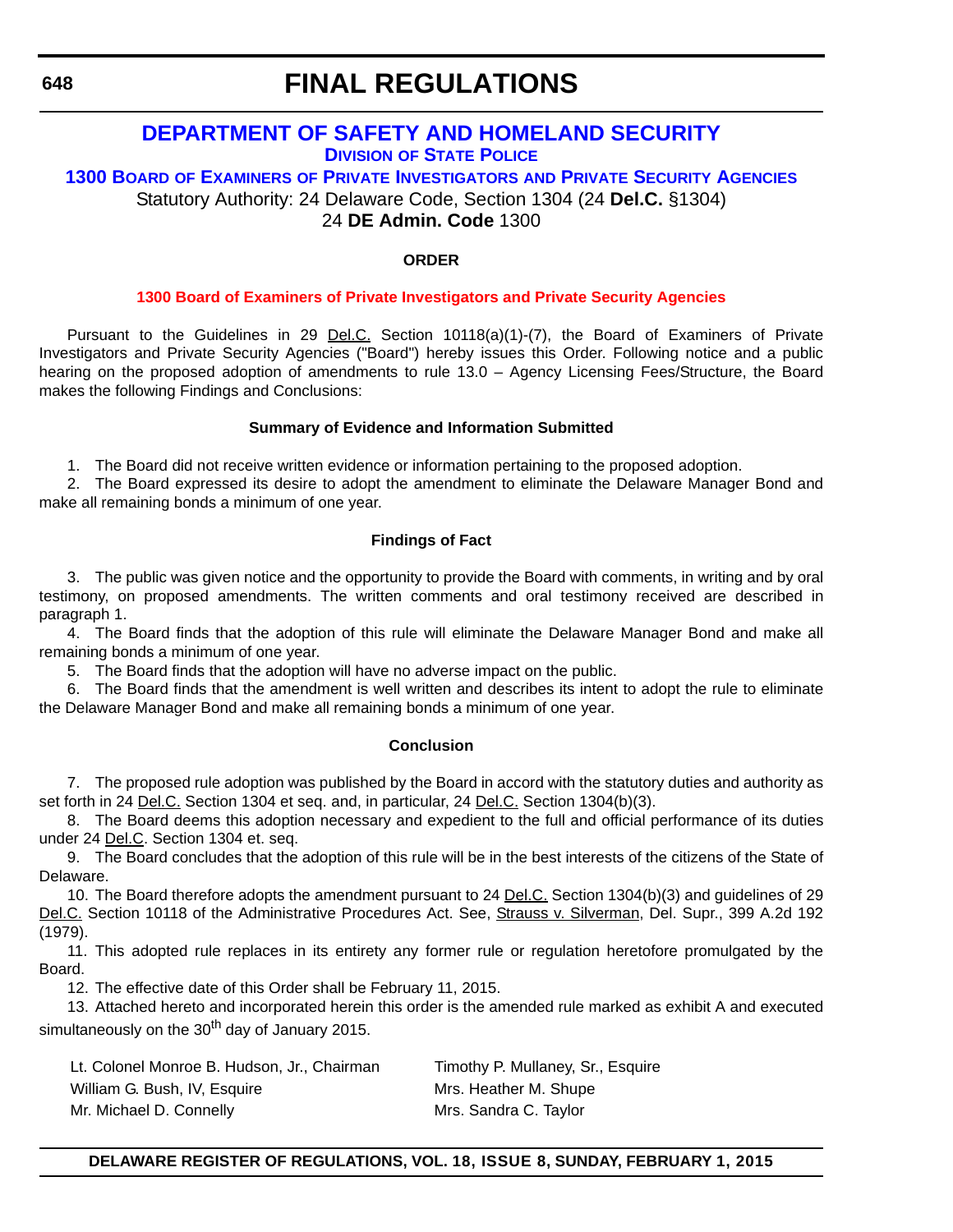<span id="page-51-0"></span>Mr. Wayne A. Keller

Ms. Kelly R. Jansen Mr. Harvey A. Woods, III

January 30, 2015

**\*Please note that no changes were made to the regulation as originally proposed and published in the December 2014 issue of the** *Register* **at page 436 (18 DE Reg. 436). Therefore, the final regulation is not being republished. A copy of the final regulation is available at:**

**[1300 Board of Examiners of Private Investigators and Private Security Agencies](http://regulations.delaware.gov/register/february2015/final/18 DE Reg 648 02-01-15.htm)**

**OFFICE OF [THE SECRETARY](http://dshs.delaware.gov/contact.shtml)** Statutory Authority: 11 Delaware Code, Section 1448A(l) (11 **Del.C.** §1448A(l)) 16 **DE Admin. Code** 101

**ORDER**

#### **[101 Regulations Governing the Relief from Disabilities Board](#page-4-0)**

Pursuant to 29 **Del.C.** §10118 and 11 **Del.C.** §1448A(l), the Department of Safety and Homeland Security issues this Order adopting the below amendments to the Regulations Governing the Relief from Disabilities Board. Specifically, pursuant to 29 **Del.C.** §10113(b)(5), the following regulations of the Board must be changed without prior publication because they are inconsistent with the Board's enabling statute at 11 **Del.C.** §1448A(k).

#### **Summary of the Evidence**

The Secretary finds that it is appropriate to amend the Board's regulations because the regulations make repeated reference to 11 **Del.C.** §1448A(j) which, subsequent to a renumbering of that chapter, is no longer the Board's enabling statute. The Board's enabling language is now found in 11 **Del.C.** §1448A(l). In addition, Regulations 1.2 and 1.3 reference "1 **Del.C.** §1448(a)(2)." This is a typographical error. The correct title is 11. Regulations 5.1.5 and 5.2.4 contain cross-reference errors and have been corrected.

#### **Decision to Amend the Regulations**

For the foregoing reasons, the Secretary concludes that it is appropriate to amend 16 **DE Admin. Code** 101 Regulations Governing the Relief from Disabilities Board. Therefore, pursuant to 11 **Del.C.** §1448A(l), 16 **DE Admin. Code** 101 Regulations Governing the Relief from Disabilities Board attached hereto as Exhibit A is hereby amended.

#### **Text and Citation**

The text of 16 **DE Admin. Code** 101 Regulations Governing the Relief from Disabilities Board amended hereby shall be in the form attached hereto as Exhibit A, and said regulation shall be cited as 16 **DE Admin. Code** 101 Regulations Governing the Relief from Disabilities Board in the *Administrative Code of Regulations* for the Department of Safety and Homeland Security.

#### **Effective Date of Order**

**IT IS SO ORDERED**. The actions hereinabove referred to were taken by the Secretary pursuant to 11 **Del.C.** §1448A(l) on January 5, 2015. The effective date of this Order will be ten (10) days from the publication of this Order in the *Register of Regulations* on February 1, 2015.

Lewis D. Schiliro, Secretary Department of Safety and Homeland Security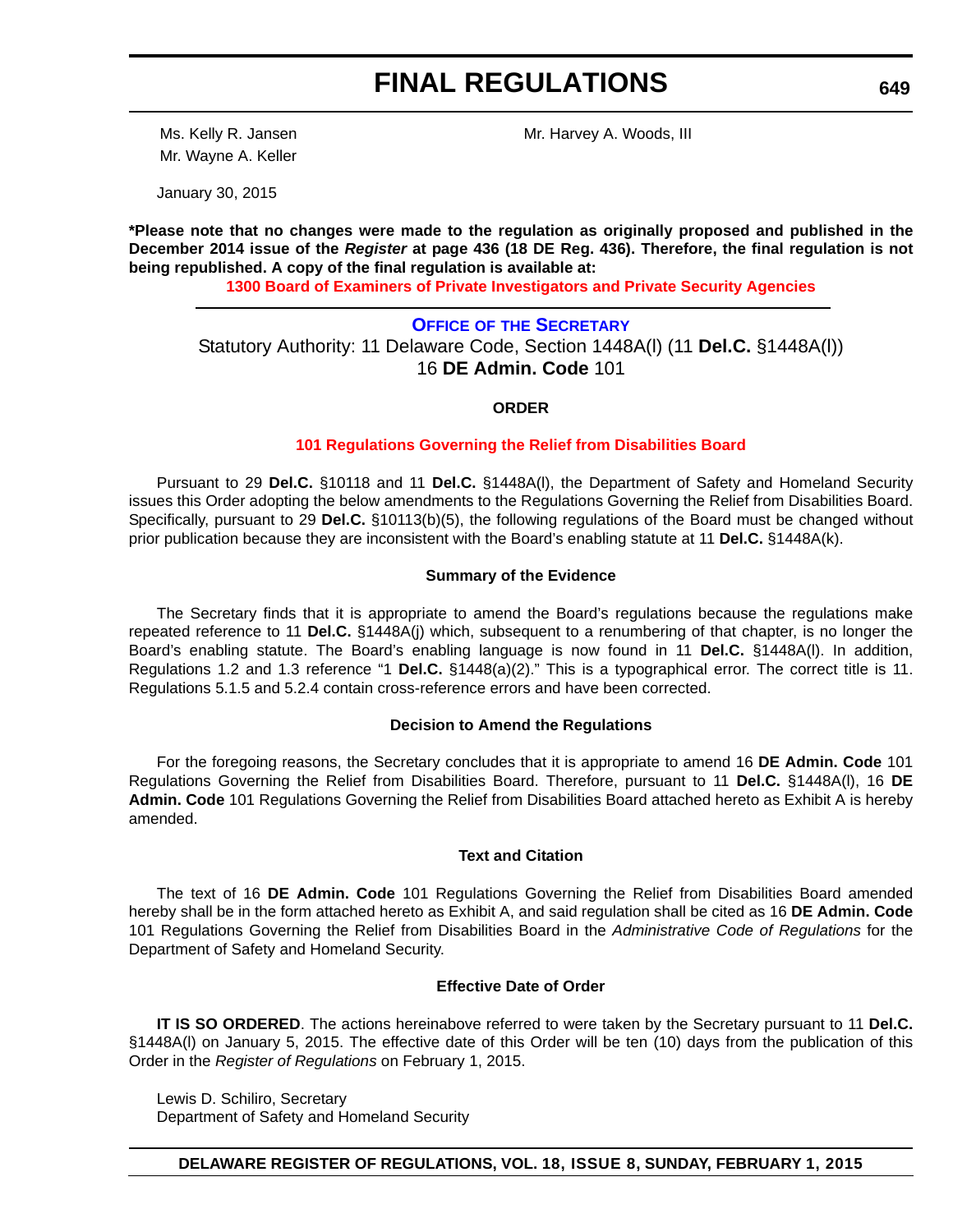#### **650**

# **FINAL REGULATIONS**

#### **101 Regulations Governing the Relief from Disabilities Board**

#### **1.0 Purpose.**

- 1.1 To establish rules and regulations for the Relief from Disabilities Board, a forum for persons subject to the disabilities of 18 U.S.C. §§922(d)(4) and (g)(4) and/or of 11 **Del.C.** §1448(a)(2) because of an adjudication or commitment to seek relief from a firearms prohibition.
- 1.2 To provide proper and adequate due process to those persons seeking relief from a firearms prohibition arising strictly from a disability under 18 U.S.C. §§ 922(d)(4) and (g)(4) and/or 1**[1] Del.C.** §1448(a)(2).
- 1.3 To allow for the expeditious modification or correction of a person's record who is no longer subject to a firearms prohibition under 18 U.S.C. §§ 922(d)(4) and (g)(4) and/or 1**[1] Del.C.** §1448(a)(2).
- 1.4 To ensure the confidentiality and security of records and data provided pursuant to 11 **Del.C.** §1448A.

#### **2.0 Scope and Applicability**

2.1 Authority. These regulations are promulgated pursuant to 11 **Del.C.** §1448A(**[kl]**). These regulations shall be known as "Regulations Governing the Relief from Disabilities Program and Use of Data Pursuant to 11 **Del.C.** §1448A".

#### *(Break in Continuity Within Section)*

#### **3.0 Definitions.**

The following words, phrases, and terms as used in these regulations shall have the meanings stated below:

#### *(Break in Continuity Within Section)*

"**Board**" means the Relief from Disabilities Board hereby created by 11 **Del.C.** §1448A(**[jk]**) and these regulations.

#### *(Break in Continuity of Sections)*

#### **5.0 Relief from Disabilities Board**

#### 5.1 Creation.

- 5.1.1 The Relief from Disabilities Board is hereby created to carry out the functions and duties pursuant to 11 **Del.C.** §1448A(**[jk]**) and these regulations.
- 5.1.2 The Board is authorized to consider petitions for relief pursuant to 11 **Del.C.** §1448A(**[jk]**) and these regulations arising from mental health adjudications or commitments which occur in the State of Delaware.

#### *(Break in Continuity Within Section)*

5.1.5 Service shall be considered complete upon receipt by the Chairperson, or by a person authorized by the Chairperson to accept service, of a Notice of De Novo Judicial Review and all documents as required by section **[4.2.2. 5.2.2]** of these regulations.

#### *(Break in Continuity Within Section)*

- 5.1.9 Pursuant to 11 **Del.C.** §1448A(**[jk]**), the Board shall be comprised of three (3) members, with the Chairperson appointed by and serving at the pleasure of the Secretary of Safety and Homeland Security and the remaining two (2) members appointed by and serving at the pleasure of the Secretary of the Department of Health and Social Services, one of whom shall be a Delaware licensed psychiatrist.
- 5.2 Procedure.

#### *(Break in Continuity Within Section)*

5.2.4 Pursuant to Section**[s] [4.1.5 1.4 and 4.0]** of these regulations, a petition for relief shall be heard by the Board in a closed and confidential hearing on the record.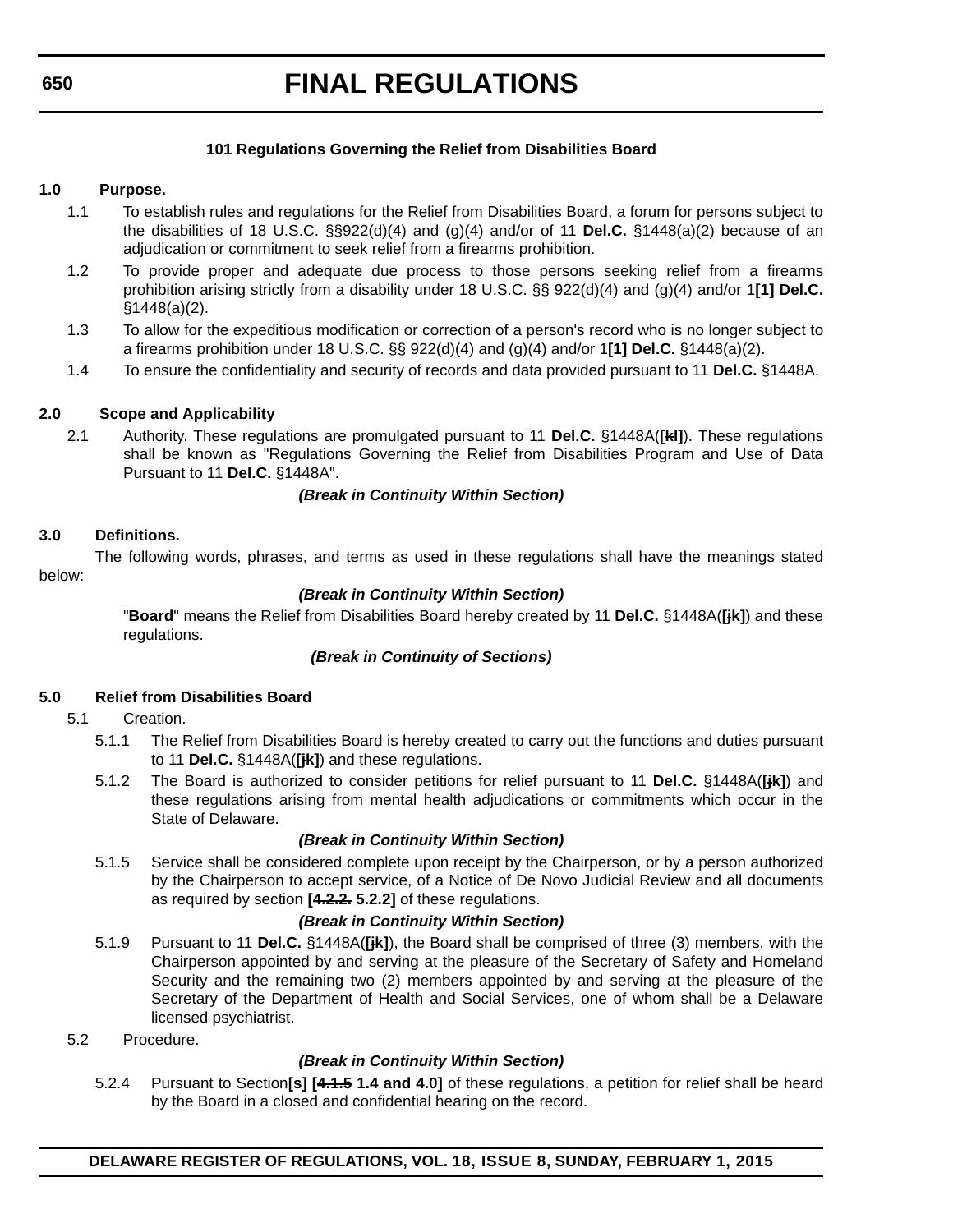- <span id="page-53-0"></span>5.2.4.1 The record of the hearing shall be maintained by the Chairperson at DSHS for a period of one year from the date of the hearing for purposes of de novo judicial review.
- 5.2.5 The Board shall consider evidence as specified in 11 **Del.C.** §§1448A(**[jk]**)(2) and (3). In accordance with 11 **Del.C.** §1448A(**[jk]**)(3), the Board may request that the petitioner undergo a clinical evaluation and risk assessment at the recommendation of the Board psychiatrist and if a majority of the Board agrees. The petitioner shall bear the costs of his or her clinical evaluation and/or risk assessment.

#### *(Break in Continuity Within Section)*

#### **6.0 Modification of Petitioner's Record.**

6.1 Upon notice that a petition for relief has been granted, the Department of Health and Social Services and the Department of Children, Youth and Their Families shall notify the Attorney General of the United States and shall update, correct, modify or remove from the database it maintains and makes available to NICS to reflect that the petitioner is no longer subject to a firearms prohibition as it relates to 11 **Del.C.** §1448(a)(2) and 18 U.S.C. §§ 922(d)(4) and (g)(4). Pursuant to 11 **Del.C.** §1448A(**[jk]**)(7), DSHS shall be responsible for ensuring compliance with this regulation.

#### *(Break in Continuity Within Section)*

#### **7.0 De Novo Judicial Review of the Decision of the Board.**

#### *(Break in Continuity Within Section)*

7.5 Pursuant to 11 **Del.C.** §1448A(**[jk]**), the Superior Court shall consider the record of the Board hearing on the petition for relief, the decision of the Board, and, at the Court's discretion, any additional evidence it deems necessary to conduct its review.

#### *(Break in Continuity Within Section)*

7.7 If the Superior Court grants Petitioner's Notice of De Novo Judicial Review, the Board shall, as soon as practicable, notify DELJIS, DSCYF and DHSS, which shall update, correct, modify or remove any references to the person's disability from any database maintained and made available to NICS to reflect that the petitioner is no longer a person prohibited from owning, possessing and/or transferring firearms as it relates to 11 **Del.C.** §1448(a)(2) and 18 U.S.C. §§ 922(d)(4) and (g)(4). In addition, DHSS shall notify the Attorney General of the United States that the Petitioner is no longer subject to a firearms prohibition pursuant to 11 **Del.C.** §1448(a)(2), 18 U.S.C. §§ 922(d)(4) and (g)(4). Pursuant to 11 **Del.C.** §1448A(**[jk]**)(7), DSHS shall be responsible for ensuring compliance with this regulation.

#### **\*Please Note: As the rest of the sections were not amended they are not being published. A copy of the regulation is available at:**

**[101 Regulations Governing the Relief from Disabilities Board](http://regulations.delaware.gov/register/february2015/final/18 DE Reg 649 02-01-15.htm)**

### **[DEPARTMENT OF STATE](http://dpr.delaware.gov/)**

**DIVISION OF PROFESSIONAL REGULATION**

Statutory Authority: 24 Delaware Code, Section 2706(a)(1) (24 **Del.C.** §2706(a)(1)) 24 **DE Admin. Code** 2700

#### **ORDER**

#### **[2700 Board of Registration for Professional Land Surveyors](#page-4-0)**

On August 1, 2014 and October 1, 2014, the Delaware Board of Professional Land Surveyors published proposed changes to its regulations in the Delaware *Register of Regulations*, Volume 18, Issues 2 and 4. The proposed rules would allow professional development hours to be obtained by deployed active duty military. The notice indicated that written comments would be accepted by the Board, a public hearing would be held, and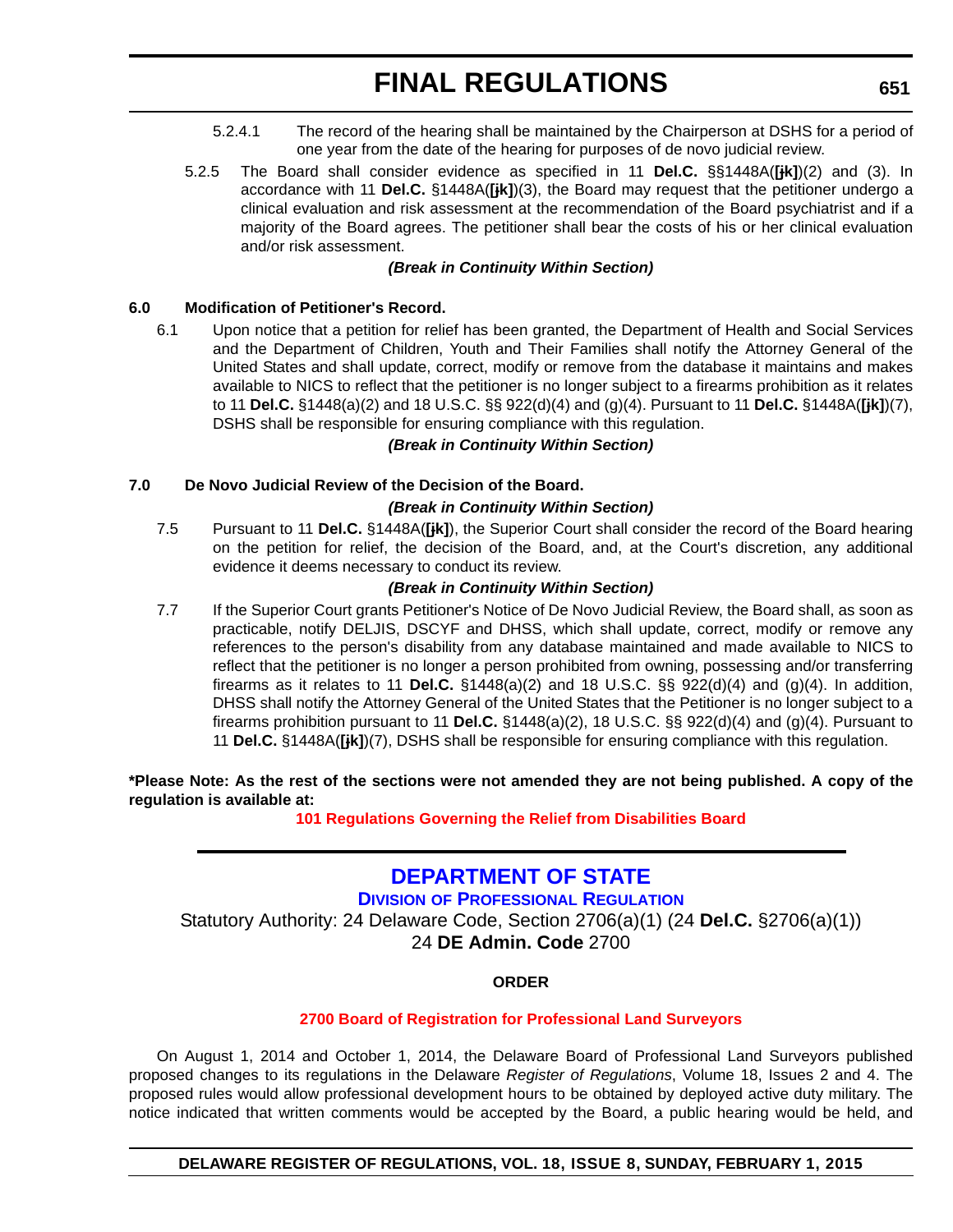written comments would be accepted for fifteen days thereafter. After due notice in the *Register of Regulations* and two Delaware newspapers, a public hearing was held on November 20, 2014 at a regularly scheduled meeting of the Board of Professional Land Surveyors to receive verbal comments regarding the Board's proposed amendments to its regulations.

#### **SUMMARY OF THE EVIDENCE AND INFORMATION SUBMITTED**

At the time of the deliberations, the Board considered the following documents as well as the verbal testimony from the public hearing:

**Board Exhibit 1-**Affidavit of publication of the public hearing notice in the *News Journal*; and

**Board Exhibit 2-**Affidavit of publication of the public hearing notice in the *Delaware State News*.

#### **FINDINGS OF FACT AND CONCLUSIONS**

1. The public was given notice and an opportunity to provide the Board with comments in writing and by testimony at the public hearing on the proposed amendments to the Board's regulations.

2. There were no public comments provided to the Board at the public hearing. The Board received no written comments.

3. Pursuant to 24 **Del.C.** §2706(a)(1) the Board has the statutory authority to promulgate rules and regulations clarifying specific statutory sections of its statute.

4. Having received no public comments, the Board finds no reason not to amend the regulations as proposed.

#### **DECISION AND ORDER CONCERNING THE REGULATIONS**

**NOW THEREFORE,** pursuant to 24 **Del.C.** §2706(a)(1) and for the reasons set forth above, the Board does hereby ORDER that the regulations are adopted and promulgated as set forth in the Delaware *Register of Regulations* on August 1, 2014 and October 1, 2014. The effective date of this Order is ten days from the date of its publication in the Delaware *Register of Regulations*, pursuant to 29 **Del.C.** §10118(g).

The proposed regulations are attached hereto as Exhibit A.

**SO ORDERED** this 15th day of January, 2015 **DELAWARE BOARD OF PROFESSIONAL LAND SURVEYORS** Charles Adams, Jr. Thomas Plummer Franco R. Bellafante **Rhonda** West James Bielicki, Jr.

**\*Please note that no changes were made to the regulation as originally proposed and published in the August 2014 issue of the** *Register* **at page 126 (18 DE Reg. 126). Therefore, the final regulation is not being republished. A copy of the final regulation is available at:**

**[2700 Board of Registration for Professional Land Surveyors](http://regulations.delaware.gov/register/february2015/final/18 DE Reg 651 02-01-15.htm)**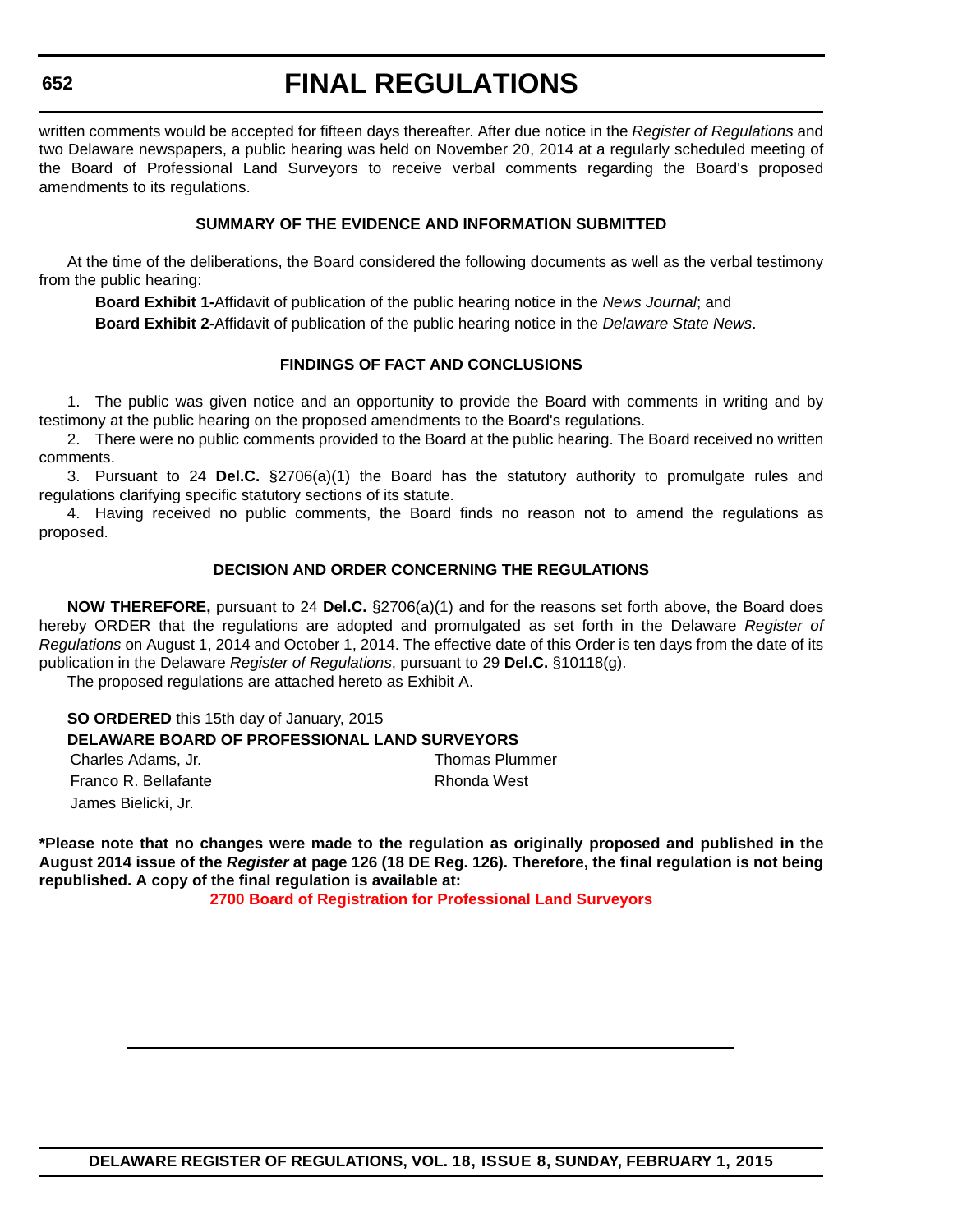#### **[PUBLIC SERVICE COMMISSION](http://depsc.delaware.gov/)**

<span id="page-55-0"></span>Statutory Authority: 26 Delaware Code, Section 209(a) (26 **Del.C.** §209(a)) 26 **DE Admin. Code** 4001 & 4003

IN THE MATTER OF THE SALE, RESALE, AND OTHER PROVISIONS OF INTRASTATE TELECOMMUNICATIONS SERVICES (OPENED MAY 1, 1984; REOPENED NOVEMBER 17, 1998; REOPENED JULY 24, 2001; REOPENED AUGUST 9, 2005; REOPENED AUGUST 19, 2014)

IN THE MATTER OF THE DEVELOPMENT OF REGULATIONS FOR THE FACILITATION OF COMPETITIVE ENTRY INTO THE TELECOMMUNICATIONS LOCAL EXCHANGE SERVICE MARKET (OPENED NOVEMBER 21, 1995; REOPENED NOVEMBER 17, 1998; REOPENED JULY 24, 2001 REOPENED AUGUST 9, 2005; REOPENED AUGUST 19, 2014)

IN THE MATTER OF THE PROPOSED ADOPTION OF REGULATIONS GOVERNING THE MINIMUM SERVICE REQUIREMENTS FOR THE PROVISION OF TELEPHONE SERVICE FOR PUBLIC USE WITHIN THE STATE OF DELAWARE (OPENED DECEMBER 13, 1988; REOPENED AUGUST 19, 2014)

PSC REGULATION DOCKET NO. 10

PSC REGULATION DOCKET NO. 45

PSC REGULATION DOCKET NO. 20

#### **[ORDER NO. 8695](#page-4-0)**

**AND NOW, this**  $6^{th}$  **day of January, 2015:** 

**WHEREAS**, on August 19, 2014, the Commission reopened PSC Regulation Docket Nos. 10, 45 and 20 to update the telecommunications rules in light of the passage of Delaware House Bill No. 96 which took effect on July 15, 2013;

**AND WHEREAS**, the proposed revisions to the Regulation Docket Nos. 10 & 45, "Rules For the Provision of Telecommunications Services", include deleting obsolete definitions and delete rules the Commission no longer has authority to enforce, and limits the certification requirements of new carriers, who want to provide telecommunications services in Delaware;

**AND WHEREAS**, the rules for Regulation Docket No. 20, "Regulation Governing the Minimum Service Requirements For the Provision of Telephone Service for Public Use Within the State of Delaware", are being withdrawn;

**AND WHEREAS**, notice of these revisions have been published in the *Delaware Register* on October 1, 2014, the *News Journal* on August 26, 2014 and the *Delaware State News* on August 27, 2014;

**AND WHEREAS**, Verizon Delaware LLC. submitted written comments supporting Staff's proposed revisions and The Surety & Fidelity Association of America filed written comments recommending that the bonding requirement should remain in the rules pertaining to telecommunications service providers seeking Certificates of Public Convenience and Necessity to provide telecommunications services within the State of Delaware for the collection of customer deposits and advances;

**AND WHEREAS**, Hearing Examiner R. Campbell Hay held a public comment session on November 19, 2014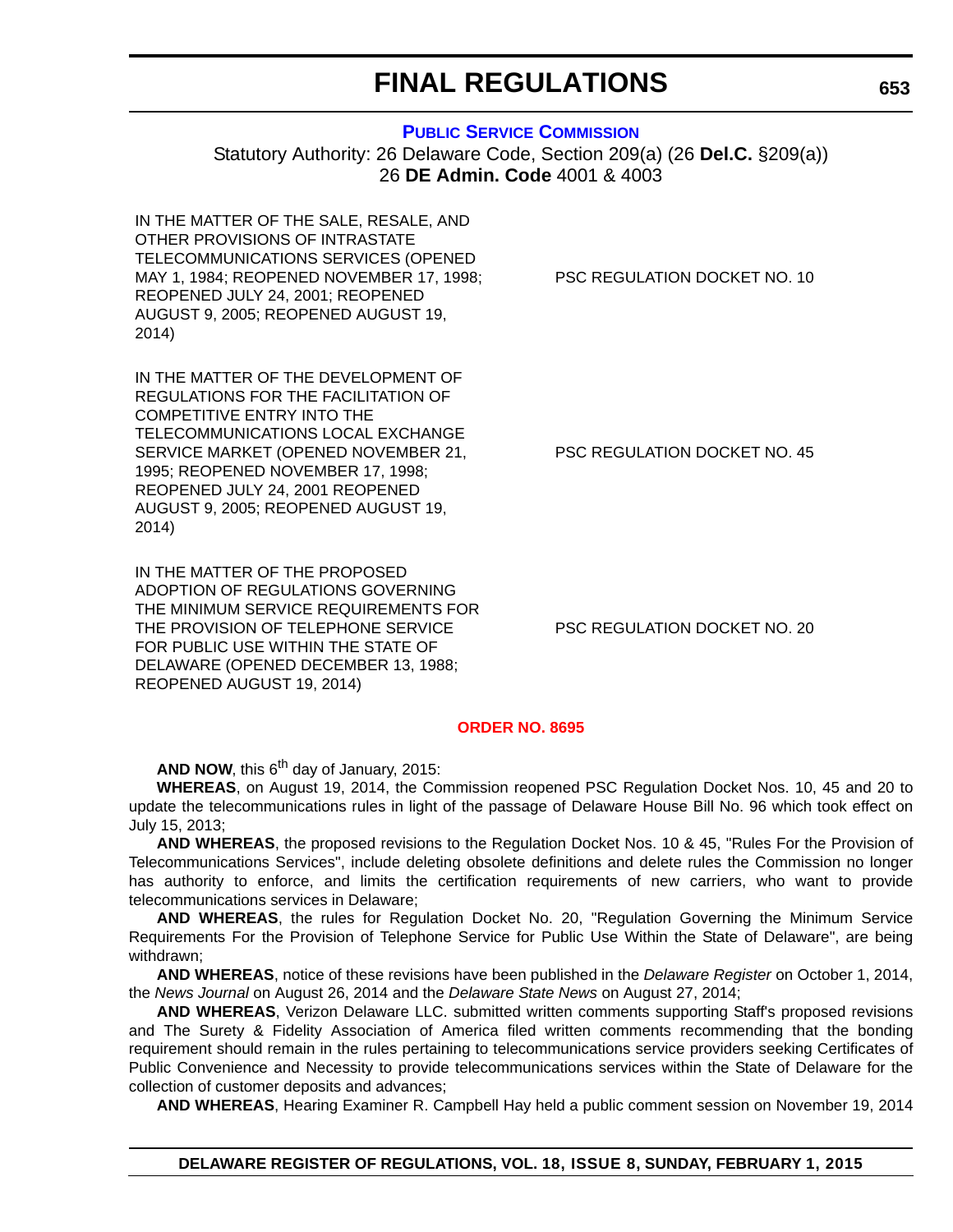in the Carvel State Office Building located in Wilmington, Delaware and Verizon Delaware LLC was the only interested party besides Staff that attended and stated on the record that it supported the proposed rules;

**AND WHEREAS**, Staff filed a report with the Hearing Examiner on December 1, 2014 recommending that the Commission adopt the proposed rules attached as Exhibit A in PSC Order No. 8618 dated August 19, 2014 and that the Commission consider this matter directly and hold an evidentiary hearing on January 6, 2015 to consider this matter;

**AND WHEREAS**, on December 4, 2014, Hearing Examiner Hay sent a letter to Robert Howatt, Executive Director, recommending that this matter should be considered by the Commission on January 6, 2015. A public notice of the evidentiary hearing was published in the *Delaware State News* and the *News Journal* on December 9, 2014;

**AND WHEREAS**, an evidentiary hearing on this matter was held on January 6, 2015 before members of the Commission at the Commission's regularly scheduled meeting;

#### **NOW, THEREFORE, THE COMMISSION HAS CONSIDERED THE RECORD OF EVIDENCE AND IT IS ORDERED:**

1. That the Commission hereby adopts and approves in its entirety the Rules attached as Exhibit "A".

2. That the Acting Secretary shall transmit this Order, together with the attached Exhibit "A" to the Registrar of Regulations for publication in the February 2015 *Register*.

3. That the effective date of this Order shall be the later of February 11, 2015 or ten days after the publication in the *Register of Regulations*.

4. The Commission reserves the jurisdiction and authority to enter such Orders in this matter as may be deemed necessary or proper.

BY ORDER OF THE COMMISSION:

Joann T. Conaway, Vice Chair Jaymes B. Lester, Commissioner Jeffrey J. Clark, Commissioner Harold B. Gray, Commissioner

ATTEST:

Donna Nickerson, Acting Secretary

**\*Please note that no changes were made to the regulation as originally proposed and published in the October 2014 issue of the** *Register* **at page 296 (18 DE Reg. 296). Therefore, the final regulation is not being republished. A copy of the final regulation is available at:**

#### **[PSC Docket Nos. 10, 20 and 45](http://regulations.delaware.gov/register/february2015/final/18 DE Reg 653 02-01-15.htm)**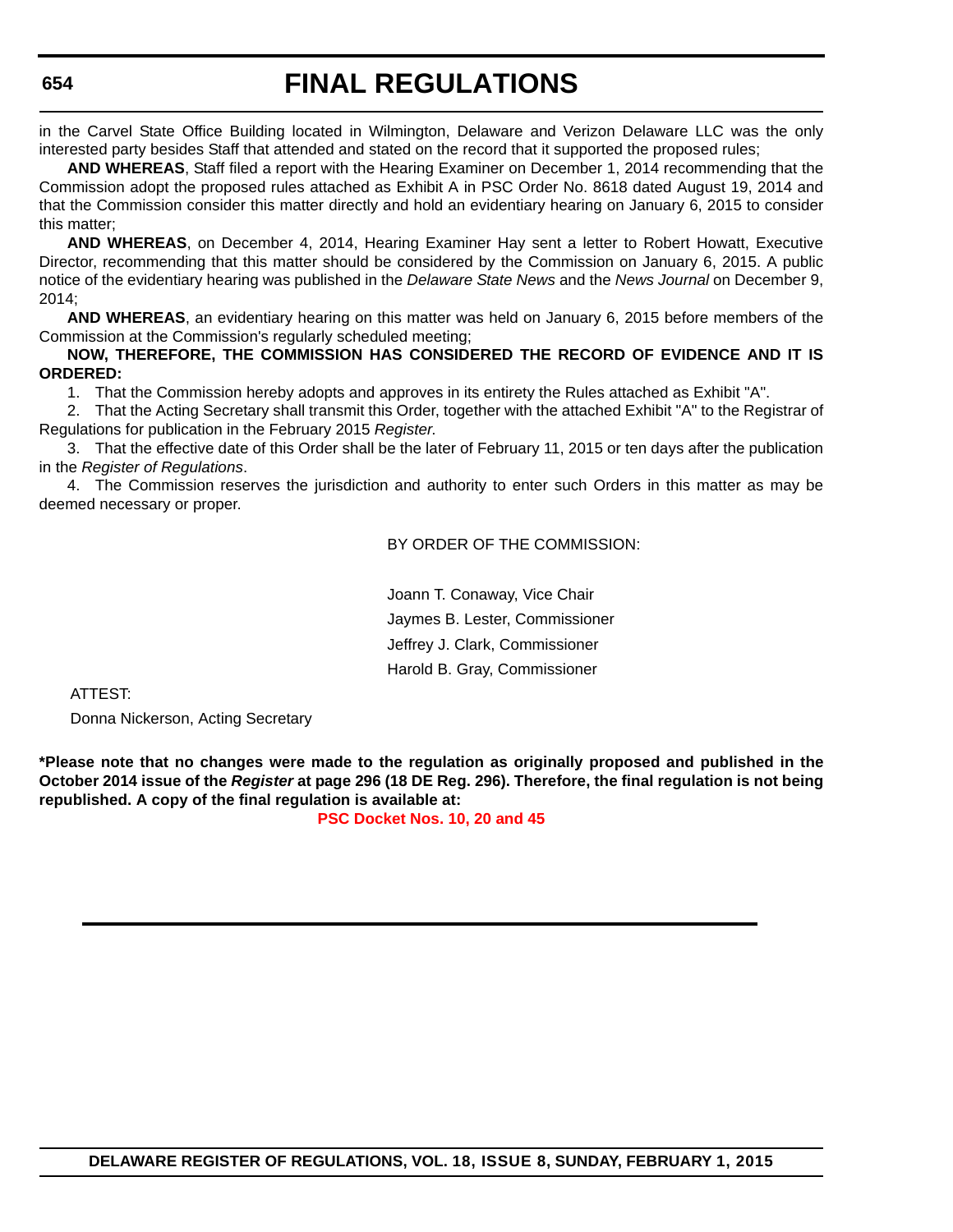### **GENERAL NOTICES**

### **DEPARTMENT OF STATE**

**DIVISION OF PROFESSIONAL REGULATION**

#### <span id="page-57-0"></span>**1800 BOARD [OF PLUMBING, HEATING, VENTILATION, AIR CONDITIONING](http://dpr.delaware.gov/) AND REFRIGERATION**

**EXAMINERS**

Statutory Authority: 24 Delaware Code, Section 1806(a)(2) (24 **Del.C.** §1806(a)(2)) 24 **DE Admin. Code** 1800

#### **ORDER**

#### **[1800 Board of Plumbing, Heating, Ventilation, Air Conditioning and Refrigeration Examiners](#page-4-0)**

On June 1, 2014, the Delaware Board of Plumbing, Heating, Ventilation, Air Conditioning and Refrigeration published proposed changes to its regulations in the Delaware *Register of Regulations*, Volume 17, Issue 12. The proposed rules would have added a continuing education requirement for licensees. The notice indicated that written comments would be accepted by the Board, a public hearing would be held, and written comments would be accepted for fifteen days thereafter. After due notice in the *Register of Regulations* and two Delaware newspapers, a public hearing was held on July 8, 2014 and continued on September 9, 2014 at regularly scheduled meetings of the Board of Plumbing, Heating, Ventilation, Air Conditioning and Refrigeration to receive verbal comments regarding the Board's proposed amendments to its regulations.

#### **SUMMARY OF THE EVIDENCE AND INFORMATION SUBMITTED**

At the time of the deliberations, the Board considered the following documents as well as the verbal testimony from the two public hearings:

**Board Exhibit 1-**Affidavit of publication of the public hearing notice in the *News Journal*; and **Board Exhibit 2-**Affidavit of publication of the public hearing notice in the *Delaware State News*. **Board Exhibit 3-**Written public comments on the proposed Regulation.

#### **FINDINGS OF FACT AND CONCLUSIONS**

1. The public was given notice and an opportunity to provide the Board with comments in writing and by testimony at the public hearing on the proposed amendments to the Board's regulations.

2. There were many public comments provided to the Board at the two public hearings. There were comments both in favor and opposed to the proposal. Many of the comments in opposition to the proposal were based on cost, inconvenience, and the lack of articulated subject matter. Comments in favor of the proposal highlighted the value of being updated on code developments and the increased professionalism associated with a continuing education requirement.

3. The Board received written comments which were consistent with those received verbally.

4. Pursuant to 24 **Del.C.** §1806(a)(2) the Board has the statutory authority to promulgate rules and regulations clarifying specific statutory sections of its statute.

5. Having received and weighed the numerous public comments, the Board finds no reason to amend the regulations as proposed. The Board is convinced that the best approach is to continue to study and carefully examine the need for any eventual continuing education requirements.

#### **DECISION AND ORDER CONCERNING THE REGULATIONS**

**NOW THEREFORE**, pursuant to 24 **Del.C.** §1806(a)(2) and for the reasons set forth above, the Board does hereby ORDER that the regulations are not adopted and promulgated as set forth in the Delaware *Register of Regulations* on June 1, 2014. The effective date of this Order is ten days from the date of its publication in the Delaware *Register of Regulations*, pursuant to 29 **Del.C.** §10118(g).

The proposed regulations are attached hereto as Exhibit A.

**SO ORDERED** this 13th day of January, 2015.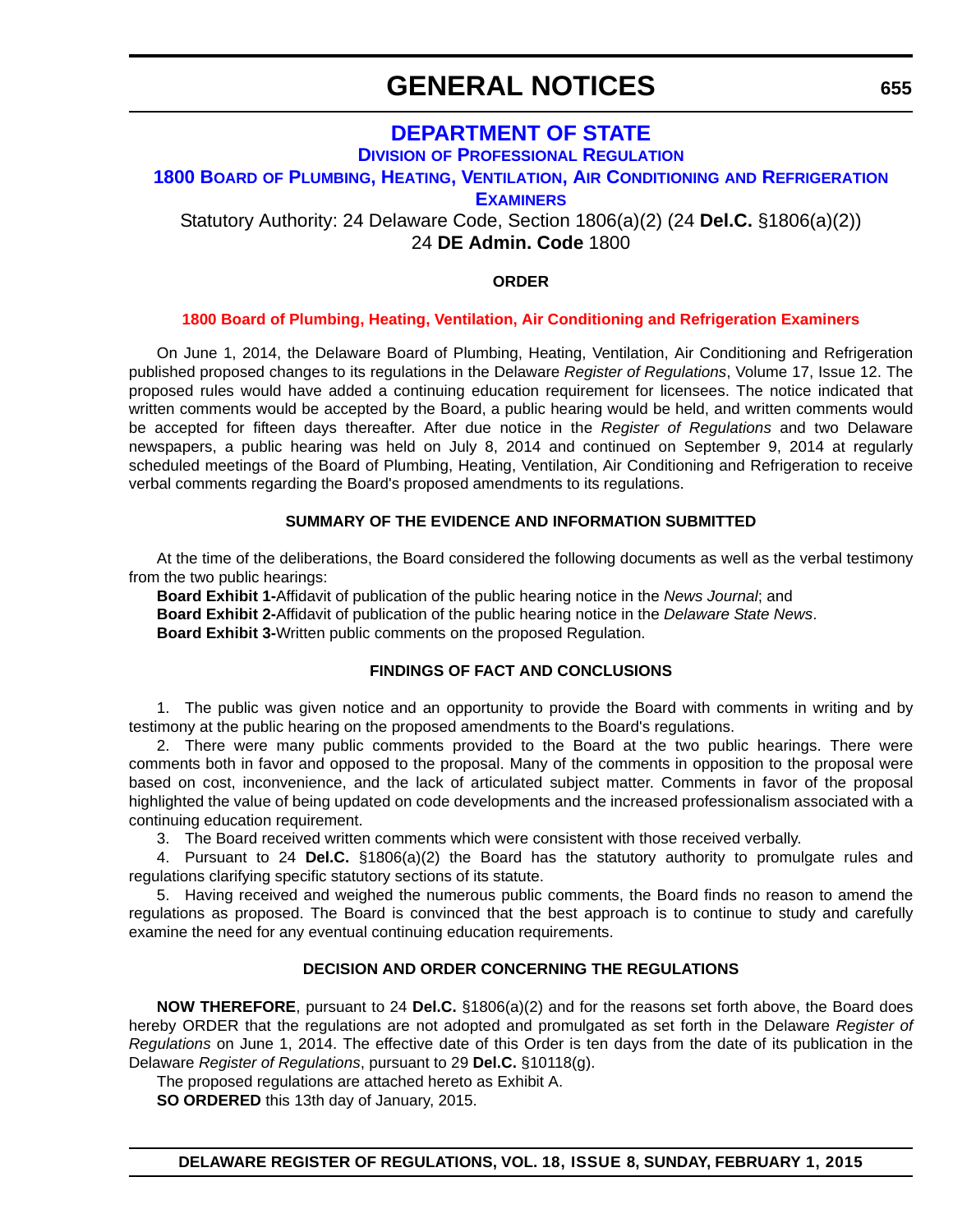#### **656**

### **GENERAL NOTICES**

### **DELAWARE BOARD OF PLUMBING, HEATING, VENTILATION, AIR CONDITIONING AND**

#### **REFRIGERATION** James Anderson John M. Mills Frank Beebe Matthew Reilly John Brady (absent) Charles Robbins Harold Caswell **Cassacter Craig Tenaro** Carol Guilbert (absent)

**\*Please Note: As the proposed amendments, published in the June 2014 issue of the** *Register* **at page 1161 (17 DE Reg. 1161) are not being adopted, they are not being published. A copy of the text from the proposed amendment is available at:**

**[1800 Board of Plumbing, Heating, Ventilation, Air Conditioning and Refrigeration Examiners](http://regulations.delaware.gov/register/february2015/general/18 DE Reg 655 02-01-15.htm)**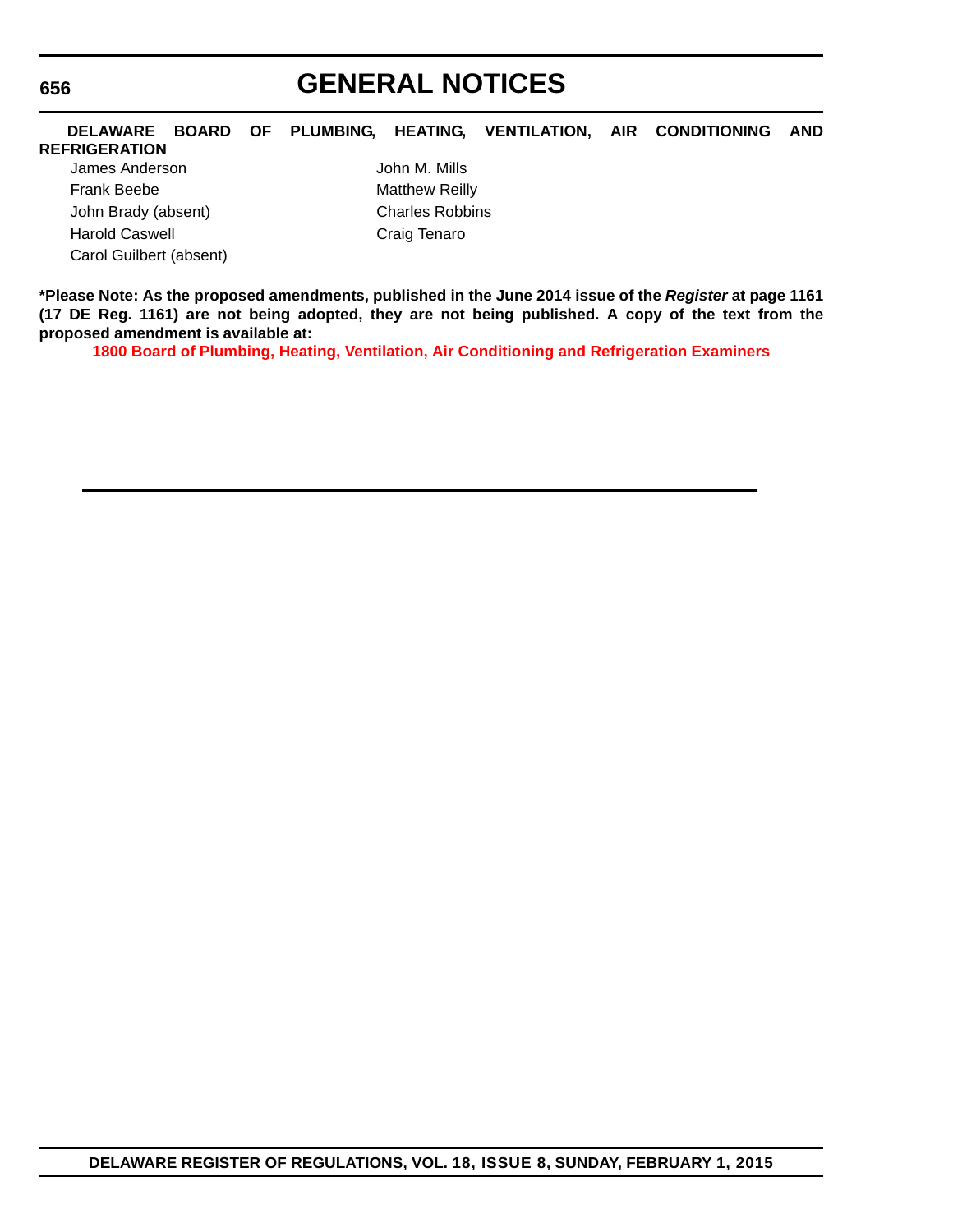### **[DEPARTMENT OF EDUCATION](http://www.doe.k12.de.us/site/default.aspx?PageID=1) [PUBLIC NOTICE](#page-4-0)**

<span id="page-59-0"></span>The State Board of Education will hold its monthly meeting on Thursday, February 19, 2015 at 1:00 p.m. in the Townsend Building, Dover, Delaware.

#### **[DEPARTMENT OF HEALTH AND SOCIAL SERVICES](http://www.dhss.delaware.gov/dhss/dms/index.html) DIVISION OF MANAGEMENT SERVICES PUBLIC NOTICE [Birth To Three Early Intervention System](#page-4-0)**

The Birth to Three Early Intervention System, Division of Management Services, Department of Health and Social Services, is seeking public comment on five sets of policies. The purpose of the policies is to ensure compliance under Part C of the Individuals with Disabilities Education Improvement Act of 2004. On January 1, 2015, the Birth to Three Early Intervention System plans to publish the proposed policies specified below, and hold them out for public comment per Delaware law.

The Birth to Three Early Intervention System will hold public hearings to discuss the following policies:

Public hearings will be held:

| February 26, 2015 at 6:00 pm | Room 198, Main Administration Building on the Herman Holloway<br>Campus, 1901 N. Dupont Highway Street,<br>New Castle, Delaware 19720 |
|------------------------------|---------------------------------------------------------------------------------------------------------------------------------------|
| March 2, 2015 at 10:00 am    | Conference Room, Second Floor, 18 North Walnut Street,<br>Milford, Delaware 19963                                                     |

Copies of the proposed policies are available for review in the January 1, 2015 edition of the Delaware *Register of Regulations*, accessible online at: http://regulations.delaware.gov/default.shtml or by calling Inita Joyner at (302) 255-9134.

Any person who wishes to make written suggestions, testimony, briefs or other written materials concerning the proposed regulations must submit same to Susan Campbell by Wednesday, March 25, 2015 at:

Susan Campbell Birth to Three Early Intervention System 1901 N Dupont Hwy New Castle, DE 19720 Email: susan.campbell@state.de.us Fax: 302-255-4407

**Please Note: Links to the five proposed policies are provided below:**

DE Part C Public Participation Policies:

**http://regulations.delaware.gov/register/february2015/calendar/policy1.pdf** DE Statewide System of Early Intervention Services:

**http://regulations.delaware.gov/register/february2015/calendar/policy2.pdf**

DE Transition Operations Agreement: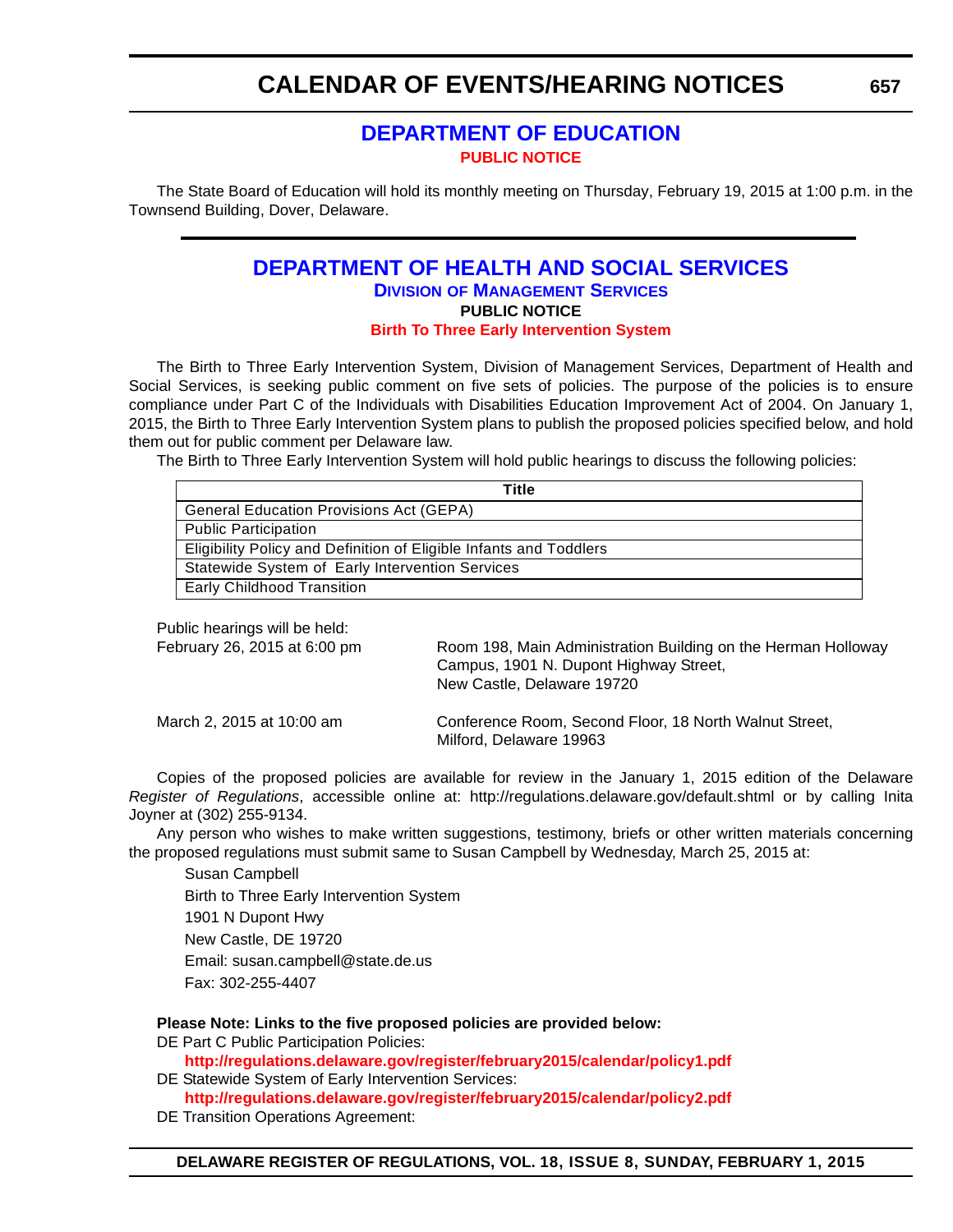**http://regulations.delaware.gov/register/february2015/calendar/policy3.pdf** Eligibility Policy 2014: **http://regulations.delaware.gov/register/february2015/calendar/policy4.pdf**

General Education Provisions Act for FFY2014: **http://regulations.delaware.gov/register/february2015/calendar/policy5.pdf**

#### **DIVISION OF PUBLIC HEALTH OFFICE [OF ANIMAL WELFARE](http://www.dhss.delaware.gov/dhss/dph/index.html) PUBLIC NOTICE [Regulations For Animals Held in Shelter](#page-4-0)**

On February 1, 2015, the Department of Health and Social Services, Division of Public Health, Office of Animal Welfare, plans to publish proposed regulations for Animals Held in Shelter and hold them out for public comment per Delaware law.

The regulation has been established to promote and ensure the protection and care of companion animals in animal shelters and to increase opportunities for their placement and adoption. They also establish requirements for humane euthanasia of animals held in animal shelters.

These regulations apply to animal shelters only, and define:

- minimum standards of care and treatment;
- requirements for adoption and recovery;
- acceptable standards, methods and procedures of euthanasia;
- training and certification requirements for certified euthanasia technicians;
- record keeping obligations; and
- procedures for inspections and complaints.

The Office of Animal Welfare Section, under the Division of Public Health, Department of Health and Social Services, will hold a public hearing to discuss proposed regulations for animals held in shelter.

The public hearing will be held on February 23, 2015 at 10:00 a.m. in the Farmington/Felton Room, DelDOT, 800 Bay Road, Dover, DE 19903.

Copies of the proposed regulation are available for review in the February 1, 2015 edition of the Delaware *Register of Regulations*, accessible online at: http://regulations.delaware.gov/default.shtml or by calling the Office of Animal Welfare Section at 302-255-4626.

Any person who wishes to make written suggestions, testimony, briefs or other written materials concerning the proposed regulation as a supplement to or in lieu of oral testimony should submit such comments by Wednesday, March 10, 2015 to:

Christina Motoyoshi, Deputy Director Office of Animal Welfare Delaware Division of Public Health Carvel Building 1901 N. Dupont Hwy New Castle, DE 19720 Email: christina.motoyoshi@state.de.us Fax: (302) 255-4621

#### **DIVISION [OF PUBLIC HEALTH](http://www.dhss.delaware.gov/dhss/dph/index.html) PUBLIC NOTICE [4408 Facilities that Perform Invasive Medical Procedures](#page-4-0)**

The Office of Health Facilities Licensing and Certification, Health Systems Protection Section, Division of Public Health, Department of Health and Social Services, has proposed amendments to the State of Delaware 4408 Facilities That Perform Invasive Medical Procedures.

**DELAWARE REGISTER OF REGULATIONS, VOL. 18, ISSUE 8, SUNDAY, FEBRUARY 1, 2015**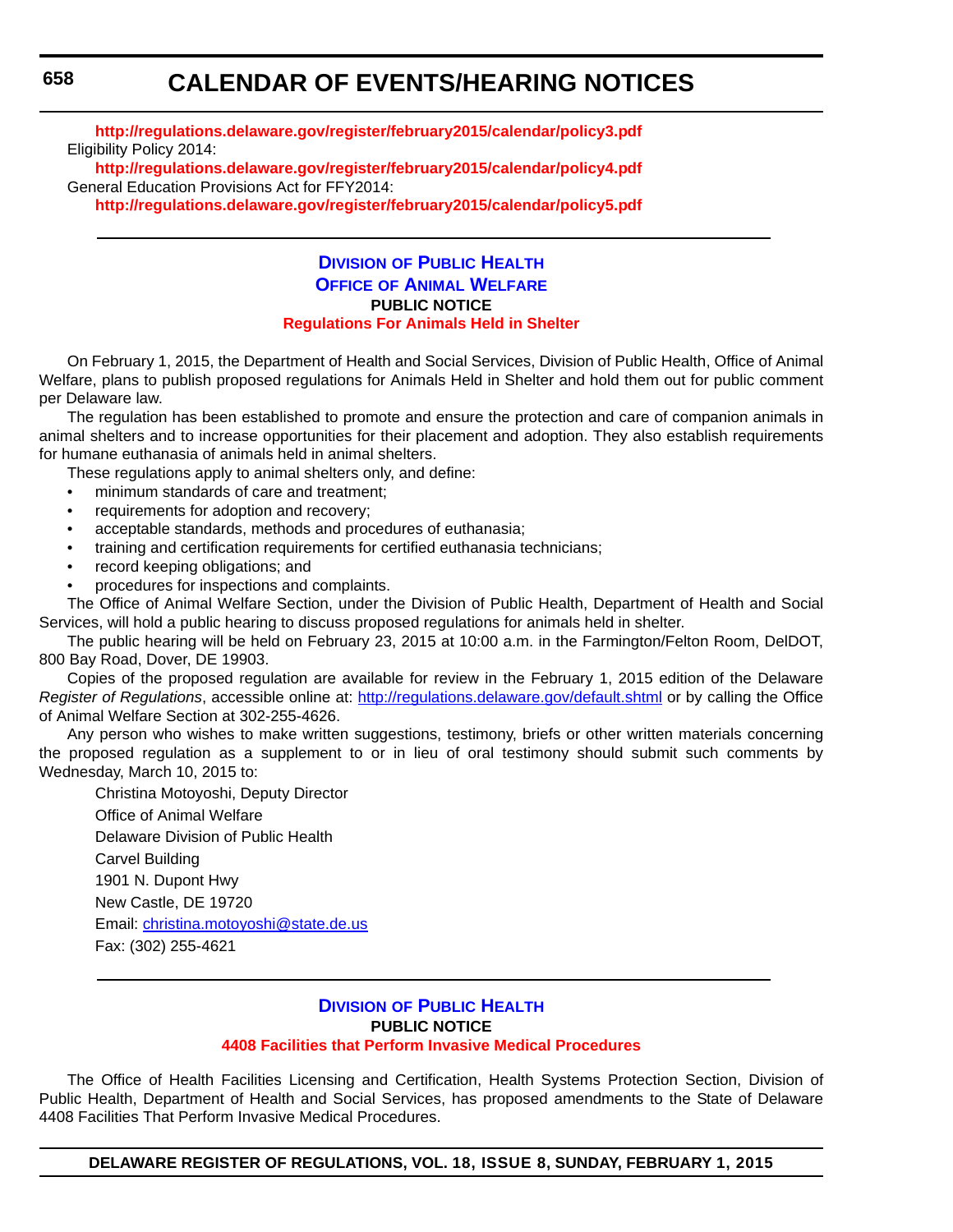<span id="page-61-0"></span>Proposed amendments change the definition of "Anesthesia" in the 4408 Facilities That Perform Invasive Medical Procedures.

On February 1, 2015, the Department plans to publish proposed amendments to the 4408 Facilities that Perform Invasive Medical Procedures and hold them out for public comment per Delaware law.

Copies of the proposed regulation are available for review in the February 1, 2015 edition of the Delaware *Register of Regulations*, accessible online at:<http://regulations.delaware.gov/default.shtml>or by calling the Office of Health Facilities Licensing and Certification at (302) 283-7220.

Any person who wishes to make written suggestions, testimony, briefs or other written materials concerning the proposed regulation must submit same to Nathan MacCormack by 4:30 p.m. on Tuesday, March 3, 2015 at:

Nathan MacCormack Division of Public Health 417 Federal Street Dover, DE 19901 Email: Nathan.MacCormack@state.de.us Phone: (302) 744-4700

### **[DEPARTMENT OF NATURAL RESOURCES AND ENVIRONMENTAL](http://www.dnrec.delaware.gov/fw/Pages/FWPortal.aspx)  CONTROL**

#### **DIVISION OF FISH AND WILDLIFE [PUBLIC NOTICE](#page-4-0)**

**3502 Striped Bass Spawning Season and Area Restrictions**

**3503 Striped Bass Recreational Fishing Seasons; Methods of Take; Creel Limit; Possession Limit 3504 Striped Bass Possession Size Limit; Exceptions**

**3505 Striped Bass Commercial Fishing Seasons; Quotas; Tagging and Reporting Requirements 3506 Striped Bass; Total Length Measurement**

The purpose of this action is to adopt provisions consistent with Addendum IV to Amendment 6 to the Atlantic States Marine Fisheries Commission's (Commission) Interstate Fishery Management Plan for Atlantic Striped Bass. Addendum IV adopted new biological reference points based on the results of the 2013 benchmark stock assessment. The assessment indicated that the 2012 spawning stock biomass (SSB) was well below the target SSB and was approaching the overfished threshold. Projections show that SSB is likely to fall below the threshold in coming years. In response, Addendum IV requires states to reduce their coastal striped bass harvest by 25%.

Delaware will accomplish the specified 25% commercial fishery reduction through a direct administrative adjustment to the annual commercial quota. The 25% recreational fishery reduction will be achieved through a specific combination of lengths, seasons and possession limits approved by the Commission.

This action also seeks to clarify the commercial tagging and reporting requirements and proposes minor editorial changes, not intended to change meaning.

The hearing record on the proposed changes to 7 **DE Admin. Code** §§3502, 3503, 3504, 3505, 3506 pertaining to striped bass will be open February 1, 2015. Individuals may submit written comments regarding the proposed changes via e-mail to Lisa.Vest@state.de.us or via the USPS to Lisa Vest, Hearing Officer, DNREC, 89 Kings Highway, Dover, DE 19901 (302) 739-9042. A public hearing on the proposed amendment will be held on February 23, 2015 beginning at 6:00 PM in the DNREC Auditorium, located at the Richardson & Robbins Building, 89 Kings Highway, Dover, DE 19901.

#### **DIVISION OF WASTE [AND HAZARDOUS SUBSTANCES](http://www.dnrec.delaware.gov/dwhs/Pages/default.aspx) PUBLIC NOTICE [1301 Regulations Governing Solid Waste](#page-4-0)**

To provide greater environmental protection and to reduce human health risks, the Solid and Hazardous Waste Management Section (SHWMS) proposes to modify the solid waste transporter exemptions and to remove the

**DELAWARE REGISTER OF REGULATIONS, VOL. 18, ISSUE 8, SUNDAY, FEBRUARY 1, 2015**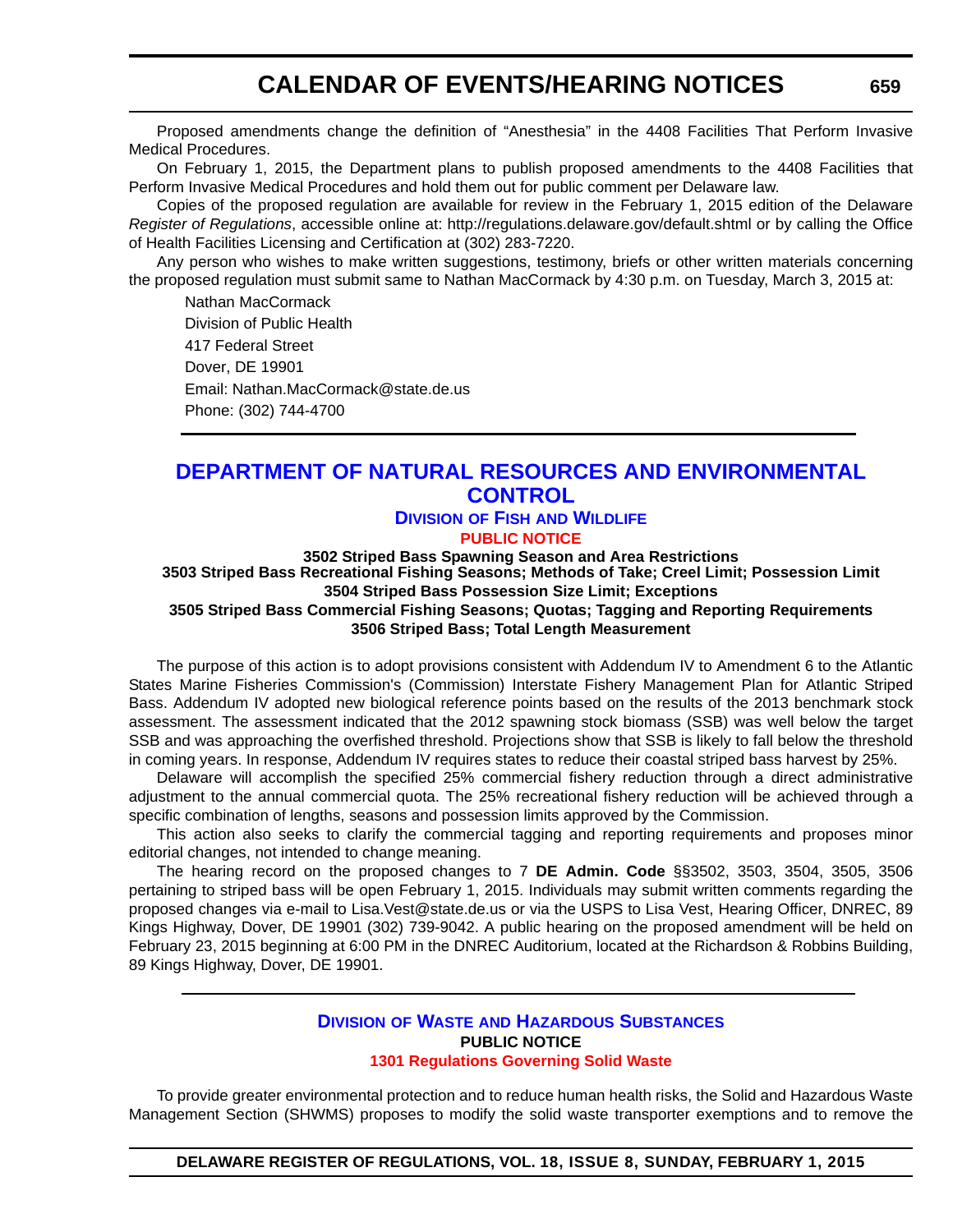<span id="page-62-0"></span>obsolete dry waste transporter section as dry waste transporters are no longer treated any differently than solid waste transporters. SHWMS also proposes to replace "approval" with "permit" in the composting and recycling section to increase enforceability and oversight available to the Department and to provide greater consistency and fairness. SHWMS also proposes to delete the provision allowing facilities solely accepting source separated materials to not be considered a transfer station as there is no legitimate reason to treat facilities accepting source separated vs. non-source separated materials differently. SHWMS also proposes to modify the provision addressing approval or denial of a permit to add additional guidance as to when a permit can be modified, denied, terminated, or revoked for greater transparency and fair application.To ease the regulatory burden for small businesses generating only a small amount of infectious waste, SHWMS proposes a modification to the infectious waste regulations allowing sharps to be transported without a transporter permit if certain conditions are met. Finally, SHWMS also proposes to add a definition for "non-commercial capacity" and to correct a mistake in the name of the Section.

The public hearing on the proposed amendments to DRGSW will be held on Thursday, February 26, 2015 at 6:00 p.m. in the Richardson and Robbins Auditorium, 89 Kings Highway, Dover, DE.

#### **DIVISION OF WASTE [AND HAZARDOUS SUBSTANCES](http://www.dnrec.delaware.gov/dwhs/Pages/default.aspx) PUBLIC NOTICE [1301 Regulations Governing Solid Waste](#page-4-0)**

The DNREC public hearing concerning proposed regulation amendments to DRGSW ("Scrap tires") previously scheduled to be held on January 26, 2015, was postponed due to inclement weather. Said hearing will now be held on Monday, February 9, 2015 at 6:00 p.m. at the DNREC Richardson and Robbins Auditorium, 89 Kings Highway, Dover, DE.

#### **DIVISION OF WASTE [AND HAZARDOUS SUBSTANCES](http://www.dnrec.delaware.gov/dwhs/Pages/default.aspx) PUBLIC NOTICE [1302 Regulations Governing Hazardous Waste](#page-4-0)**

To provide greater environmental protection and to reduce human health risks, the Solid and Hazardous Waste Management Section (SHWMS) proposes to clarify the requirement of Small Quantity Generators of hazardous waste to document employee hazardous waste training. SHWMS also proposes to clarify the requirement of documentation of weekly inspections for owners or operators of treatment, storage, and disposal facilities.

To facilitate the electronic transmission of the uniform manifest form and make the use of the uniform manifest much more cost-effective and convenient for users, SHWMS proposes to adopt the federal e-manifest rule.

The public hearing on the proposed amendments to DRGHW will be held on Thursday, February 26, 2015 at 6:00 p.m. in the Richardson and Robbins Auditorium, 89 Kings Highway, Dover, DE.

#### **[DEPARTMENT OF STATE](http://dpr.delaware.gov/) DIVISION OF PROFESSIONAL REGULATION PUBLIC NOTICE [1725 Polysomnography Advisory Council](#page-4-0)**

The Delaware Polysomnography Council of the Board of Medical Licensure and Discipline, pursuant to 24 **Del.C.** §1799W(c), proposes to amend its rules and regulations*.* The proposed regulation changes clarify that the practice of polysomnography is always deemed to occur where the patient is located, regardless of whether the testing is in or out of center. In other words, if a polysomnographer is analyzing and scoring data collected during sleep monitoring which occurs in Delaware, the polysomnographer must have a Delaware license.

The Council will hold a public hearing on the proposed regulation change on March 2, 2015 at 1:00 p.m., Second Floor Conference Room C, Cannon Building, 861 Silver Lake Blvd., Dover, DE 19904. Written comments should be sent to Shauna Slaughter, Administrative Specialist of the Delaware Board of Medical Licensure and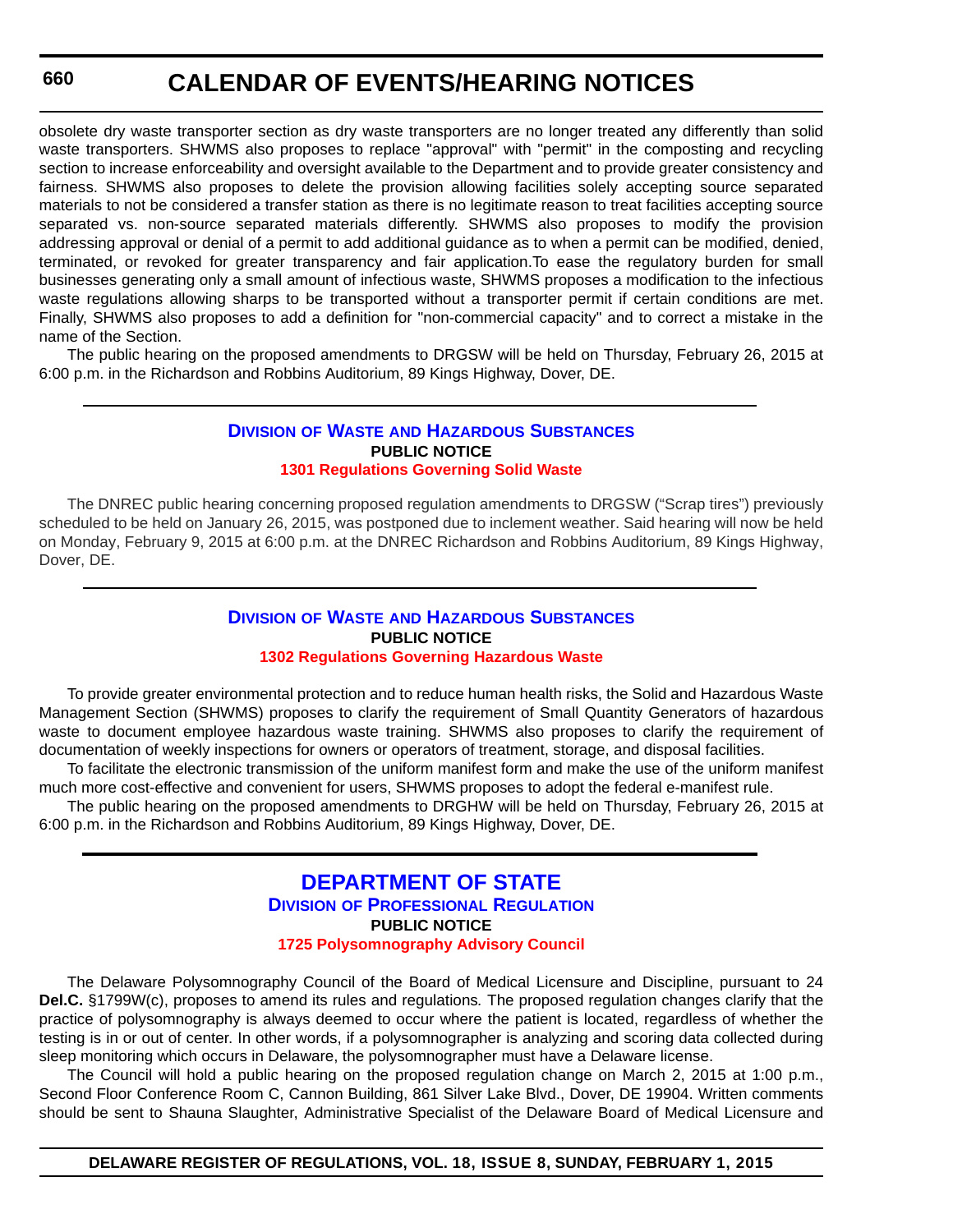<span id="page-63-0"></span>Discipline, Cannon Building, 861 Silver Lake Blvd., Dover, DE 19904. Written comments will be accepted until March 17, 2015 pursuant to 29 **Del.C.** §10118(a).

#### **DIVISION [OF PROFESSIONAL REGULATION](http://dpr.delaware.gov/) PUBLIC NOTICE [2700 Board of Registration for Professional Land Surveyors](#page-4-0)**

The Delaware Board of Professional Land Surveyors, in accordance with 24 **Del.C.** §2706(a)(1), has proposed revisions to its rules and regulations. The proposed revisions to the Rules and Regulations are intended to automatically approve, for continuing education credit, courses sponsored or offered by other states' surveying societies and to clarify the statutory definition of "responsible charge.". The Board will hold a public hearing on the proposed rule changes on March 19, 2015 at 8:30 a.m., Second Floor Conference Room A, Cannon Building, 861 Silver Lake Blvd., Dover, DE 19904. Written comments should be sent to Amanda McAtee, Administrator of the Delaware Board of Professional Land Surveyors, Cannon Building, 861 Silver Lake Blvd., Dover, DE 19904.

#### **DIVISION [OF PROFESSIONAL REGULATION](http://dpr.delaware.gov/) PUBLIC NOTICE [5200 Board of Examiners of Nursing Home Administrators](#page-4-0)**

The Delaware Board of Examiners of Nursing Home Administrators, pursuant to 24 **Del.C.** §5206(1), proposes to revise its regulations. The proposed revisions to the regulations would mandate that AIT registrants take additional training in preparation for the National Association of Long Term Care Administrator Boards and the practice of nursing home administration. The Board has always strongly recommended that applicants take the course and now recommends that the course become mandatory pursuant to 24 **Del.C.** §5209(a)(1).

The Board has rescheduled a public hearing on the proposed rule change to March 10, 2015 at 1:00 p.m., in the Second Floor Conference Room B, Cannon Building, 861 Silver Lake Blvd., Dover, DE 19904. Written comments should be sent to Flora Peer, Administrator of the Delaware Board of Nursing Home Administrators, Cannon Building, 861 Silver Lake Blvd, Suite 203, Dover, DE 19904.

#### **[DEPARTMENT OF TRANSPORTATION](http://www.dmv.de.gov/) DIVISION OF MOTOR VEHICLES PUBLIC NOTICE**

**[2288 Special Group or Organization Registration Plates for Persons With Disabilities](#page-4-0)**

The Delaware Department of Transportation Division of Motor Vehicles (DMV) is seeking public comment regarding the provision of Special License Plates for Persons with Disabilities.

Under Subchapter 2 of Chapter 21 of Title 21 of the Delaware Code, the DMV is authorized to issue special license plates to organizations and groups. The DMV is also authorized under Section 2134 of the same Title to issue special license plates for persons with disabilities which limit or impair the ability to walk. These plates feature the international person with disability wheelchair symbol. Some of these persons with disabilities may also wish to display their affiliation or support for an organization or group, while retaining their rights to consideration as a person with disabilities.

The draft regulations would authorize the DMV to design and issue special registration plates for groups and organizations that also include the international person with disability wheelchair symbol.

The Department will take written comments on the proposed Regulation for this alternative registration plate from February 1, 2015 through March 4, 2015. The proposed Regulation appears below.

Any requests for copies of the proposed Regulations, or any questions or comments regarding this document should be directed to:

Scott Clapper Chief of Vehicle Services